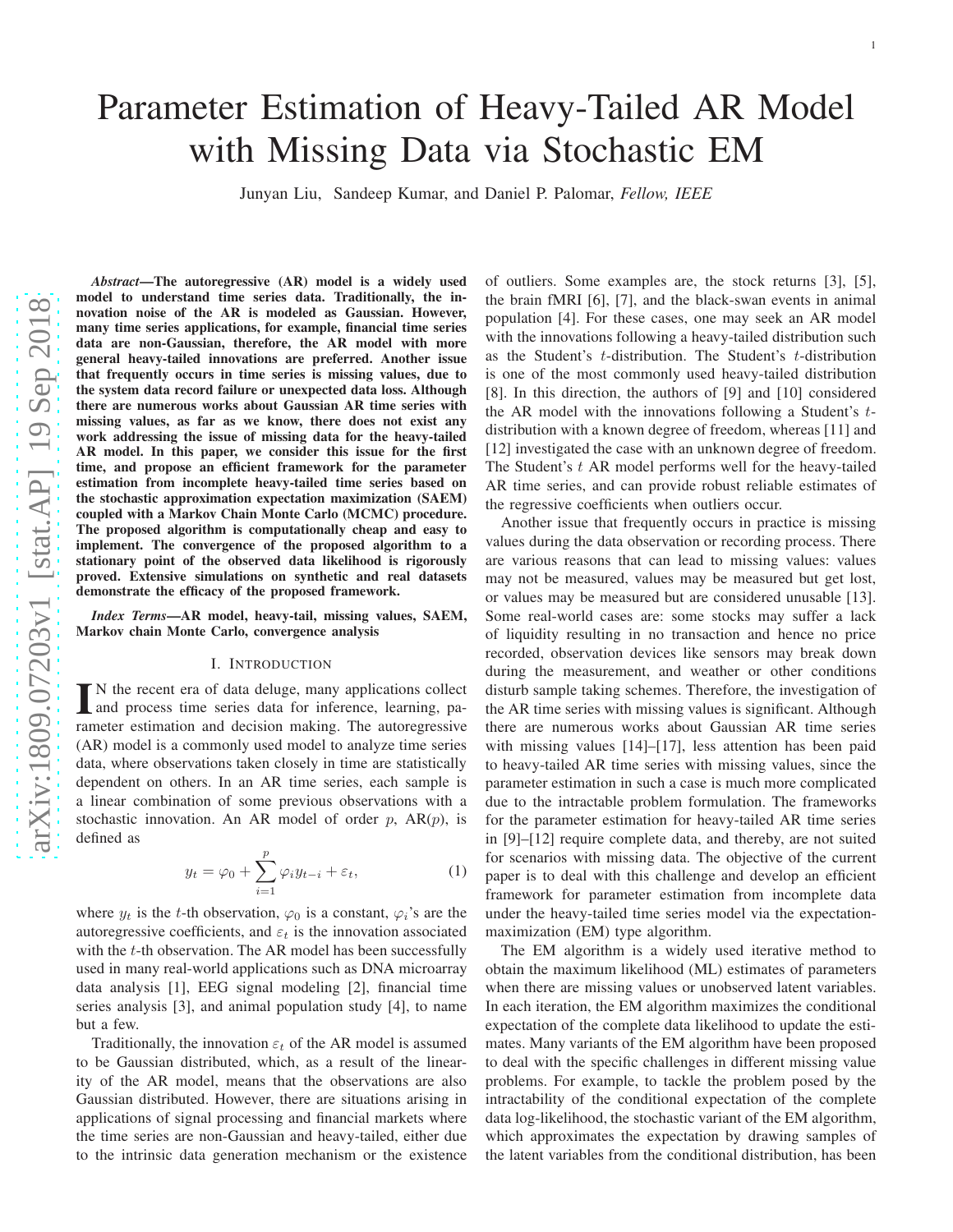proposed in [\[18\]](#page-12-15), [\[19\]](#page-12-16). The stochastic EM has also been quite popular to curb the curse of dimensionality [\[14\]](#page-12-13), [\[20\]](#page-12-17), since its computation complexity is lower than the EM algorithm. The expectation conditional maximization (ECM) algorithm has been suggested to deal with the unavailability of the closedform maximizer of the expected complete data log-likelihood [\[21\]](#page-12-18). The regularized EM algorithm has been used to enforce certain structures in parameter estimates like sparsity, lowrank, and network structure [\[22\]](#page-12-19).

In this paper, we develop a provably convergent low cost algorithmic framework for the parameter estimation of the AR time series model with heavy-tailed innovations from incomplete time series. As far as we know, there does not exist any convergent algorithmic framework for such problem. Following [\[9\]](#page-12-8)–[\[11\]](#page-12-10), here we consider the AR model with the Student's  $t$  distributed innovations. We formulate the ML estimation problem and develop an efficient algorithm to obtain the ML estimates of the parameters based on the stochastic EM framework. To tackle the complexity of the conditional distribution of the latent variables, we propose a Gibbs sampling scheme to generate the samples. Instead of directly sampling from the complicated conditional distribution, the proposed algorithm just need to sample from Gaussian distributions and gamma distributions alternatively. The convergence of the proposed algorithm to a stationary point is established. Simulations on real data and synthetic data show that the proposed framework can provide accurate estimation of parameters for incomplete time series, and is also robust against possible outliers. Although here we only focus on the Student's  $t$  distributed innovation, the idea of the proposed approach and the algorithm can also be extended to the AR model with other heavy-tailed distributions.

This paper is organized as follows. The problem formulation is provided in Section II. The review of the EM and its stochastic variants is presented in Section III. The proposed algorithm is derived in Section IV. The convergence analysis is carried out in Section V. Finally, the simulation results for the proposed algorithm applied to both real and synthetic data are provided in Section VI and Section VII concludes the paper.

#### II. PROBLEM FORMULATION

For the simplicity of notations, we first introduce the  $AR(1)$ model. Suppose the univariate time series  $y_1, y_2,..., y_T$ follows an AR(1) model

$$
y_t = \varphi_0 + \varphi_1 y_{t-1} + \varepsilon_t, \tag{2}
$$

where the innovations  $\varepsilon_t$ 's follow a zero-mean heavy-tailed Student's *t*-distribution  $\varepsilon_t \stackrel{i.i.d.}{\sim} t(0, \sigma^2, \nu)$ . The Student's *t*distribution is more heavy-tailed as the degree of freedom  $\nu$ decreases. Note that the Gaussian distribution is a special case of the Student's *t*-distribution with  $\nu = +\infty$ .

Given all the parameters  $\varphi_0$ ,  $\varphi_1$ ,  $\sigma^2$  and  $\nu$ , the distribution of  $y_t$  conditional on all the preceding data  $\mathcal{F}_{t-1}$ , which consists of  $y_1, y_2, \ldots, y_{t-1}$ , only depends on the previous sample  $y_{t-1}$ :

$$
p(y_t|\varphi_0, \varphi_1, \sigma^2, \nu, \mathcal{F}_{t-1})
$$
  
=  $p(y_t|\varphi_0, \varphi_1, \sigma^2, \nu, y_{t-1})$ 

$$
=f_t\left(y_t;\varphi_0+\varphi_1y_{t-1},\sigma^2,\nu\right)
$$
  
=
$$
\frac{\Gamma\left(\frac{\nu+1}{2}\right)}{\sqrt{\nu\pi}\sigma\Gamma\left(\frac{\nu}{2}\right)}\left(1+\frac{\left(y_t-\varphi_0-\varphi_1y_{t-1}\right)^2}{\nu\sigma^2}\right)^{-\frac{\nu+1}{2}},
$$
(3)

where  $f_t(\cdot)$  denotes the probability density function (pdf) of a Student's t-distribution.

In practice, a certain sample  $y_t$  may be missing due to various reasons, and it is denoted by  $y_t = \text{NA}$  (not available). Here we assume that the missing-data mechanism is ignorable, i.e., the missing does not depend on the value [\[13\]](#page-12-12). Suppose we have an observation of this time series with  $D$  missing blocks as follows:

$$
y_1, \ldots, y_{t_1}, \text{NA}, \ldots, \text{NA}, y_{t_1+n_1+1}, \ldots, y_{t_d}, \text{NA}, \ldots, \text{NA}, y_{t_d+n_d+1}, \ldots, y_{t_D}, \text{NA}, \ldots, \text{NA}, y_{t_D+n_D+1}, \ldots, y_T,
$$

where, in the d-th missing block, there are  $n_d$  missing samples  $y_{t_d+1}, \ldots, y_{t_d+n_d}$ , which are surrounded from the left and the right by the two observed data  $y_{t_d}$  and  $y_{t_d+n_d+1}$ . We set for convenience  $t_0 = 0$  and  $n_0 = 0$ . Let us denote the set of the indexes of the observed  $y_t$ 's by  $C_0$ , and the set of the indexes of the missing  $y_t$ 's by  $C_m$ . Also denote  $y = (y_t, 1 \le t \le T)$ ,  $\mathbf{y}_{\mathsf{o}} = (y_t, t \in C_{\mathsf{o}}), \text{ and } \mathbf{y}_{\mathsf{m}} = (y_t, t \in C_{\mathsf{m}}).$ 

Let us assume  $\theta = (\varphi_0, \varphi_1, \sigma^2, \nu) \in \Theta$  with  $\Theta =$  $\{\theta | \sigma^2 > 0, \nu > 0\}$ . Ignoring the marginal distribution of  $y_1$ , the log-likelihood of the observed data is

$$
l(\theta; \mathbf{y}_{0})
$$
  
= log  $\left( \int p(\mathbf{y}; \theta) d\mathbf{y}_{m} \right)$   
= log  $\left( \int \prod_{t=2}^{T} p(y_{t} | \theta, \mathcal{F}_{t-1}) d\mathbf{y}_{m} \right)$   
= log  $\left( \int \prod_{t=2}^{T} f_{t} (y_{t}; \varphi_{0} + \varphi_{1} y_{t-1}, \sigma^{2}, \nu) d\mathbf{y}_{m} \right)$ . (4)

Then the maximum likelihood (ML) estimation problem for  $\theta$ can be formulated as

<span id="page-1-1"></span><span id="page-1-0"></span>
$$
\underset{\theta \in \Theta}{\text{maximize}} \quad l\left(\boldsymbol{\theta}; \mathbf{y}_{\text{o}}\right). \tag{5}
$$

The integral in [\(4\)](#page-1-0) has no closed-form expression; thus, the objective function is very complicated and we cannot solve the optimization problem directly. In order to deal with this, we resort to the EM framework, which circumvents such difficulty by optimizing a sequence of simpler approximations of the original objective function instead.

#### III. EM AND ITS STOCHASTIC VARIANTS

The EM algorithm is a general iterative algorithm to solve ML estimation problems with missing data or latent data. More specifically, given the observed data  $X$  generated from a statistical model with unknown parameter  $\theta$ , the ML estimator of the parameter  $\theta$  is defined as the maximizer of the likelihood of the observed data

$$
l\left(\mathbf{X};\boldsymbol{\theta}\right) = \log p(\mathbf{X}|\boldsymbol{\theta}).\tag{6}
$$

In practice, it often occurs that  $l(\mathbf{X}; \boldsymbol{\theta})$  does not have manageable expression due to the missing data or latent data Z, while the likelihood of complete data  $p(X, Z | \theta)$  has a manageable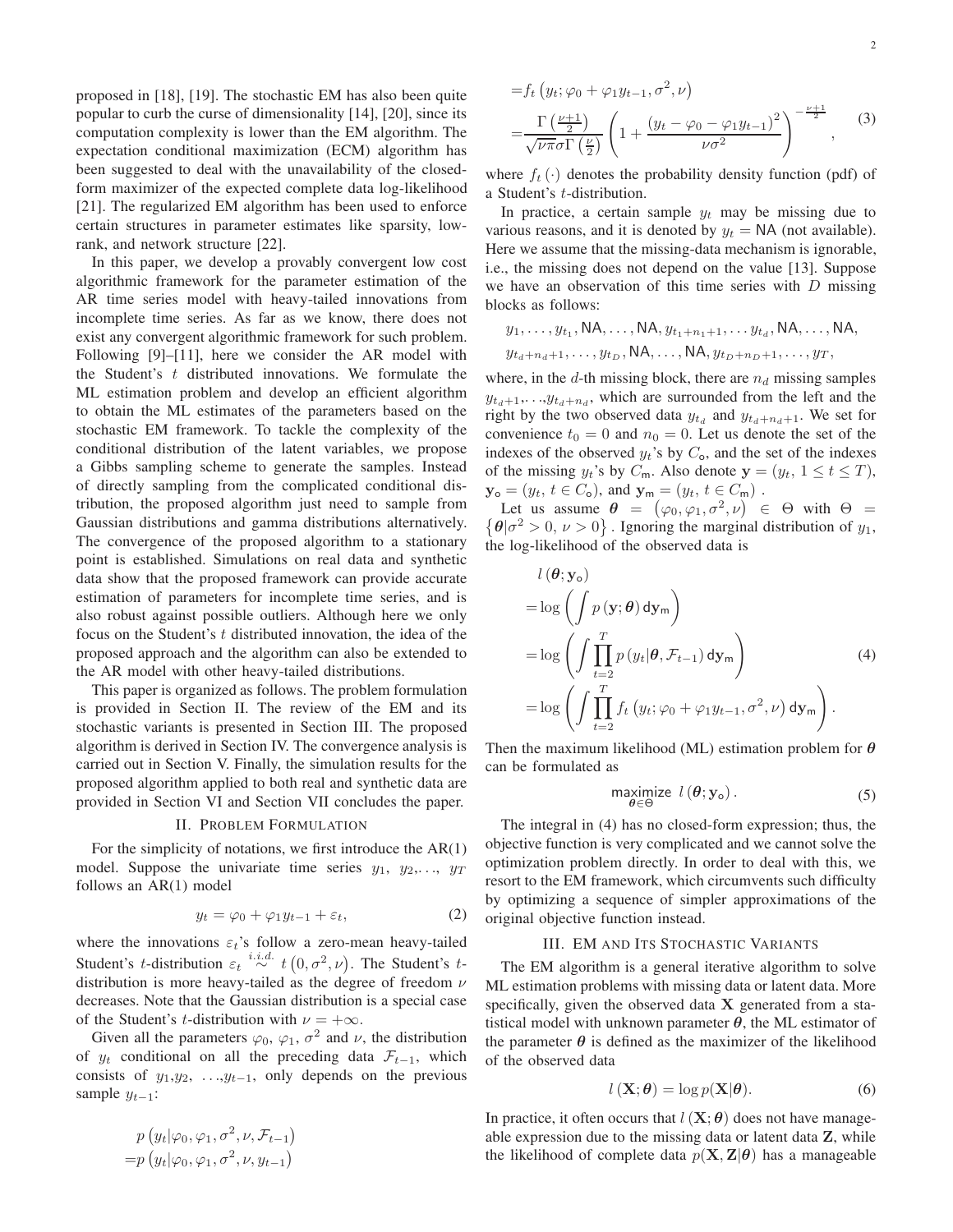,

expression. This is when the EM algorithm can help. The EM algorithm seeks to find the ML estimates by iteratively applying these two steps [\[23\]](#page-12-20):

(E) Expectation: calculate the expected log-likelihood of the complete data set  $(X, Z)$  with respect to the current conditional distribution of Z given X and the current estimate of the parameter  $\boldsymbol{\theta}^{(k)}$ :

$$
Q\left(\boldsymbol{\theta}|\boldsymbol{\theta}^{(k)}\right) = \int \log p\left(\mathbf{X}, \mathbf{Z}|\boldsymbol{\theta}\right) p\left(\mathbf{Z}|\mathbf{X}, \boldsymbol{\theta}^{(k)}\right) d\mathbf{Z},\tag{7}
$$

where  $k$  is the iteration number.

(M) Maximization: find the new estimate

$$
\boldsymbol{\theta}^{(k+1)} = \arg \max_{\boldsymbol{\theta}} Q\left(\boldsymbol{\theta} | \boldsymbol{\theta}^{(k)}\right). \tag{8}
$$

The sequence  $\{l(\mathbf{X}; \boldsymbol{\theta}^{(k)})\}$  generated by the EM algorithm is non-decreasing, and the limit points of the sequence  $\{\theta^{(k)}\}$ are proven to be the stationary points of the observed data log-likelihood under mild regularity conditions [\[24\]](#page-12-21). In fact, the EM algorithm is a particular choice of the more general majorization-minimization algorithm [\[25\]](#page-12-22).

However, in some applications of the EM algorithm, the expectation in the E-step cannot be obtained in closed-form. To deal with this, Wei and Tanner proposed the Monte Carlo EM (MCEM) algorithm, in which the expectation is computed by a Monte Carlo approximation based on a large number of independent simulations of the missing data [\[26\]](#page-12-23). The MCEM algorithm is computationally very intensive.

In order to reduce the amount of simulations required by the MCEM algorithm, the stochastic approximation EM (SAEM) algorithm replaces the E step of the EM algorithm by a stochastic approximation procedure, which approximates the expectation by combining new simulations with the previous ones [\[18\]](#page-12-15). At iteration  $k$ , the SAEM is as follows:

- $(E-S1)$  Simulation: generate  $L$  realizations  $\mathbf{Z}^{(k,l)}$  $(l = 1, 2, \ldots, L)$  from the conditional distribution  $p\left( {{\bf{Z}}|{\bf{X}},{{\boldsymbol{\theta }}^{(k)}}} \right)$
- (E-A) Stochastic approximation: update  $\hat{Q}(\theta|\theta^{(k)})$  according to

$$
\hat{Q}\left(\theta|\theta^{(k)}\right) = \hat{Q}\left(\theta|\theta^{(k-1)}\right) + \gamma^{(k)}\left(\frac{1}{L}\sum_{l=1}^{L}\log p\left(\mathbf{X}, \mathbf{Z}^{(k,l)}|\theta\right) - \hat{Q}\left(\theta|\theta^{(k-1)}\right)\right),\tag{9}
$$

where  $\{\gamma^{(k)}\}$  is a decreasing sequence of positive step sizes.

(M) Maximization: find the new estimate

$$
\boldsymbol{\theta}^{(k+1)} = \arg\max_{\boldsymbol{\theta}} \hat{Q}\left(\boldsymbol{\theta}|\boldsymbol{\theta}^{(k)}\right). \tag{10}
$$

The SAEM requires a smaller amount of samples per iteration due to the recycling of the previous simulations. A small value of  $L$  is enough to ensure satisfying results [\[27\]](#page-12-24).

When the conditional distribution is very complicated and the simulation step (E-S1) of the SAEM cannot directly be performed, Kuhn and Lavielle proposed to combine the SAEM algorithm with a Markov Chain Monte Carlo (MCMC) procedure, which yields the SAEM-MCMC algorithm [\[19\]](#page-12-16). Assume the conditional distribution  $p(\mathbf{Z}|\mathbf{X}, \theta)$  is the unique stationary distribution of the transition probability density function  $\Pi_{\theta}$ , the simulation step of the SAEM is replaced with

(E-S2) Simulation: draw realizations  $\mathbf{Z}^{(k,l)}$   $(l = 1, 2, \dots, L)$ based on the transition probability density function  $\Pi_{\boldsymbol{\theta}^{(k)}}\left(\mathbf{Z}^{(k-1,l)},\cdot\right)$ .

For each *l*, the sequence  $\left\{ \mathbf{Z}^{(k,l)} \right\}_{k \geq 0}$  is a Markov chain with the transition probability density function  $\{\Pi_{\theta^{(k)}}\}\.$  The Markov Chain generation mechanism needs to be well designed so that the sampling is efficient and the computational cost is not too high.

#### IV. SAEM-MCMC FOR STUDENT'S t AR MODEL

For the ML problem [\(5\)](#page-1-1), if we only regard  $y_m$  as missing data and apply the EM type algorithm, the resulting conditional distribution of the missing data is too complicated, and it is difficult to maximize the expectation or the approximated expectation of the complete data log-likelihood. Interestingly, the Student's t-distribution can be regarded as a Gaussian mixture [\[28\]](#page-21-0). Since  $\varepsilon_t \sim t(0, \sigma^2, \nu)$ , we can present it as the Gaussian mixture

<span id="page-2-0"></span>
$$
\varepsilon_t|\sigma^2, \tau_t \sim \mathcal{N}\left(0, \frac{\sigma^2}{\tau_t}\right),\tag{11}
$$

<span id="page-2-1"></span>
$$
\tau_t \sim Gamma\left(\nu/2, \nu/2\right),\tag{12}
$$

where  $\tau_t$  is the mixture weight. Denote  $\tau = {\tau_t, 1 < t \leq T}.$ We can use the EM type algorithm to solve the above optimization problem by regarding both  $y_m$  and  $\tau$  as latent data, and  $y_0$  as observed data.

The resulting complete data likelihood is

$$
L(\theta; \mathbf{y}, \tau)
$$
  
\n
$$
= p(\mathbf{y}, \tau; \theta)
$$
  
\n
$$
= \prod_{t=2}^{T} \left\{ f_N \left( y_t; \varphi_0 + \varphi_1 y_{t-1}, \frac{\sigma^2}{\tau_t} \right) f_g \left( \tau_t; \frac{\nu}{2}, \frac{\nu}{2} \right) \right\}
$$
  
\n
$$
= \prod_{t=2}^{T} \left\{ \frac{1}{\sqrt{2\pi\sigma^2/\tau_t}} \exp\left( -\frac{1}{2\sigma^2/\tau_t} \left( y_t - \varphi_0 - \varphi_1 y_{t-1} \right)^2 \right) \frac{\left( \frac{\nu}{2} \right)^{\frac{\nu}{2}}}{\Gamma \left( \frac{\nu}{2} \right)^{\frac{\nu}{2}} \tau_t^{\frac{\nu}{2}-1} \exp\left( -\frac{\nu}{2} \tau_t \right)} \right\}
$$
  
\n
$$
= \prod_{t=2}^{T} \frac{\left( \frac{\nu}{2} \right)^{\frac{\nu}{2}} \tau_t^{\frac{\nu-1}{2}}}{\Gamma \left( \frac{\nu}{2} \right) \sqrt{2\pi\sigma^2}} \exp\left( -\frac{\tau_t}{2\sigma^2} \left( y_t - \varphi_0 - \varphi_1 y_{t-1} \right)^2 - \frac{\nu}{2} \tau_t \right)
$$
  
\n(13)

where  $f_N(\cdot)$  and  $f_q(\cdot)$  denote the pdf's of the Normal (Gaussian) and gamma distributions, respectively. Through some derivation, it is observed that the likelihood of complete data belongs to the curved exponential family [\[29\]](#page-13-0), i.e., the pdf can be written as

$$
L(\boldsymbol{\theta}; \mathbf{y}, \boldsymbol{\tau}) = h(\mathbf{y}, \boldsymbol{\tau}) \exp(-\psi(\boldsymbol{\theta}) + \langle \mathbf{s}(\mathbf{y}_0, \mathbf{y}_m, \boldsymbol{\tau}), \boldsymbol{\phi}(\boldsymbol{\theta}) \rangle), \qquad (14)
$$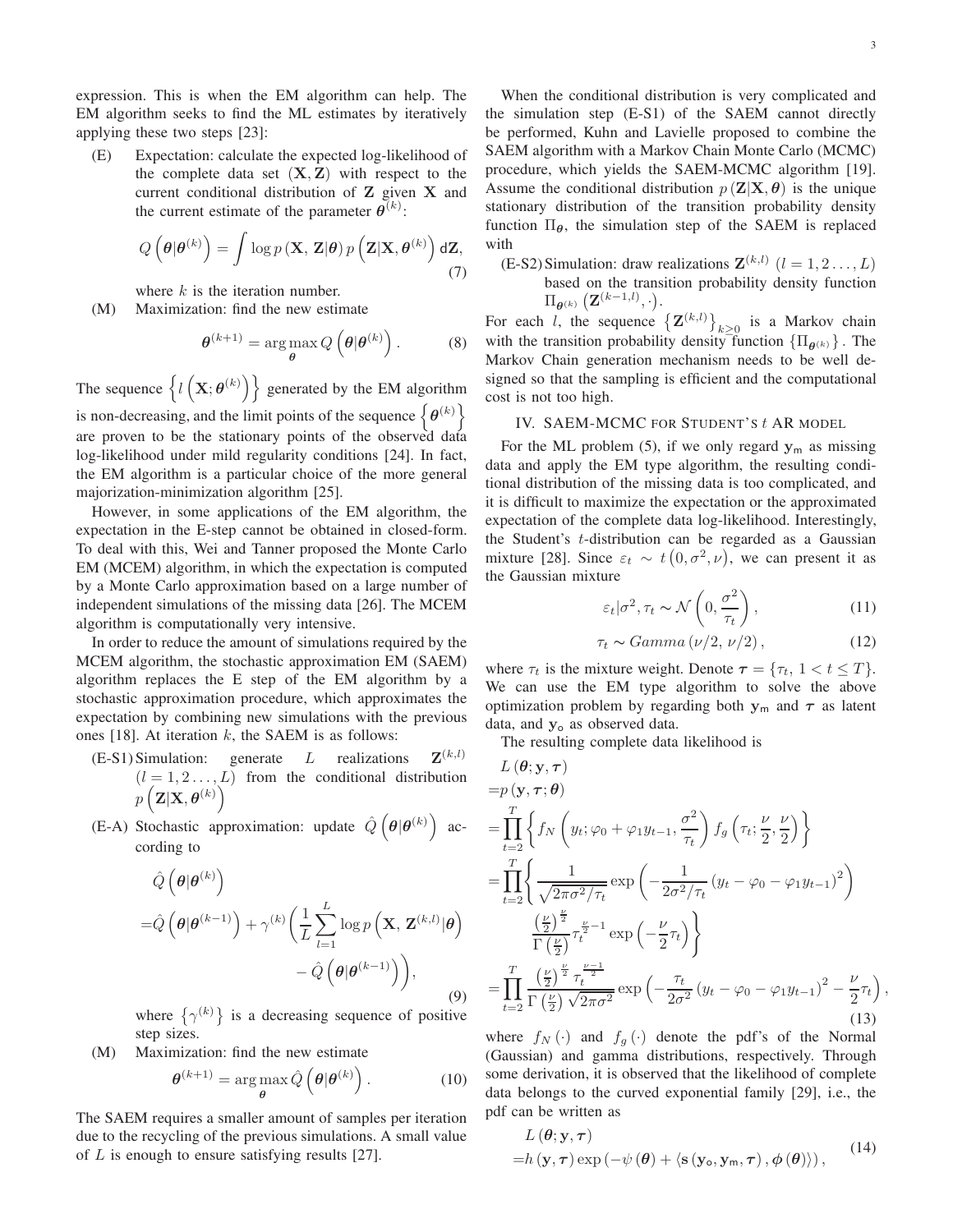where  $\langle \cdot, \cdot \rangle$  is the inner product,  $\frac{1}{T}$ 

<span id="page-3-4"></span>
$$
h(\mathbf{y}, \tau) = \prod_{t=2}^{\infty} \tau_t^{-\frac{1}{2}}, \qquad (15)
$$

$$
\psi(\boldsymbol{\theta}) = (T - 1) \left\{ \frac{\nu}{2} \log \left( \frac{\nu}{2} \right) - \log \left( \Gamma \left( \frac{\nu}{2} \right) \right) - \frac{1}{2} \log \left( \sigma^2 \right) - \frac{1}{2} \log \left( 2\pi \right) \right\}, \qquad (16)
$$

$$
(\boldsymbol{\theta}) = \left[ \frac{\nu}{2}, -\frac{1}{2\sigma^2}, -\frac{\varphi_0^2}{2\sigma^2}, -\frac{\varphi_1^2}{2\sigma^2}, \frac{\varphi_0}{\sigma^2}, \frac{\varphi_1}{\sigma^2}, -\frac{\varphi_0 \varphi_1}{\sigma^2} \right], \qquad (17)
$$

and the minimal sufficient statistics

<span id="page-3-5"></span> $\phi$ 

$$
\mathbf{s}(\mathbf{y_o}, \mathbf{y_m}, \tau) = \left[ \sum_{t=2}^{T} \left( \log \left( \tau_t \right) - \tau_t \right), \sum_{t=2}^{T} \tau_t y_t^2, \sum_{t=2}^{T} \tau_t, \sum_{t=2}^{T} \tau_t y_{t-1}^2 \right] - \sum_{t=2}^{T} \tau_t y_t, \sum_{t=2}^{T} \tau_t y_t y_{t-1}, \sum_{t=2}^{T} \tau_t y_{t-1} \right].
$$
 (18)

Then the expectation of the complete data log-likelihood can be expressed as

$$
Q(\theta|\theta^{(k)})
$$
  
=  $\iint \log(L(\theta; \mathbf{y}, \tau)) p(\mathbf{y}_m, \tau | \mathbf{y}_o; \theta^{(k)}) d\mathbf{y}_m d\tau$   
=  $\iint \log(h(\mathbf{y}, \tau) \exp(\psi(\theta) + \langle \mathbf{s}(\mathbf{y}_o, \mathbf{y}_m, \tau), \phi(\theta) \rangle) p(\mathbf{y}_m, \tau | \mathbf{y}_o; \theta^{(k)}) d\mathbf{y}_m d\tau$   
=  $\iint \log(h(\mathbf{y}, \tau)) p(\mathbf{y}_m, \tau | \mathbf{y}_o; \theta^{(k)}) d\mathbf{y}_m d\tau$   
 $- \psi(\theta) + \langle \iint \mathbf{s}(\mathbf{y}_o, \mathbf{y}_m, \tau) p(\mathbf{y}_m, \tau | \mathbf{y}_o; \theta^{(k)}) d\mathbf{y}_m d\tau$   
 $= - \psi(\theta) + \langle \bar{\mathbf{s}}(\theta^{(k)}), \phi(\theta) \rangle + const.,$  (19)

where

$$
\bar{\mathbf{s}}\left(\boldsymbol{\theta}^{(k)}\right) = \iint \mathbf{s}\left(\mathbf{y}_{\mathsf{o}}, \mathbf{y}_{\mathsf{m}}, \boldsymbol{\tau}\right) p\left(\mathbf{y}_{\mathsf{m}}, \boldsymbol{\tau} | \mathbf{y}_{\mathsf{o}}; \boldsymbol{\theta}^{(k)}\right) \mathrm{d} \mathbf{y}_{\mathsf{m}} \mathrm{d} \boldsymbol{\tau}.\tag{20}
$$

The EM algorithm is conveniently simplified by utilizing the properties of the exponential family. The E step of the EM algorithm is reduced to the calculation of the expected minimal sufficient statistics  $\bar{s}(\theta^{(k)})$ , and the M step is reduced to the maximization of the function [\(19\)](#page-3-0).

#### *A. E step*

The conditional distribution of  $y_m$  and  $\tau$  given  $y_o$  and  $\theta$ is:

$$
p(\mathbf{y}_{\mathsf{m}}, \boldsymbol{\tau} | \mathbf{y}_{\mathsf{o}}; \boldsymbol{\theta})
$$
  
= 
$$
\frac{p(\mathbf{y}, \boldsymbol{\tau}; \boldsymbol{\theta})}{p(\mathbf{y}_{\mathsf{o}}; \boldsymbol{\theta})}
$$
  
= 
$$
\frac{p(\mathbf{y}, \boldsymbol{\tau}; \boldsymbol{\theta})}{\iint p(\mathbf{y}, \boldsymbol{\tau}; \boldsymbol{\theta}) d\mathbf{y}_{\mathsf{m}} d\boldsymbol{\tau}}
$$
  
 
$$
\propto p(\mathbf{y}, \boldsymbol{\tau}; \boldsymbol{\theta})
$$

$$
= \prod_{t=2}^{T} \frac{\left(\frac{\nu}{2}\right)^{\frac{\nu}{2}} \tau_t^{\frac{\nu-1}{2}}}{\Gamma\left(\frac{\nu}{2}\right) \sqrt{2\pi\sigma^2}} \exp\left(-\frac{\tau_t}{2\sigma^2} \left(y_t - \varphi_0 - \varphi_1 y_{t-1}\right)^2 - \frac{\nu}{2} \tau_t\right) \times \prod_{t=2}^{T} \tau_t^{\frac{\nu-1}{2}} \exp\left(-\frac{\tau_t}{2\left(\sigma\right)^2} \left(y_t - \varphi_0 - \varphi_1 y_{t-1}\right)^2 - \frac{\nu}{2} \tau_t\right). \tag{21}
$$

Since the integral  $\iint p(\mathbf{y}, \tau; \theta) d\mathbf{y}_{m} d\tau$  does not have a closed-from expression, we only know  $p(\mathbf{y}_m, \tau | \mathbf{y}_o; \theta)$  up to a scalar. In addition, the proportional term is complicated, and we cannot get closed-form expression for the conditional expectations  $\bar{\mathbf{s}}(\bar{\boldsymbol{\theta}}^{(k)})$  or  $Q(\boldsymbol{\theta}|\boldsymbol{\theta}^{(k)})$ . Therefore, we resort to the SAEM-MCMC algorithm, which generates samples from the conditional distribution using a Markov chain process, and approximates the expectation  $\bar{s}(\theta^{(k)})$  and  $Q(\theta|\bar{\theta}^{(k)})$  by a stochastic approximation.

,

<span id="page-3-3"></span>We propose to use the Gibbs sampling method to generate the Markov chains. The Gibbs sampler divides the latent variables  $(\mathbf{y}_m, \tau)$  into two blocks  $\tau$  and  $\mathbf{y}_m$ , and then generates a Markov chain of samples from the distribution  $p(\mathbf{y}_m, \tau | \mathbf{y}_o; \theta)$ by drawing realizations from its conditional distributions  $p(\tau | y_m, y_o; \theta)$  and  $p(y_m | \tau, y_o; \theta)$  alternatively. More specifically, at iteration k, given the current estimate  $\boldsymbol{\theta}^{(k)}$ , the Gibbs sampler starts with  $(\tau^{(k-1,l)}, \mathbf{y_m^{(k-1,l)}})$   $(l = 1, 2, ..., L)$  and generate the next sample  $(\tau^{(k,l)}, \mathbf{y_m^{(k,l)}})$  via the following scheme:

• sample  $\tau^{(k,l)}$  from  $p\left(\tau|\mathbf{y}_{m}^{(k-1,l)}, \mathbf{y}_{\text{o}}; \theta^{(k)}\right)$ , • sample  $\mathbf{y}_{\mathsf{m}}^{(k,l)}$  from  $p\left(\mathbf{y}_{\mathsf{m}}|\boldsymbol{\tau}^{(k,l)}, \mathbf{y}_{\mathsf{o}}; \boldsymbol{\theta}^{(k)}\right)$ .

Then the expected minimal sufficient statistics  $\bar{s}(\theta^{(k)})$  and the expected complete data likelihood  $Q(\theta|\theta^{(k)})$  are approximated by

<span id="page-3-2"></span><span id="page-3-0"></span>
$$
\hat{\mathbf{s}}^{(k)} = \hat{\mathbf{s}}^{(k-1)} + \gamma^{(k)} \left( \frac{1}{L} \sum_{l=1}^{L} \mathbf{s} \left( \mathbf{y}_{\mathsf{o}}, \mathbf{y}_{\mathsf{m}}^{(k,l)}, \tau^{(k,l)} \right) - \hat{\mathbf{s}}^{(k-1)} \right),\tag{22}
$$

<span id="page-3-1"></span>
$$
\hat{Q}(\boldsymbol{\theta}, \hat{\mathbf{s}}^{(k)}) = -\psi(\boldsymbol{\theta}) + \langle \hat{\mathbf{s}}^{(k)}, \boldsymbol{\phi}(\boldsymbol{\theta}) \rangle + const.
$$
 (23)

Lemmas 1 and 2 give the two conditional distributions  $p(\tau | y_m, y_o; \theta)$  and  $p(y_m | \tau, y_o; \theta)$ . Basically, to sample from them, we just need to draw realizations from certain Gaussian distributions and gamma distributions, which is simple. Based on the above sampling scheme, we can get the transition probability density function of the Markov chain as follows:

<span id="page-3-6"></span>
$$
\Pi_{\theta}(\mathbf{y}_{\mathsf{m}}, \boldsymbol{\tau}, \mathbf{y}'_{\mathsf{m}}, \boldsymbol{\tau}') = p(\boldsymbol{\tau}'|\mathbf{y}_{\mathsf{m}}, \mathbf{y}_{\mathsf{o}}; \theta) p(\mathbf{y}'_{\mathsf{m}}|\boldsymbol{\tau}', \mathbf{y}_{\mathsf{o}}; \theta).
$$
\n(24)

**Lemma 1.** *Given*  $y_m$ ,  $y_o$ , *and*  $\theta$ *, the mixture weights*  $\{\tau_t\}$  *are independent from each other*, i.e.,

$$
p(\boldsymbol{\tau}|\mathbf{y}_{\mathsf{m}}, \mathbf{y}_{\mathsf{o}}; \boldsymbol{\theta}) = \prod_{t=2}^{T} p(\tau_t|\mathbf{y}_{\mathsf{m}}, \mathbf{y}_{\mathsf{o}}; \boldsymbol{\theta}). \tag{25}
$$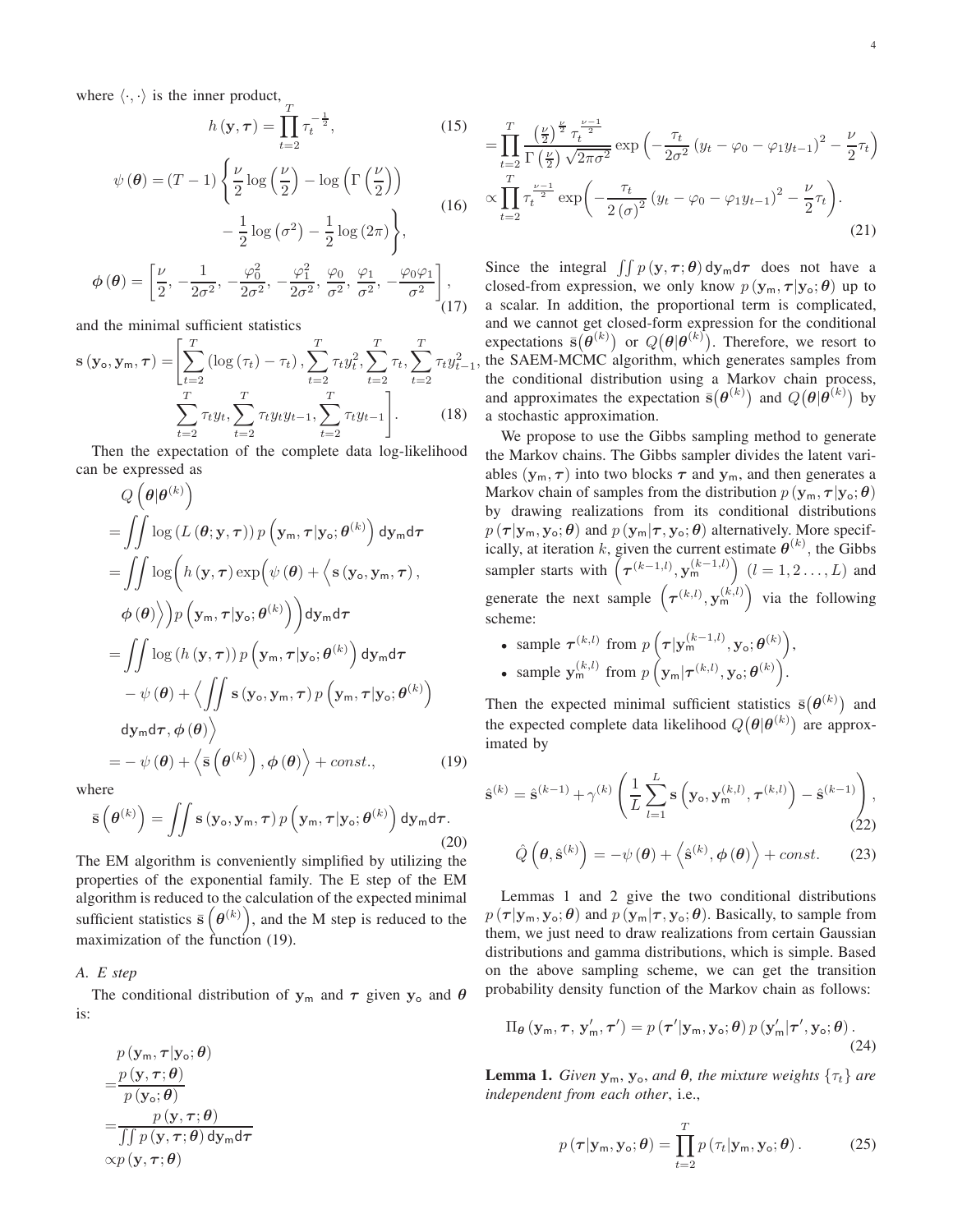*In addition,*  $\tau_t$  *follows a gamma distribution:* 

$$
\tau_t|\mathbf{y_m}, \mathbf{y_o}; \boldsymbol{\theta} \sim Gamma\left(\frac{\nu+1}{2}, \frac{\left(y_t - \varphi_0 - \varphi_1 y_{t-1}\right)^2/\sigma^2 + \nu}{2}\right).
$$
\n(26)

*Proof:* See Appendix A.

**Lemma 2.** *Given*  $\tau$ ,  $y_{o}$  *and*  $\theta$ *, the missing blocks*  $y_d$  =  $[y_{t_d+1}, y_{t_d+2}, \ldots, y_{t_d+n_d}]^T$ , where  $d = 1, 2, \ldots, D$ , are inde*pendent from each other, i.e.,*

$$
p(\mathbf{y}_{\mathsf{m}}|\boldsymbol{\tau}, \mathbf{y}_{\mathsf{o}}; \boldsymbol{\theta}) = \prod_{d=1}^{D} p(\mathbf{y}_{d}|\boldsymbol{\tau}, \mathbf{y}_{\mathsf{o}}; \boldsymbol{\theta}). \tag{27}
$$

In addition, the conditional distribution of  $y_d$  only depends *on the two nearest observed samples*  $y_{t_d}$  *and*  $y_{t_d+n_d+1}$  *with* 

$$
\mathbf{y}_{d}|\boldsymbol{\tau}, \mathbf{y}_{o}; \boldsymbol{\theta} \sim \mathcal{N}\left(\boldsymbol{\mu}_{d}, \boldsymbol{\Sigma}_{d}\right), \qquad (28)
$$

*where the i-th component of*  $\mu_d$ 

$$
(\mu_d)_i = \sum_{q=0}^{i-1} \varphi_1^q \varphi_0 + \varphi_1^i y_{t_d} + \frac{\varphi_1^{n_d+1-i} \sum_{q=1}^i \frac{\varphi_1^{2(i-q)}}{\tau_{t_d+q}}}{\sum_{q=1}^{n_d+1} \frac{\varphi_1^{2(n_d+1-q)}}{\tau_{t_d+q}}} \times \left( y_{t_d+n_d+1} - \sum_{q=0}^{n_d} \varphi_1^q \varphi_0 - \varphi_1^{n_d+1} y_{t_d} \right),
$$
\n(29)

*and the component in the i-th column and the j-th row of*  $\Sigma_d$ 

$$
\left(\mathbf{\Sigma}_{d}\right)_{ij} = \left(\varphi_{1}^{|i-j|} \sum_{q=1}^{\min(i,j)} \frac{\varphi_{1}^{2(\min(i,j)-q)}}{\tau_{t_{d}+q}} - \varphi_{1}^{n_{d}+1-i} \sum_{q=1}^{i} \frac{\varphi_{1}^{2(i-q)}}{\tau_{t_{d}+q}} \times \frac{\varphi_{1}^{n_{d}+1-j} \sum_{q=1}^{j} \frac{\varphi_{1}^{2(j-q)}}{\tau_{t_{d}+q}}}{\sum_{q=1}^{n_{d}+1} \frac{\varphi_{1}^{2(n_{d}+1-q)}}{\tau_{t_{d}+q}}} \right) \sigma^{2}.
$$
\n(30)

*Proof:* See Appendix A. 

#### *B. M step*

After obtaining the approximation  $\hat{Q}(\theta, \hat{\mathbf{s}}^{(k)})$  in [23,](#page-3-1) we need to maximize it to update the estimates. The function  $\hat{Q}(\theta, \hat{\mathbf{s}}^{(k)})$  can be rewritten as

$$
\hat{Q}\left(\theta, \hat{\mathbf{s}}^{(k)}\right)
$$
\n
$$
= -\psi(\theta) + \left\langle \hat{\mathbf{s}}^{(k)}, \phi(\theta) \right\rangle + const.
$$
\n
$$
= (T - 1) \left\{ \frac{\nu}{2} \log \left( \frac{\nu}{2} \right) - \log \left( \Gamma \left( \frac{\nu}{2} \right) \right) - \frac{1}{2} \log \left( \sigma^2 \right) \right\}
$$
\n
$$
+ \frac{\nu}{2} \hat{s}_1^{(k)} - \frac{\hat{s}_2^{(k)}}{2\sigma^2} - \frac{\varphi_0^2 \hat{s}_3^{(k)}}{2\sigma^2} - \frac{\varphi_1^2 \hat{s}_4^{(k)}}{2\sigma^2} + \frac{\varphi_0 \hat{s}_5^{(k)}}{\sigma^2} + \frac{\varphi_1 \hat{s}_6^{(k)}}{\sigma^2}
$$
\n
$$
- \frac{\varphi_0 \varphi_1 \hat{s}_7^{(k)}}{\sigma^2} + const,
$$
\n(31)

where  $\hat{s}_i^{(k)}$   $(i = 1, 2, ..., 7)$  is the *i*-th component of  $\hat{\mathbf{s}}^{(k)}$ .

The optimization of  $\varphi_0$ ,  $\varphi_1$  and  $\sigma^2$  is decoupled from the optimization of v. Setting the derivatives of  $\hat{Q}(\theta, \hat{s}^{(k)})$  with respect to to  $\varphi_0$ ,  $\varphi_1$  and  $\sigma^2$  to 0 gives

<span id="page-4-0"></span>
$$
\varphi_0^{(k+1)} = \frac{\hat{s}_5^{(k)} - \varphi_1^{(k+1)}\hat{s}_7^{(k)}}{\hat{s}_3^{(k)}},\tag{32}
$$

<span id="page-4-1"></span>
$$
\varphi_1^{(k+1)} = \frac{\hat{s}_3^{(k)} \hat{s}_6^{(k)} - \hat{s}_5^{(k)} \hat{s}_7^{(k)}}{\hat{s}_3^{(k)} \hat{s}_4^{(k)} - (\hat{s}_7^{(k)})^2},\tag{33}
$$

and

П

<span id="page-4-2"></span>
$$
\left(\sigma^{(k+1)}\right)^2 = \frac{1}{T-1} \left(\hat{s}_2^{(k)} + \left(\varphi_0^{(k+1)}\right)^2 \hat{s}_3^{(k)} + \left(\varphi_1^{(k+1)}\right)^2 \hat{s}_4^{(k)} - 2\varphi_0^{(k+1)} \hat{s}_5^{(k)} - 2\varphi_1^{(k+1)} \hat{s}_6^{(k)} + 2\varphi_0^{(k+1)} \varphi_1^{(k+1)} \hat{s}_7^{(k)}\right).
$$
\n(34)

The  $\nu^{(k+1)}$  can be found by one-dimensional search:

<span id="page-4-3"></span>
$$
\nu^{(k+1)} = \underset{\nu > 0}{\arg \max} f\left(\nu, \hat{s}_1^{(k)}\right) \tag{35}
$$

with  $f\left(\nu,\hat{s}_1^{(k)}\right) = \left\{\frac{\nu}{2}\log\left(\frac{\nu}{2}\right) - \log\left(\Gamma\left(\frac{\nu}{2}\right)\right)\right\} + \frac{\nu \hat{s}_1^{(k)}}{2(T-1)}$ . Ac-cording to Proposition 1 in [\[30\]](#page-13-1),  $\nu^{(k+1)}$  always exists and is unique.

The resulting SAEM-MCMC algorithm is summarized in Algorithm 1.

#### Algorithm 1 SAEM-MCMC Algorithm for Student's  $t$  AR(1)

1: Initialize  $\theta^{(0)} \in \Theta$ ,  $\hat{\mathbf{s}}^{(0)} = 0$ ,  $k = 0$ , and  $\mathbf{y}_{m}^{(0,l)}$  for  $l =$  $1, 2, \ldots, L$ .. 2: for  $k = 1, 2, ...$  do 3: Simulation: 4: **for**  $l = 1, 2, ..., L$  **do** 5: sample  $\tau^{(k,l)}$  from  $p\left(\tau|\mathbf{y}_{m}^{(k-1,l)}, \mathbf{y}_{\text{o}}; \theta^{(k)}\right)$  using Lemma 1, 6: sample  $\mathbf{y}_{m}^{(k,l)}$  for  $p\left(\mathbf{y}_{m}|\boldsymbol{\tau}^{(k,l)}, \mathbf{y}_{\text{o}}; \boldsymbol{\theta}^{(k)}\right)$  using Lemma 2. 7: end for 8: Stochastic approximation: evaluate  $\hat{\mathbf{s}}^{(k)}$  and  $\hat{Q}(\theta, \hat{\mathbf{s}}^{(k)})$ as in [\(22\)](#page-3-2) and [\(23\)](#page-3-1) respectively. 9: Maximization: update  $\theta^{(k+1)}$  as in [\(32\)](#page-4-0), [\(33\)](#page-4-1), [\(34\)](#page-4-2) and [\(35\)](#page-4-3).

10: if stopping criteria is met then

11: terminate loop

12: end if

13: end for

#### *C. Particular Cases*

In cases where some parameters in  $\theta$  are known, we just need to change the updates in M-step accordingly, and the simulation and approximation steps remain the same. For example, if we know that the time series is zero mean [\[1\]](#page-12-0), [\[12\]](#page-12-11), i.e.,  $\varphi_0 = 0$ , then the update for  $\varphi_0^{(k+1)}$  and  $\varphi_1^{(k+1)}$ should be replaced with

$$
\varphi_0^{(k+1)} = 0,\t\t(36)
$$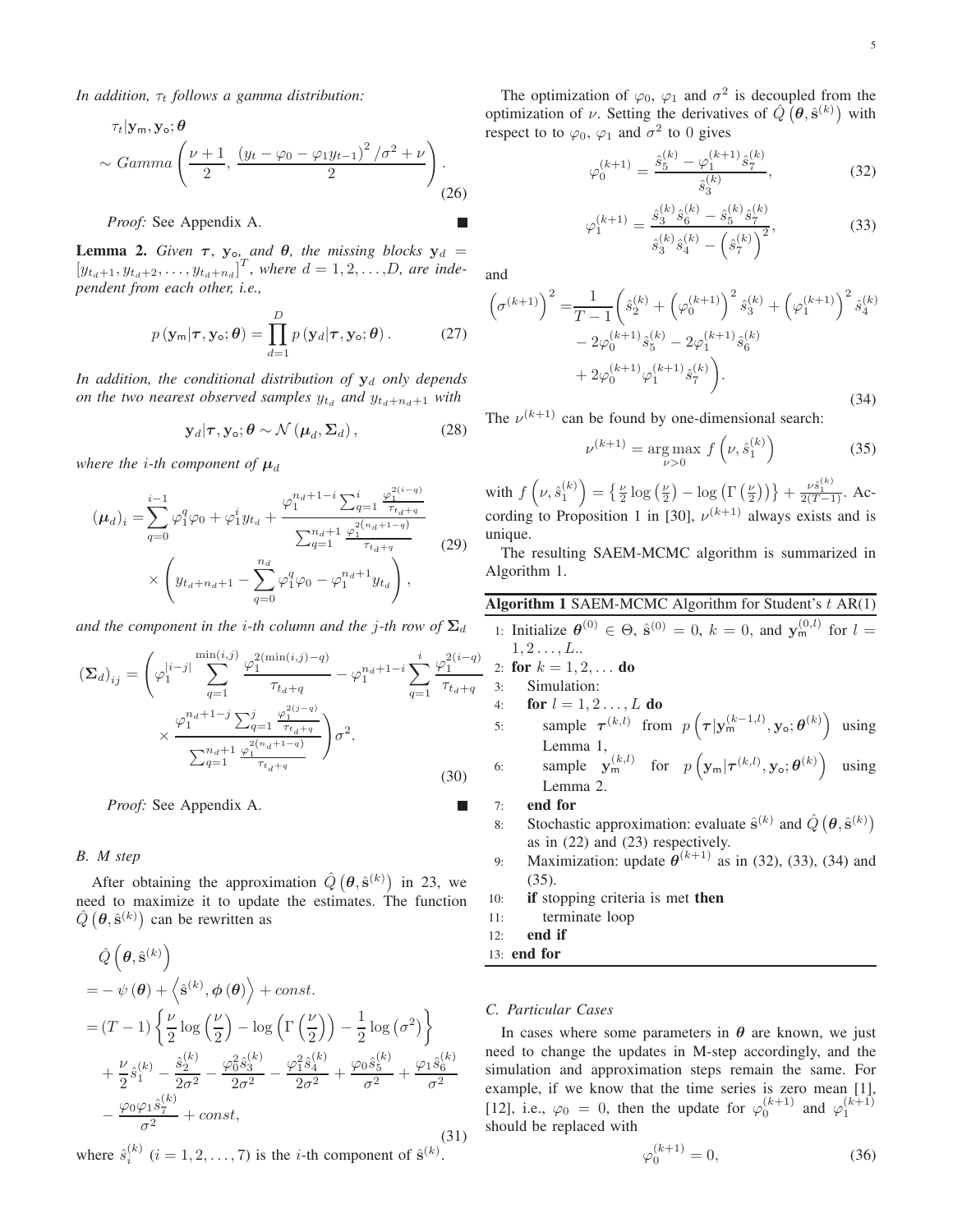and

$$
\varphi_1^{(k+1)} = \frac{\hat{s}_6^{(k)}}{\hat{s}_4^{(k)}},\tag{37}
$$

If the time series is known to follow the random walk model [\[14\]](#page-12-13), which is a special case of AR(1) model with  $\varphi_1 = 1$ , then the update for  $\varphi_0^{(k+1)}$  and  $\varphi_1^{(k+1)}$  should be replaced with

$$
\varphi_0^{(k+1)} = \frac{\hat{s}_5^{(k)} - \hat{s}_7^{(k)}}{\hat{s}_3^{(k)}},\tag{38}
$$

and

$$
_{1}^{(k+1)} = 1.
$$
 (39)

#### *D. Generalization to AR(*p*)*

The above ML estimation method can be immediately generalized to the Student's  $t$  AR $(p)$  model:

 $\varphi_1'$ 

$$
y_t = \varphi_0 + \sum_{i=1}^p \varphi_i y_{t-i} + \varepsilon_t, \tag{40}
$$

where  $\varepsilon_t \stackrel{i.i.d.}{\sim} t(0, \sigma^2, \nu)$ . Similarly, we can apply the SAEM-MCMC algorithm to obtain the estimates by considering  $\tau$ and  $y_m$  as the latent data, and  $y_o$  as observed data. In each iteration, we draw some realizations of  $\tau$  and  $y_m$  from the conditional distribution  $p\left(\mathbf{y}_{\text{m}}, \boldsymbol{\tau} | \mathbf{y}_{\text{o}}; \boldsymbol{\theta}^{(k)}\right)$  to approximate the expectation function  $Q(\theta|\theta^{(k)})$ , and maximize the approximation  $\hat{Q}(\theta|\theta^{(k)})$  to update the estimates. The main difference is that the conditional distribution of the  $AR(p)$  will become more complicated than that of the AR(1), since each sample of the  $AR(p)$  has more dependence on the previous samples. To deal with this challenge, when applying the Gibbs sampling, we can divide the the latent data  $(\mathbf{y}_m, \tau)$  into more blocks,  $\tau$  as a block and each  $y_{i \in C_m}$  as a block, so that the distribution of each block of latent variables conditional on other latent variables will be easy to obtain and sample from. For the sake of space, we do not go into details here, and we will consider this in our future work.

#### V. CONVERGENCE

In this section, we provide theoretical guarantee for the convergence of the proposed algorithm. The convergence of the simple deterministic EM algorithm has been addressed by many different authors, starting from the seminal work in [\[23\]](#page-12-20), to a more general consideration in [\[24\]](#page-12-21). However, the convergence analysis of the stochastic variants of the EM algorithm, like the MCEM, SAEM and SAEM-MCMC algorithms, is much more difficult due to the randomness of sampling. See [\[18\]](#page-12-15), [\[19\]](#page-12-16), [\[31\]](#page-13-2)–[\[34\]](#page-13-3) for a more general overview of these stochastic EM algorithms and their convergence analysis. Of specific interest, the authors in [\[18\]](#page-12-15) introduced the SAEM algorithm, and established the almost sure convergence to the stationary points of the observed data likelihood under mild additional conditions. The convergence analysis of such framework hinges upon the assumption that the complete data likelihood belongs to the curved exponential family. The authors in [\[19\]](#page-12-16) coupled the SAEM framework with the MCMC procedure, and they have given the convergence conditions for the SAEM-MCMC algorithm when the complete data likelihood belongs to the curved exponential family. The given set of conditions is as follows.

$$
(M1) \ \ \text{For any} \ \theta \in \Theta,
$$

$$
\int\int\|\mathbf{s}\left(\mathbf{y}_{o},\mathbf{y}_{m},\boldsymbol{\tau}\right)\|p\left(\mathbf{y}_{m},\boldsymbol{\tau}|\mathbf{y}_{o};\boldsymbol{\theta}\right)\mathrm{d}\mathbf{y}_{m}\mathrm{d}\boldsymbol{\tau}<\infty.\tag{41}
$$

- (M2)  $\psi(\theta)$  and  $\phi(\theta)$  are twice continuously differentiable on Θ.
- (M3) The function

$$
\bar{\mathbf{s}}\left(\boldsymbol{\theta}\right) = \int\int \mathbf{s}\left(\mathbf{y}_{\mathsf{o}}, \mathbf{y}_{\mathsf{m}}, \boldsymbol{\tau}\right) p\left(\mathbf{y}_{\mathsf{m}}, \boldsymbol{\tau} | \mathbf{y}_{\mathsf{o}}; \boldsymbol{\theta}\right) \mathrm{d} \mathbf{y}_{\mathsf{m}} \mathrm{d} \boldsymbol{\tau} \tag{42}
$$

is continuously differentiable on Θ.

(M4) The objective function

$$
l(\boldsymbol{\theta}; \mathbf{y}_{\mathsf{o}}) = \log \left( \int \int p(\mathbf{y}, \boldsymbol{\tau}; \boldsymbol{\theta}) \, \mathrm{d} \mathbf{y}_{\mathsf{m}} \mathrm{d} \boldsymbol{\tau} \right) \tag{43}
$$

is continuously differentiable on  $\Theta$ , and

<span id="page-5-0"></span>
$$
\partial_{\theta} \int \int p(\mathbf{y}, \boldsymbol{\tau}; \boldsymbol{\theta}) \, \mathrm{d}\mathbf{y}_{m} \, \mathrm{d}\boldsymbol{\tau} = \int \int \partial_{\theta} p(\mathbf{y}, \boldsymbol{\tau}; \boldsymbol{\theta}) \, \mathrm{d}\mathbf{y}_{m} \, \mathrm{d}\boldsymbol{\tau}.
$$
\n(44)

- (M5) For  $Q(\theta, \bar{s}) = -\psi(\theta) + \langle \bar{s}, \phi(\theta) \rangle + const.$ , there exists a function  $\hat{\theta}(\bar{s})$  such that  $\forall \bar{s}$  and  $\forall \theta \in \Theta$ ,  $Q\left(\tilde{{\boldsymbol{\theta}}}\left(\bar{{\textbf{s}}}\right),\bar{{\textbf{s}}}\right) \,\geq\, Q\left({\boldsymbol{\theta}},\bar{{\textbf{s}}}\right).$  In addition, the function  $\tilde{\theta}$  ( $\bar{s}$ ) is continuously differentiable.
- (SAEM1) For all k,  $\gamma^{(k)} \in [0,1]$ ,  $\sum_{k=1}^{\infty} \gamma^{(k)} = \infty$  and there exists  $\frac{1}{2} < \lambda \leq 1$  such that  $\sum_{k=1}^{\infty} (\gamma^{(k)})^{1+\lambda} <$ ∞.
- (SAEM2)  $l(\theta; y_o)$  is d times differentiable on  $\Theta$ , where  $d = 7$  is the dimension of  $s(y_0, y_m, \tau)$ , and  $\theta(s)$  is d times differentiable.

(SAEM3)

- 1) The chain takes its values in a compact set  $\Omega$ .
- 2) The s ( $y_o, y_m, \tau$ ) is bounded on  $\Omega$ , and the sequence  $\{\hat{\mathbf{s}}^{(k)}\}$  takes its values in a compact subset.
- 3) For any compact subset V of  $\Theta$ , there exists a real constant L such that for any  $(\theta, \theta')$  in  $V^2$

$$
\sup_{(\mathbf{y}_{\mathsf{m}},\boldsymbol{\tau},\mathbf{y}'_{\mathsf{m}},\boldsymbol{\tau}')\in\Omega^2} \Big|\Pi_{\theta}(\mathbf{y}_{\mathsf{m}},\boldsymbol{\tau},\mathbf{y}'_{\mathsf{m}},\boldsymbol{\tau}') - \Pi_{\theta'}(\mathbf{y}_{\mathsf{m}},\boldsymbol{\tau},\mathbf{y}'_{\mathsf{m}},\boldsymbol{\tau}')\Big| \quad (45)
$$

$$
\leq L|\theta - \theta'|.
$$

4) The transition probability  $\Pi_{\theta}$  generates a uniformly ergodic chain whose invariant probability is the conditional distribution  $p(\mathbf{y}_m, \tau | \mathbf{y}_o; \theta)$ : there exist  $M_{\theta} > 0$  and  $0 <$  $\rho_{\theta}$  < 1 such that

$$
||\Pi_{\theta}^{n}(\mathbf{y}_{\mathsf{m}},\boldsymbol{\tau},\cdot)-p(\cdot|\mathbf{y}_{\mathsf{o}};\boldsymbol{\theta})||_{TV} \leq M_{\theta}\rho_{\theta}^{n}
$$
\n(46)

for any  $(\mathbf{y}_m, \tau) \in \Omega$  and  $n \in N^+$ , where  $\lVert \cdot \rVert_{TV}$  denotes the total variation norm.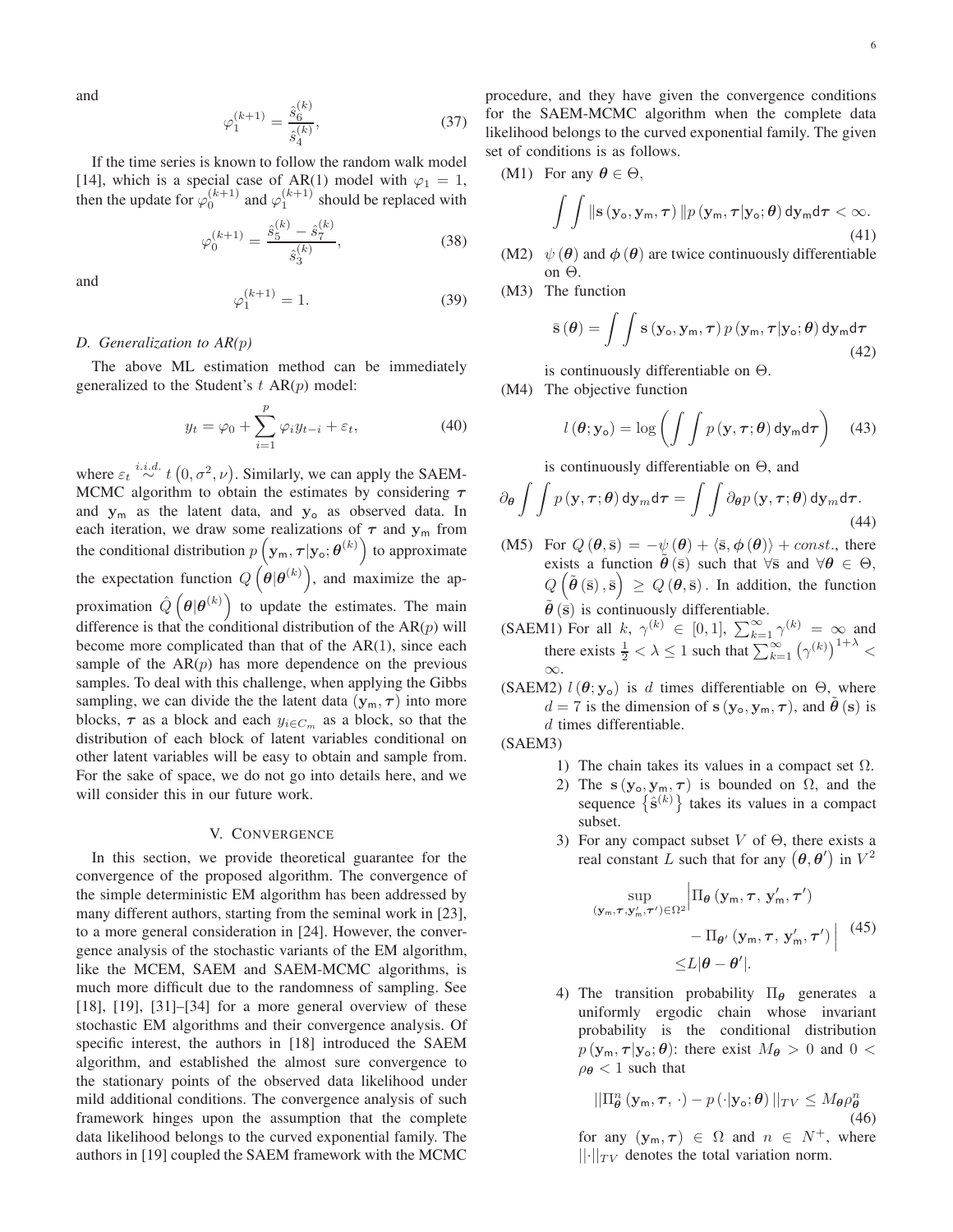In summary, the conditions (M1)-(M5) are all about the model, and are conditions for the convergence of the deterministic EM algorithm. The conditions (M1) and (M3) require the boundedness and continuous differentiability of the expectation of the sufficient statistics. The conditions (M2) and (M4) guarantee the continuous differentiability of the complete data log-likelihood  $l(\theta; y, \tau)$ , the expectation of the complete data likelihood  $Q\left(\boldsymbol{\theta}|\boldsymbol{\theta}^{(k)}\right)$ , and the observed data log-likelihood  $l(\theta; y_o)$ . The condition (M5) indicates the existence of a global maximizer for  $Q(\boldsymbol{\theta}, \bar{\mathbf{s}})$ .

The conditions (SAEM1)-(SAEM3) are additional requirement for the SAEM-MCMC to converge. The condition (SAEM1) is about the step sizes  $\{\gamma^{(k)}\}\.$  This condition can be easily satisfied by choosing the step sizes properly. It is recommended to set  $\gamma^{(k)} = 1$  for  $1 \le k \le K$  and  $\gamma^{(k)} = \frac{1}{k-K}$ for  $k \geq K + 1$ , since the initial guess  $\theta^{(0)}$  may be far from the ML estimates we are looking for, and choosing the first step sizes equal to 1 allow the sequence  $\{\theta^{(k)}\}$  to have a large variation and then converge to a neighborhood of the maximum likelihood. The condition (SAEM2) requires  $d = 7$ times differentiability of  $l(\theta; y_o)$  and  $\hat{\theta}(\hat{\mathbf{s}}^{(k)})$ . The condition (SAEM3) imposes some constraints on the generated Markov chains.

In [\[19\]](#page-12-16), the authors have established the convergence to the stationary points. However, their analysis assumes that complete data likelihood belongs to the curved exponential family, and all these conditions (M1)-(M5) and (SAEM1)- (SAEM3) are satisfied. These assumptions are very problem specific, and do not hold trivially for our case, since our conditional distribution of the latent variable is extremely complicated. To comment on the convergence of our proposed algorithm, we need to establish the conditions (M1)-(M5) and (SAEM1)-(SAEM3) one by one. The detailed proof for all the conditions is shown in the Appendix B. Consequently, we have the following conclusion about the convergence of the proposed Algorithm 1.

Theorem 3. *Under the conditions (M1)-(M5) and (SAEM1)- (SAEM3), the iterates*  $\{\theta^{(k)}\}$  generated by Algorithm 1 *has the following asymptotic property: with probability 1,*  $\lim_{k\to+\infty}d\left(\boldsymbol{\theta}^{(k)},\mathcal{L}\right) \;=\; 0,\; \textit{where}\;\; d\left(\boldsymbol{\theta}^{(k)},\mathcal{L}\right) \;\textit{ denotes the }$ distance from  $\boldsymbol{\theta}^{(k)}$  to the set of stationary points of observed data log-likelihood  $\mathcal{L} = \Big\{\boldsymbol{\theta} \in \Theta, \frac{\partial l(\boldsymbol{\theta} ; \mathbf{y}_\mathrm{o})}{\partial \boldsymbol{\theta}} = 0 \Big\}.$ 

*Proof:* Upon establishing the conditions (M1)-(M5) and (SAEM1)-(SAEM3), the proof of this theorem follows straightforward from the analysis of the work in [\[19\]](#page-12-16).

#### VI. SIMULATIONS

In this section, we conduct a simulation study of the performance of the proposed ML estimator for the Student's t AR time series with missing values and the convergence of the proposed algorithms. First, we show that the proposed estimator is able to make good estimates of the parameters from the incomplete time series which have been synthesized to fit the model. Second, we show its robustness to the

innovation outliers. Finally, we test it on a real financial time series, the Hang Seng index.

#### *A. Parameter Estimation*

In this subsection, we show the convergence of the proposed SAEM-MCMC algorithm and the performance of the proposed estimator on incomplete Student's  $t$  AR(1) time series with different number of samples and missing percentages. The estimation error is measured by the mean square error (MSE):

$$
\mathsf{MSE}\left(\theta\right) \coloneqq \mathsf{E}\left[\left(\hat{\theta} - \theta^{\mathsf{true}}\right)^{2}\right],
$$

where  $\hat{\theta}$  is the estimate for the parameter  $\theta$ , and  $\theta^{\text{true}}$  is its true value. The parameter  $\theta$  can be  $\varphi_0$ ,  $\varphi_1$ ,  $\sigma^2$ , and  $\nu$ . The expectation is approximated via Monte Carlo simulations using 100 independent incomplete time series.

We set  $\varphi_0^{\text{true}} = 1$ ,  $\varphi_1^{\text{true}} = 0.5$ ,  $(\sigma^{\text{true}})^2 = 0.01$ , and  $v^{\text{true}} = 2.5$ . For each incomplete data set  $y_0$ , we first randomly generate a complete time series  $\{y_t\}$  with T samples based on the Student's  $t$  AR(1) model. Then  $n_{\text{mis}}$  number of samples are randomly deleted to obtain an incomplete time series. The missing percentage of the incomplete time series is  $\rho \coloneqq \frac{n_{\text{mis}}}{T} \times 100\%.$ 



Fig. 1. Estimates versus iterations.

In Section 5, we have established that the convergence of the proposed SAEM-MCMC algorithm to the stationary points of the observed data likelihood. However, it is observed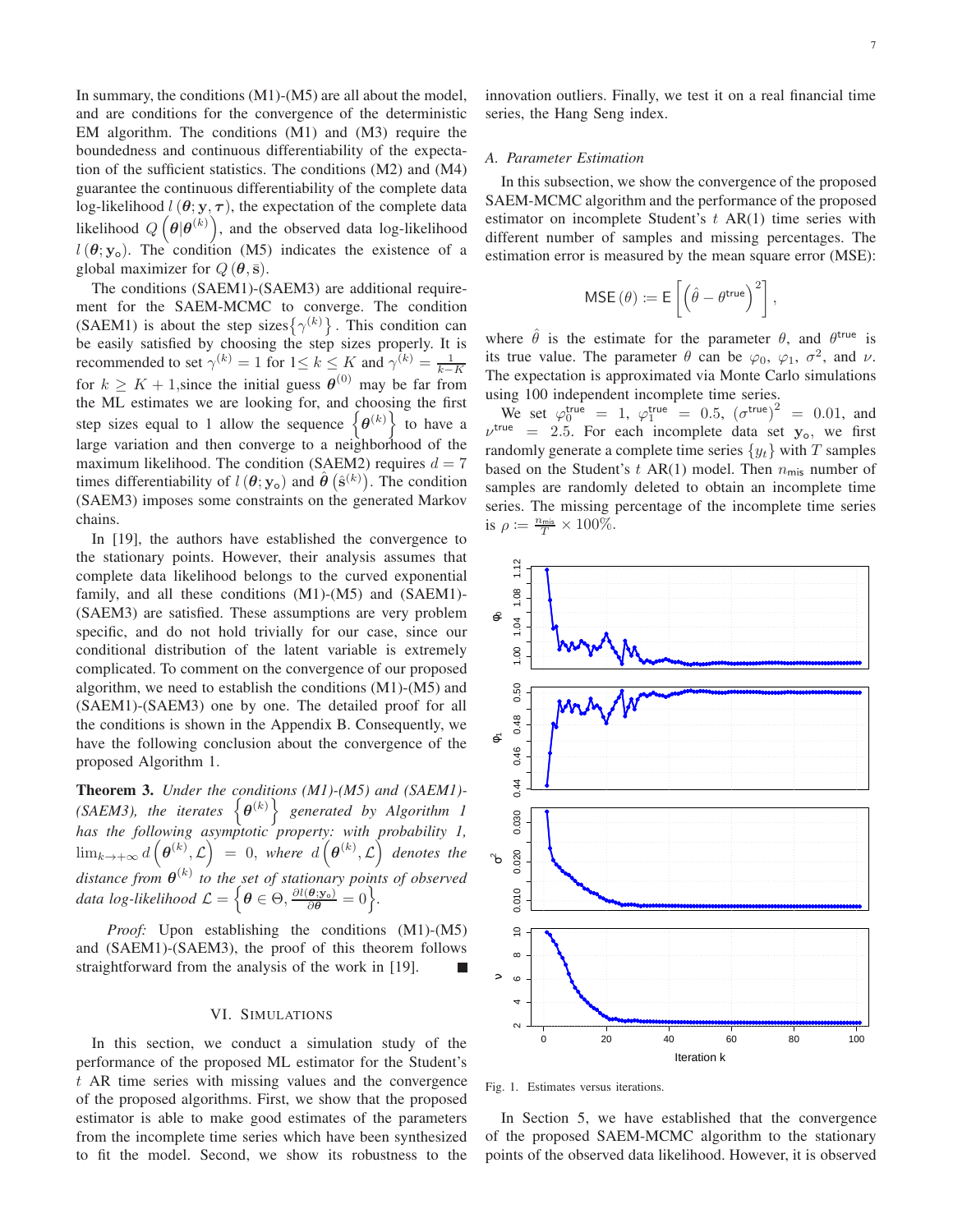TABLE I ESTIMATION RESULTS FOR INCOMPLETE STUDENT'S t AR(1).

|                     |       |       | $\hat{\sigma}$ |           |
|---------------------|-------|-------|----------------|-----------|
| True value          | 1.000 | 0.500 | 0.010          |           |
| Gaussian AR(1)      | 1.119 | 0.442 | 0.033          | $+\infty$ |
| Student's $t$ AR(1) | 0.989 | 0.501 | 0.009          | 2.234     |



Fig. 2. MSEs for the incomplete time series with different number of samples and missing percentages.

that the estimation result can be sensitive to the initialization due to the existence of multiple stationary points. This is an inevitable problem since it is a non-convex optimization problem. Interestingly, it is also observed that when we initialize our algorithm using the ML estimates assuming Gaussian AR(1) model, the final estimates are significantly improved, in comparison to the random initialization. The ML estimation of the Gaussian AR model from incomplete data has been introduced in [\[13\]](#page-12-12), and the estimates can be easily obtained

via the deterministic EM algorithm. We initialize  $\varphi_0^{(0)}$ ,  $\varphi_1^{(0)}$ , and  $(\sigma^{(0)})^2$  use the estimates from the Gaussian AR(1) model  $(\varphi_0)_{\mathsf{g}}, (\varphi_1)_{\mathsf{g}}, (\sigma^2)_{\mathsf{g}}$ , and initialize  $\mathbf{y}_{\mathsf{m}}^{(0,l)}$  using the mean of the conditional distribution  $p\left(\mathbf{y}_{\text{m}}; \mathbf{y}_{\text{o}}, (\varphi_0)_{\text{g}}, (\varphi_1)_{\text{g}}, (\sigma^2)_{\text{g}}\right)$ , which is a Gaussian distribution. The parameter  $\nu^{(0)}$  is initialized as a random positive number. In each iteration, we draw  $L = 10$  samples. For the step sizes, we set  $\gamma^{(k)} = 1$ for  $1 \leq k \leq 30$  and  $\gamma^{(k)} = \frac{1}{k-30}$  for  $k \geq 31$ . Figure 1 gives an example of applying the proposed SAEM-MCMC algorithm to estimate the parameter on a synthetic AR(1) data set with  $T = 300$  and the missing percentage  $\rho = 10\%$ . We can see the algorithm converges in less than 100 iterations, where each iteration just needs  $L = 10$  runs of Gibbs sampling, and also the final estimation error is small. Table I compares the estimation results of the Student's  $t$  AR model and the Gaussian AR model. This testifies our argument that, for incomplete heavy-tailed data, the traditional method for incomplete Gaussian AR time series is too inefficient, and significant performance gain can be achieved by designing the algorithm under heavy-tailed model.

Figure 2 shows the estimation results with the number of samples  $T = 100, 200, 300, 400, 500$  and the missing percentages  $\rho = 10\%, 20\%, 30\%, 40\%$ . For reference, we have also given the ML estimation result from the complete data sets ( $\rho = 0$ ), which is obtained using the algorithm in [\[11\]](#page-12-10). We can observe that our method performs satisfactorily well even for high percentage of missing data, and, with increasing sample sizes, the estimates with missing values matches with the estimates of the complete data.

#### *B. Robustness to Outliers*

A useful characteristic of the Student's  $t$  is its resilience to the outliers, which is not shared by the Gaussian distribution. Here we illustrate that the Student's  $t$  AR model can provide robust estimation of autoregressive coefficients under innovation outliers.



Fig. 3. Incomplete AR(1) time series with four innovation outliers.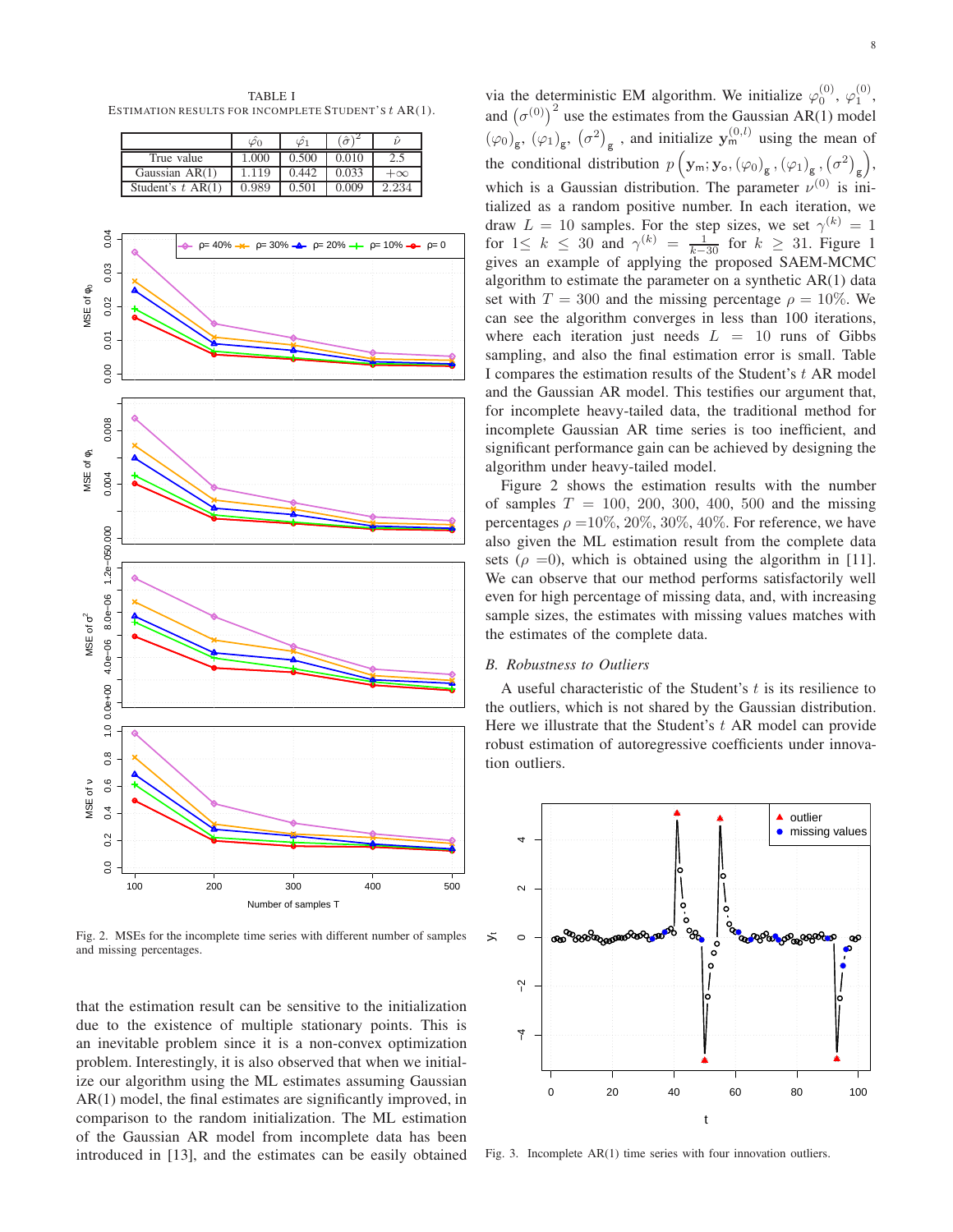TABLE II ESTIMATION AND PREDICTION RESULTS FOR INCOMPLETE GAUSSIAN AR(1) TIME SERIES WITH OUTLIERS.

|                     | $\overline{cos}$ = 0.5) | Averaged prediction error |
|---------------------|-------------------------|---------------------------|
| Gaussian AR(1)      | 0.5337                  | 0.0121                    |
| Student's $t$ AR(1) | 0.4947                  | 0.0110                    |
| Kharin's method     | 0.4210                  | Ი Იን1ን                    |

An innovation outlier is an outlier in the  $\varepsilon_t$  process, and is a typical kind of outlier in the AR time series [\[35\]](#page-13-4), [\[36\]](#page-13-5). Due to the temporal dependence of the AR time series data, an innovation outlier will affect not only the current observation  $y_t$ , but also subsequent observations. Figure 3 gives an example of a Gaussian AR(1) time series contaminated by four innovation outliers.

When an AR time series is contaminated by the outliers, the traditional ML estimation of the autoregressive coefficients based on the Gaussian AR model, which is equivalent to least squares fitting, will provide unreliable estimates for the autoregressive coefficients. Although, for complete time series, there are numerous works about the robust estimation of autoregressive coefficients under outliers, unfortunately, less attention was paid to robust estimation from incomplete time series. As far as we know, only Kharin and Voloshko have considered robust estimation with missing values [\[16\]](#page-12-25). In their paper, they assume that  $\phi_0$  is known and equal to 0. To be consistent with Kharin's method, in this simulation, we also assume  $\varphi_0^{\text{true}}$  is known and  $\varphi_0^{\text{true}} = 0$ , although our method can also be applied to the case where  $\varphi_0^{\text{true}}$  is unknown.

We let  $\varphi_1^{\text{true}} = 0.5$  and  $\varepsilon_t \stackrel{i.i.d.}{\sim} \mathcal{N}(0, 0.01)$ . Note here the innovations follow Gaussian distribution. First, we randomly generate an incomplete Gaussian AR(1) time series with  $T = 100$  samples and the missing percentage  $\rho = 0.1$ . Then we randomly generate another incomplete Gaussian AR(1) time series with four innovation outliers. The values of the innovation outliers are set to be  $5, -5, 5, -5,$  and the positions are selected randomly. See the Figure 3 for this incomplete contaminated time series. The Gaussian AR(1) model, Student's  $t$  AR(1) model, and Kharin's method are applied to estimate autoregressive coefficient  $\varphi_1$ . After obtaining the estimate  $\varphi_1$ , we compute the one-step-ahead predictions  $\hat{y}_t = \hat{\varphi}_1 y_{t-1}$  and the prediction error  $(\hat{y}_t - y_t)^2$  for  $t \in C_o$ and  $t-1 \in C_0$ . It is not surprising that the outliers are poorly predicted, so we omit it when compute the averaged prediction error. Table II show the estimation results and the one-stepahead prediction errors. It is clear that the ML estimator based on Gaussian AR(1) has been significantly affected by the presence of the outliers, while the Student's  $t$  AR(1) model is robust to them, since the outliers cause the innovations to have a heavy-tailed distribution, which can be modeled by the Student's t distribution. Kharin's method does not perform well either, as this method is designed for the addictive outliers and replacement outliers, rather than the innovation outlier.

#### *C. Real Data*

Here we consider the returns of the Hang Seng index over 260 working days from Jan. 2017 to Nov. 2017 (excluding

weekends and public holidays). Figure 4 shows the quantilequantile (QQ) plot of these returns. The derivation from the straight red line indicates that the returns are significantly non-Gaussian and heavy-tailed.



Fig. 4. Quantile-quantile plot of the the Hang Seng index returns showing that they are heavy-tailed.

We divide the 260 returns into two parts: the estimation data, which involves the first 250 samples, and the test data, which involves the remaining 10 samples. First, we fit the estimation data to the Gaussian  $AR(1)$  model and Student's  $t AR(1)$ model, and estimate the parameters. Then we predict the test data using the one-step-ahead predication method based on the estimates, and compute the averaged prediction errors. Next, we randomly delete 10 of the estimation data, and estimate the parameters of the Gaussian AR(1) model and Student's  $t$  AR(1) model from this incomplete data set. Finally, we also make the prediction and compute the averaged prediction errors based on these estimates. The result is summarized in Table IV. We can get the following conclusions: i) the Student's  $t$  AR(1) model performs better than the Gaussian AR(1) model for this heavy-tailed time series, ii) the proposed parameter estimation method for incomplete Student's  $t$  AR(1) time series can provide similar estimates to the result of complete data.

#### VII. CONCLUSIONS

In this paper, we have considered the parameter estimation of the heavy-tailed AR model with missing values. We have formulated an ML estimation problem and developed an efficient approach to obtain the estimates based on the stochastic EM. Since the conditional distribution of the latent data in our case is very complicated, we have proposed a Gibbs sampling scheme to draw realizations from it. The convergence of the proposed algorithm to the stationary points has been established. Simulations show that the proposed approach can provide reliable estimates from incomplete time series with different percentage of missing values, and is robust to the outliers. Although in this paper we only focus on the univariate AR model with the Student's  $t$  distributed innovations due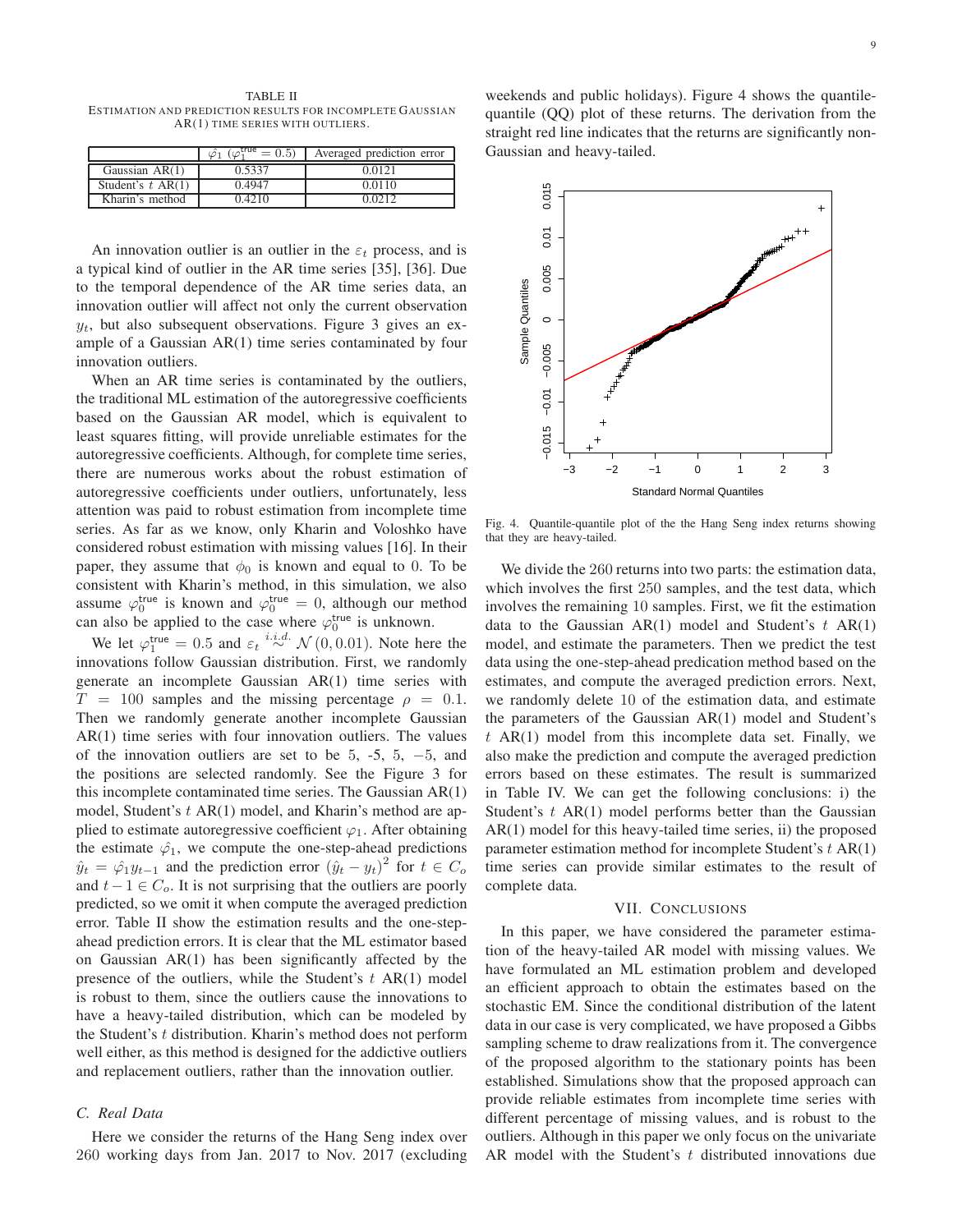TABLE III ESTIMATION AND PREDICTION RESULTS FOR THE HANG SENG INDEX RETURNS.

|                                                  | ΨO                     |                         | $(\hat{\sigma})$       |           | Averaged prediction error |
|--------------------------------------------------|------------------------|-------------------------|------------------------|-----------|---------------------------|
| Complete data assuming Gaussian innovations      | $7.548 \times 10^{-4}$ | $-1.058 \times 10^{-1}$ | $1.702 \times 10^{-5}$ | $+\infty$ | $9.141 \times 10^{-6}$    |
| Incomplete data assuming Gaussian innovations    | $8.618 \times 10^{-4}$ | $-1.253 \times 10^{-1}$ | $1.665 \times 10^{-5}$ | $+\infty$ | $9.455 \times 10^{-6}$    |
| Complete data assuming Student's t innovations   | $5.440 \times 10^{-4}$ | $-9.580 \times 10^{-2}$ | $6.524 \times 10^{-6}$ | 2.622     | $8.836 \times 10^{-6}$    |
| Incomplete data assuming Student's t innovations | $5.538 \times 10^{-4}$ | $-9.459 \times 10^{-2}$ | $6.331 \times 10^{-6}$ | 2.671     | $8.831 \times 10^{-6}$    |

to the limit of the space, our method can be extended to multivariate AR model and also other heavy-tailed distributed innovations.

#### APPENDIX A PROOF FOR LEMMAS 1 AND 2

*A. Proof for Lemma 1*

The conditional distribution of  $\tau | y_m, y_o; \theta$  is

$$
p(\tau | \mathbf{y}_m, \mathbf{y}_0; \boldsymbol{\theta})
$$
\n
$$
= \frac{p(\mathbf{y}, \tau; \boldsymbol{\theta})}{p(\mathbf{y}; \boldsymbol{\theta})}
$$
\n
$$
\propto p(\mathbf{y}, \tau; \boldsymbol{\theta})
$$
\n
$$
= \prod_{t=2}^T \frac{\left(\frac{\nu}{2}\right)^{\frac{\nu}{2}} \tau_t^{\frac{\nu-1}{2}}}{\Gamma\left(\frac{\nu}{2}\right) \sqrt{2\pi\sigma^2}} \exp\left(-\frac{\tau_t}{2\sigma^2} \left(y_t - \varphi_0 - \varphi_1 y_{t-1}\right)^2 - \frac{\nu}{2} \tau_t\right)
$$
\n
$$
\propto \prod_{t=2}^T \tau_t^{\frac{\nu-1}{2}} \exp\left(-\left(\frac{\left(y_t - \varphi_0 - \varphi_1 y_{t-1}\right)^2}{2\sigma^2} + \frac{\nu}{2}\right) \tau_t\right), \tag{47}
$$

which implies that the  $\{\tau_t\}$  are independent from each other with

$$
p(\tau_t|\mathbf{y}_m, \mathbf{y}_o; \boldsymbol{\theta})\n\propto \tau_t^{\frac{\nu-1}{2}} \exp\left(-\left(\frac{\left(y_t - \varphi_0 - \varphi_1 y_{t-1}\right)^2}{2\sigma^2} + \frac{\nu}{2}\right)\tau_t\right).
$$
\n(48)

Comparing this expression with the pdf of gamma distribution, we get that  $\tau_t|\mathbf{y}_m, \mathbf{y}_o; \theta$  follow a gamma distribution:

$$
\tau_t|\mathbf{y_m}, \mathbf{y_o}; \boldsymbol{\theta}
$$
  
 
$$
\sim Gamma\left(\frac{\nu+1}{2}, \frac{\left(y_t - \varphi_0 - \varphi_1 y_{t-1}\right)^2/\sigma^2 + \nu}{2}\right). \tag{49}
$$

#### *B. Proof for Lemma 2*

According to the Gaussian mixture representation [\(11\)](#page-2-0) and [\(12\)](#page-2-1), given  $\tau$  and  $\theta$ , we have

<span id="page-9-6"></span>
$$
y_t = \varphi_0 + \varphi_1 y_{t-1} + \varepsilon_t, \tag{50}
$$

with  $\varepsilon_t$  following a Gaussian distribution:  $\varepsilon_t \stackrel{i.i.d.}{\sim} \mathcal{N}\left(\mu, \frac{\sigma^2}{\tau_t}\right)$  $\frac{\sigma^2}{\tau_t}\Big).$ We can see that the distribution of  $y_t$  conditional on all the preceding data  $\mathcal{F}_{t-1}$ , only depends on the previous sample  $y_{t-1}$ :

<span id="page-9-3"></span>
$$
p(y_t|\boldsymbol{\tau}, \mathcal{F}_{t-1}; \boldsymbol{\theta}) = p(y_t|\boldsymbol{\tau}, y_{t-1}; \boldsymbol{\theta}). \tag{51}
$$

In addition, the distribution of  $y_t$  conditional on all the preceding observed data  $\mathcal{F}^o_{t-1}$ , only depends on the nearest observed sample:

<span id="page-9-5"></span>
$$
p(y_t | \tau, \mathcal{F}_{t-1}^o; \theta) = \begin{cases} p(y_t | \tau, y_{t-1}; \theta) & t = t_d + n_d + 2, ..., t_{d+1}, \\ p(y_t | \tau, y_{t-n_d-1}; \theta) & t = t_d + n_d + 1, for d = 1, 2, ..., D, \\ p(y_t | \tau, y_{t-n_d-1}; \theta) & t = t_d + n_d + 1, for d = 1, 2, ..., D. \end{cases}
$$
(52)

The first case refers to the situation where the previous sample  $y_{t-1}$  is observed, while the second case is when  $y_{t-1}$  is missing.

Based on the above properties, we have

=

$$
p(\mathbf{y}_{\mathsf{m}}|\boldsymbol{\tau}, \mathbf{y}_{\mathsf{o}}; \boldsymbol{\theta})
$$
  
= 
$$
\frac{p(\mathbf{y}_{\mathsf{m}}, \mathbf{y}_{\mathsf{o}}|\boldsymbol{\tau}; \boldsymbol{\theta})}{p(\mathbf{y}_{\mathsf{o}}|\boldsymbol{\tau}; \boldsymbol{\theta})}
$$
(53a)

<span id="page-9-2"></span><span id="page-9-0"></span>
$$
=\frac{\prod_{t=2}^{T} p(y_t | \tau, \mathcal{F}_{t-1}; \boldsymbol{\theta})}{\prod_{t \in C_o} p(y_t | \tau, \mathcal{F}_{t-1}^o; \boldsymbol{\theta})}
$$
(53b)

$$
=\frac{\prod_{t=2}^{I} p(y_t | \tau, y_{t-1}; \theta)}{\prod_{d=0}^{D} \prod_{t=t_d+n_d+2}^{t_{d+1}} p(y_t | \tau, y_{t-1}; \theta)}
$$

<span id="page-9-4"></span>
$$
\times \frac{1}{\prod_{d=1}^{D} p(y_{t_d+n_d+1}|\tau, y_{t_d}; \boldsymbol{\theta})}
$$
(53c)

$$
=\frac{\prod_{d=1}^{D} \prod_{t=t_d+1}^{t_d+n_d+1} p(y_t|\tau, y_{t-1}; \theta)}{\prod_{d=1}^{D} p(y_{t_d+n_d+1}|\tau, y_{t_d}; \theta)} \tag{53d}
$$

$$
= \prod_{d=1}^{D} \frac{p(y_d, y_{t_d+n_d+1} | \tau, y_{t_d}; \theta)}{p(y_{t_d+n_d+1} | \tau, y_{t_d}; \theta)}
$$
(53e)

<span id="page-9-1"></span>
$$
= \prod_{d=1}^{D} p\left(\mathbf{y}_{d}|\boldsymbol{\tau}, y_{t_d}, y_{t_d+n_d+1}; \boldsymbol{\theta}\right),
$$
\n(53f)

where the equations [\(53a\)](#page-9-0) and [\(53f\)](#page-9-1) are from the definition of conditional pdf, the equation [\(53b\)](#page-9-2) is from [\(51\)](#page-9-3), and the equation [\(53c\)](#page-9-4) is from [\(52\)](#page-9-5). The equation [\(53f\)](#page-9-1) implies that the different missing blocks  $y_d$ 's are independent from each other, and the conditional distribution of  $y_d$  only depends on the two nearest observed samples  $y_{t_d}$  and  $y_{t_d+n_d+1}$ .

To obtain the pdf  $p(\mathbf{y}_d | \boldsymbol{\tau}, y_{t_d}, y_{t_d+n_d+1}; \boldsymbol{\theta})$ , we first analyze the distribution of  $y_d, y_{t_d+n_d+1}|\tau, y_{t_d}; \theta$ . Let us denote  $y_{cd} =$  $\left[\mathbf{y}_d^T, y_{t_d+n_d+1}\right]^T = \left[y_{t_d+1}, y_{t_d+2}, \ldots, y_{t_d+n_d+1}\right]$ . Given  $\tau$ ,  $y_{t_d}$  and  $\theta$ , from [\(50\)](#page-9-6), we have

$$
y_{t_{d}+i}
$$
  
\n
$$
=\varphi_{0} + \varphi_{1}y_{t_{d}+i-1} + w_{t_{d}+i}
$$
  
\n
$$
=\varphi_{0} + \varphi_{1}(\varphi_{0} + \varphi_{1}y_{t_{d}+i-2} + w_{t_{d}+i-1}) + w_{t_{d}+i}
$$
  
\n
$$
=\varphi_{0} + \varphi_{1}\varphi_{0} + \varphi_{1}^{2}y_{t_{d}+q-2} + \varphi_{1}w_{t_{d}+i-1} + w_{t_{d}+q}
$$
  
\n
$$
=\sum_{q=0}^{i-1} \varphi_{1}^{q}\varphi_{0} + \varphi_{1}^{i}y_{t_{d}} + \sum_{q=1}^{i} \varphi_{1}^{(i-q)}w_{t_{d}+q},
$$
\n(54)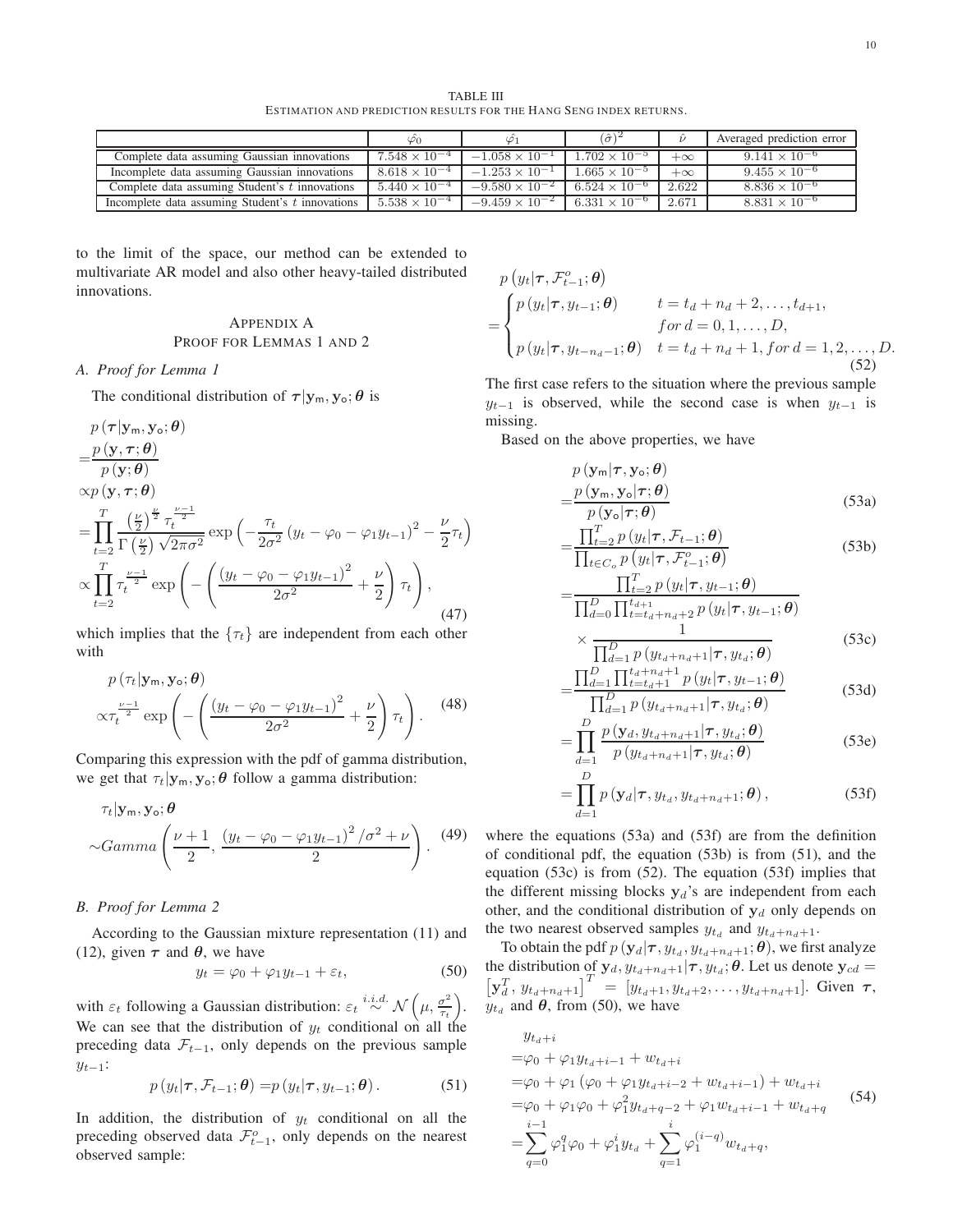for  $i = 1, 2, \ldots, n_d + 1$ , which means that  $y_{t_d+i}$  can be expressed as the sum of a constant (involves  $\tau$ ,  $y_{t_d}$  and  $\theta$ ) and a linear combination of the independent Gaussian random variables  $w_{t_d+1}, w_{t_d+2}, \ldots, w_{t_d+n_d}$ . Therefore, we can obtain that  $y_{cd}$  follows a Gaussian distribution as follows:

$$
\mathbf{y}_{cd}|\boldsymbol{\tau}, y_{t_d}; \boldsymbol{\theta} \sim \mathcal{N}\left(\boldsymbol{\mu}_{cd}, \boldsymbol{\Sigma}_{cd}\right), \tag{55}
$$

where the *i*-th component of  $\mu_{cd}$ 

$$
\mu_{cd(i)} = \sum_{q=0}^{i-1} \varphi_1^q \varphi_0 + \varphi_1^i y_{t_d},
$$
\n(56)

and the component in the *i*-th column and the *j*-th row of  $\Sigma_{cd}$ 

$$
\Sigma_{cd(i,j)} = \sigma^2 \varphi_1^{|i-j|} \sum_{q=1}^{\min(i,j)} \frac{\varphi_1^{2(\min(i,j)-q)}}{\tau_{t_d+q}},\qquad(57)
$$

Then we can get that the conditional distribution of  $\mathbf{y}_d|\boldsymbol{\tau}, y_{t_d}, y_{t_d+n_d+1}; \boldsymbol{\theta}$  is also a Gaussian distribution with

$$
\mu_d = \mu_{cd(1:n_d)} + \frac{\Sigma_{cd(1:n_d, n_d+1)}}{\Sigma_{cd(n_d+1, n_d+1)}} \left( y_{t_d+n_d+1} - \mu_{cd(n_d+1)} \right),
$$
\n(58)

and

$$
\Sigma_d = \Sigma_{cd(1:n_d,1:n_d)} - \frac{\Sigma_{cd(1:n_d,n_d+1)}\Sigma_{cd(n_d+1,1:n_d)}}{\Sigma_{cd(n_d+1,n_d+1)}},\tag{59}
$$

where  $\mu_{cd(a_1,a_2)}$  denotes the subvector consisting of the  $a_1$ -th to  $a_2$ -th component of  $\mu_{cd}$ , and the  $\Sigma_{cd(a_1:a_2,b_1:b_2)}$  means the submatrix consisting of the components in the  $a_1$ -th to  $a_2$ -th rows and the b1-th to b<sub>2</sub>-th columns of  $\Sigma_{cd}$ .

#### APPENDIX B PROOF FOR CONDITIONS (M1)-(M5) AND (SAEM1)-(SAEM3)

In this section we will establish the listed conditions one by one. We assume  $\{ |\varphi_0| < \varphi_0^+, |\varphi_1| < \varphi_1^+, \sigma > \sigma^-, \nu^- < \nu < \nu^+ \}$  is a very  $\Theta$  = large open set. The parameters  $\varphi_0^+$ ,  $\varphi_1^+$  and  $\nu^+$  are very large positive number. The parameter  $\sigma^-$  is very small positive number. The parameter  $\nu^-$  is a small positive number that satisfies  $\nu^- \geq 2$ . In addition, we assume  $y_o$  is known and finite. We first prove the conditions (M1)-(M5), then prove the condition (SAEM2) and (SAEM3). The condition (SAEM1) can be easily satisfied by choosing the step sizes appropriately.

#### *A. Proof of (M1)-(M5)*

The proof begins by establishing the following two intermediary Lemmas.

**Lemma 4.** For any  $y_o$  and  $\theta \in \Theta$ ,  $p(y_o; \theta) =$  $\int \int p\left(\mathbf{y},\boldsymbol{\tau};\boldsymbol{\theta}\right) \mathsf{d} \mathbf{y}_{\mathsf{m}} \mathsf{d} \boldsymbol{\tau} = \int p\left(\mathbf{y};\boldsymbol{\theta}\right) \mathsf{d} \mathbf{y}_{\mathsf{m}} < \infty.$ 

**Lemma 5.** *For any*  $y_0$ ,  $\theta \in \Theta$  *and*  $1 < t \leq T$ 

$$
\iint g\left(\mathbf{y},\boldsymbol{\tau}\right)p\left(\mathbf{y},\boldsymbol{\tau};\boldsymbol{\theta}\right)\mathrm{d}\mathbf{y}_{\mathsf{m}}\mathrm{d}\boldsymbol{\tau}<\infty,\tag{60}
$$

*where*  $g(\mathbf{y}, \tau)$  *can be*  $\tau_t$ ,  $\tau_t^2$ ,  $y_t^2$ ,  $\tau_t y_{t-1}^2$ ,  $\tau_t y_t^2$ ,  $or -\log(\tau_t)$ 

Lemma 4 indicates that the observed data likelihood  $p(\mathbf{y}_{\alpha}; \boldsymbol{\theta})$  is bounded, and Lemma 5 shows that the expectation of  $q(\mathbf{y}, \tau)$  is bounded. These Lemmas provide the key ingredients required for establishing (M1)-(M5), and their usage for subsequent analysis is self-explanatory. Due to the space limitations, we do not include their proofs here. Interested readers may refer to the supplementary material.

(M1) For condition (M1), based on [\(18\)](#page-3-3), we can get

$$
\int\int \|\mathbf{s}\left(\mathbf{y}_{o}, \mathbf{y}_{m}, \boldsymbol{\tau}\right) \| p\left(\mathbf{y}_{m}, \boldsymbol{\tau} | \mathbf{y}_{o}; \boldsymbol{\theta}\right) d\mathbf{y}_{m} d\boldsymbol{\tau} \n= \frac{\int\int \|\mathbf{s}\left(\mathbf{y}_{o}, \mathbf{y}_{m}, \boldsymbol{\tau}\right) \| p\left(\mathbf{y}_{o}, \mathbf{y}_{m}, \boldsymbol{\tau}; \boldsymbol{\theta}\right) d\mathbf{y}_{m} d\boldsymbol{\tau}}{p\left(\mathbf{y}_{o}; \boldsymbol{\theta}\right)} \n\leq \frac{1}{p\left(\mathbf{y}_{o}; \boldsymbol{\theta}\right)} \sum_{t=2}^{T} \int\int \left( |\log(\tau_{t}) - \tau_{t}| + |\tau_{t} y_{t}^{2}| + |\tau_{t}| + |\tau_{t} y_{t} y_{t-1}| + |\tau_{t} y_{t-1}| + |\tau_{t} y_{t-1}| \right) p\left(\mathbf{y}_{o}, \mathbf{y}_{m}, \boldsymbol{\tau}; \boldsymbol{\theta}\right) d\mathbf{y}_{m} d\boldsymbol{\tau} \n\leq \frac{1}{p\left(\mathbf{y}_{o}; \boldsymbol{\theta}\right)} \sum_{t=2}^{T} \int\int \left( \tau_{t} - \log(\tau_{t}) + \tau_{t} y_{t}^{2} + \tau_{t} + \tau_{t} y_{t-1}^{2} + \frac{\tau_{t}^{2} + y_{t}^{2}}{2} + \frac{\tau_{t} \left(y_{t}^{2} + y_{t-1}^{2}\right)}{2} + \frac{\tau_{t}^{2} + y_{t-1}^{2}}{2} \right) p\left(\mathbf{y}_{o}, \mathbf{y}_{m}, \boldsymbol{\tau}; \boldsymbol{\theta}\right) d\mathbf{y}_{m} d\boldsymbol{\tau}
$$

 $<\infty$ .

(61) where the three inequalities follow from the triangular inequality, the property of squares  $x_1 x_2 \leq \frac{x_1^2 + x_2^2}{2}$ , and Lemma 5, respectively.

(M2) From the definition of  $\psi(\theta)$  and  $\phi(\theta)$  in [\(16\)](#page-3-4) and [\(17\)](#page-3-5), their continuous differentiability can be easily verified. (M3) For condition (M3),

$$
\bar{\mathbf{s}}(\theta) = \int \int \mathbf{s} \left(\mathbf{y}_o, \mathbf{y}_m, \tau\right) p\left(\mathbf{y}_m, \tau | \mathbf{y}_o; \theta\right) d\mathbf{y}_m d\tau \n= \int \int \mathbf{s} \left(\mathbf{y}_o, \mathbf{y}_m, \tau\right) \frac{p\left(\mathbf{y}, \tau; \theta\right)}{p\left(\mathbf{y}_o; \theta\right)} d\mathbf{y}_m d\tau \n= \frac{\int \int \mathbf{s} \left(\mathbf{y}_o, \mathbf{y}_m, \tau\right) p\left(\mathbf{y}, \tau; \theta\right) d\mathbf{y}_m d\tau}{\int \int p\left(\mathbf{y}, \tau; \theta\right) d\mathbf{y}_m d\tau}.
$$
\n(62)

Since  $\int \int p(\mathbf{y}, \tau; \theta) d\mathbf{y}_m d\tau = p(\mathbf{y}_0; \theta) > 0$  and  $p(\mathbf{y}, \tau; \theta)$ is continuously differentiable, which can be easily checked from its definition [\(19\)](#page-3-0), we can get that  $\bar{s}(\theta)$  is continuously differentiable.

(M4) Since  $\int \int p(y, \tau; \theta) dy_m d\tau > 0$ , and  $p(y, \tau; \theta)$  is 7 times differentiable,  $l(\theta; y_o) = \log \left( \int \int p(y, \tau; \theta) dy_m d\tau \right)$ is 7 times differentiable. For the verification of the equation [\(44\)](#page-5-0), according to Leibniz integral rule, the equation [\(44\)](#page-5-0) holds under the following three conditions:

- 1)  $\int_{\Omega} \int p(\mathbf{y}, \tau; \boldsymbol{\theta}) \, d\mathbf{y}_{\mathsf{m}} d\tau < \infty$ ,
- 2)  $\frac{\partial p(\mathbf{y}, \tau; \theta)}{\partial \theta}$  exists for all the  $\theta \in \Theta$ ,
- 3) there is an integrable function  $g(\mathbf{y}, \boldsymbol{\tau})$  such that  $\begin{matrix} \hline \end{matrix}$  $\left|\frac{\partial p(\mathbf{y}, \tau; \theta)}{\partial \theta}\right| \leq g(\mathbf{y}, \tau)$  for all  $\theta \in \Theta$  and almost every y and  $\tau$ .

Sine the first condition has been proved in Lemma 4, and the second condition can be easily verified from its definition, here we focus on the third condition.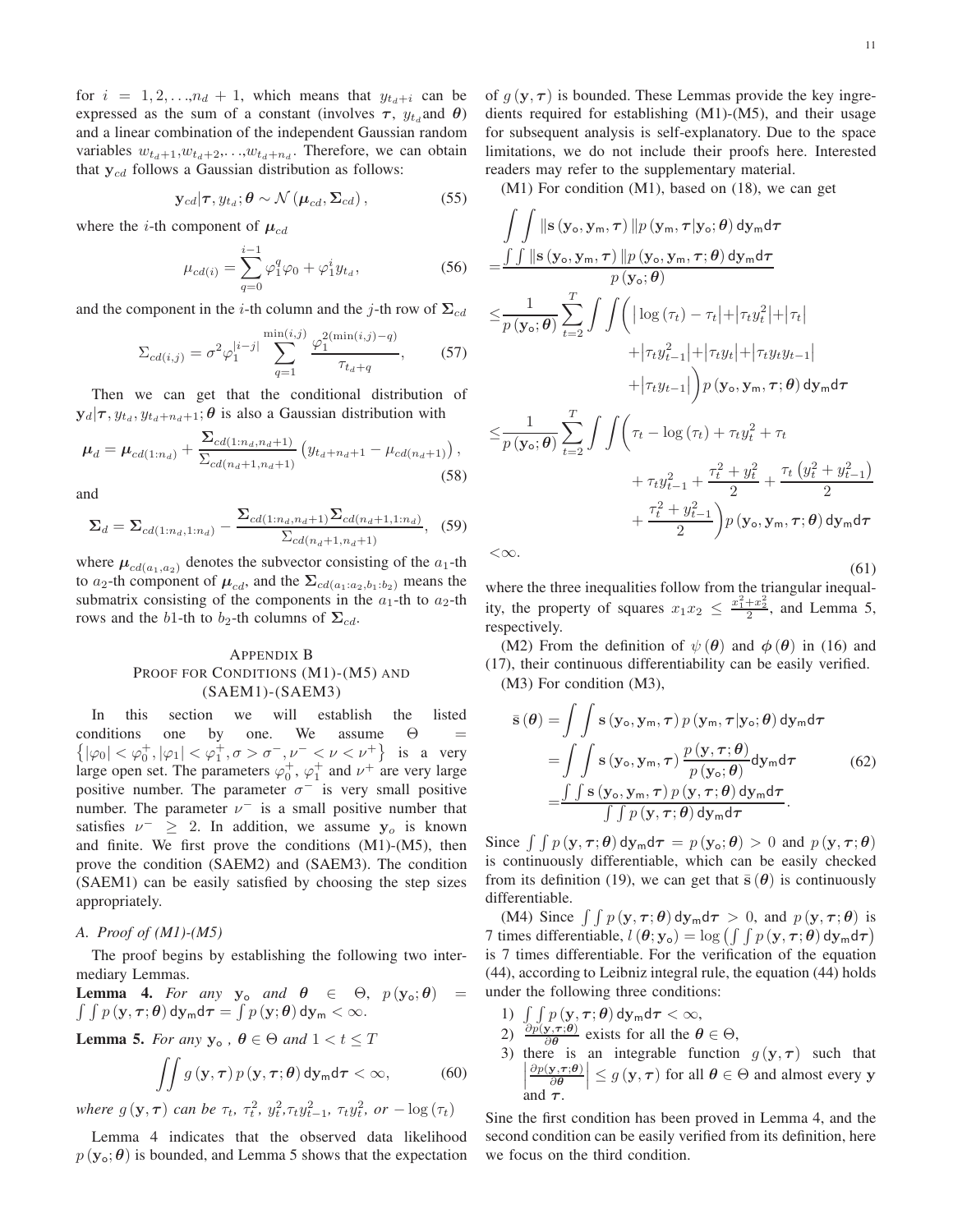The derivative of  $p(\mathbf{y}, \boldsymbol{\tau}; \boldsymbol{\theta})$  with respect to  $\varphi_0$  is

$$
\begin{aligned}\n&\left|\frac{\partial p\left(\mathbf{y},\boldsymbol{\tau};\boldsymbol{\theta}\right)}{\partial \varphi_{0}}\right| \\
&=\left|p\left(\mathbf{y},\boldsymbol{\tau};\boldsymbol{\theta}\right)\sum_{j=2}^{T}\frac{\tau_{j}\left(y_{j}-\varphi_{0}-\varphi_{1}y_{j-1}\right)}{\sigma^{2}}\right| \\
&\leq &\frac{p\left(\mathbf{y},\boldsymbol{\tau};\boldsymbol{\theta}\right)}{\sigma^{2}}\sum_{j=2}^{T}\left(\left|\tau_{j}y_{j}\right|+\left|\varphi_{0}\tau_{j}\right|+\left|\varphi_{1}\tau_{j}y_{j-1}\right|\right) \\
&\leq &\frac{p\left(\mathbf{y},\boldsymbol{\tau};\boldsymbol{\theta}^{*}\right)}{\left(\sigma^{-}\right)^{2}}\sum_{j=2}^{T}\left\{\left(\frac{\tau_{j}^{2}+y_{j}^{2}}{2}+\varphi_{0}^{+}\tau_{j}+\frac{\varphi_{1}^{+}\left(y_{j-1}^{2}+\tau_{j}^{2}\right)}{2}\right)\right\} \\
&= &g_{\varphi_{0}}\left(\mathbf{y},\boldsymbol{\tau}\right),\n\end{aligned}
$$
\n(63)

where  $\theta^* = \arg \max p(\mathbf{y}, \tau; \theta)$ . The first inequality follows θ∈Θ from the triangle inequality, and the second inequality follows from  $p(\mathbf{y}, \boldsymbol{\tau}; \boldsymbol{\theta}^*) \geq p(\mathbf{y}, \boldsymbol{\tau}; \boldsymbol{\theta}), |\varphi_0| < \varphi_0^+, |\varphi_1| < \varphi_1^+, \sigma >$  $\sigma^-$  and the property of squares.

The derivative with respect to  $\varphi_1$  is

$$
\begin{split}\n&\left|\frac{\partial p\left(\mathbf{y},\boldsymbol{\tau};\boldsymbol{\theta}\right)}{\partial \varphi_{1}}\right| \\
&=\left|p\left(\mathbf{y},\boldsymbol{\tau};\boldsymbol{\theta}\right)\sum_{j=2}^{T}\frac{1}{\sigma^{2}}\tau_{j}y_{j-1}\left(y_{j}-\varphi_{0}-\varphi_{1}y_{j-1}\right)\right| \\
&\leq &\frac{p\left(\mathbf{y},\boldsymbol{\tau};\boldsymbol{\theta}\right)}{\sigma^{2}}\sum_{j=2}^{T}\left(\left|\tau_{j}y_{j}y_{j-1}\right|+\left|\varphi_{0}\tau_{j}y_{j-1}\right|+\left|\varphi_{1}\tau_{j}y_{j-1}^{2}\right|\right) \\
&\leq &\frac{p\left(\mathbf{y},\boldsymbol{\tau};\boldsymbol{\theta}^{*}\right)}{\left(\sigma^{-}\right)^{2}}\sum_{j=2}^{T}\left(\frac{\tau_{j}\left(y_{j}^{2}+y_{j-1}^{2}\right)}{2}+\frac{\varphi_{0}^{+}\left(\tau_{j}^{2}+y_{j-1}^{2}\right)}{2} + \varphi_{1}^{+}\tau_{j}y_{j-1}^{2}\right) \\
&= &g_{\varphi_{1}}\left(\mathbf{y},\boldsymbol{\tau}\right),\n\end{split}
$$
\n(64)

where the first inequality follows from the triangle inequality, and the second inequality follows from  $|\varphi_0| < \varphi_0^+$ ,  $|\varphi_1| < \varphi_1^+$ ,  $\sigma > \sigma^-$  and the property of squares.

The derivative with respect to  $\sigma^2$  is

$$
\begin{aligned}\n&\left|\frac{\partial p\left(\mathbf{y},\boldsymbol{\tau};\boldsymbol{\theta}\right)}{\partial \sigma^2}\right| \\
&=\left|p\left(\mathbf{y},\boldsymbol{\tau};\boldsymbol{\theta}\right)\sum_{j=2}^T\left\{\frac{\tau_j}{2\sigma^4}\left(y_j-\varphi_0-\varphi_1y_{j-1}\right)^2-\frac{1}{2\sigma^2}\right\}\right| \\
&\leq& p\left(\mathbf{y},\boldsymbol{\tau};\boldsymbol{\theta}\right)\sum_{j=2}^T\left\{\frac{\tau_j}{2\sigma^4}\left(y_j-\varphi_0-\varphi_1y_{j-1}\right)^2+\frac{1}{2\sigma^2}\right\} \\
&\leq& p\left(\mathbf{y},\boldsymbol{\tau};\boldsymbol{\theta}\right)\sum_{j=2}^T\left\{\frac{\tau_j}{2\sigma^4}\left(2\left(y_j-\varphi_0\right)^2+2\varphi_1^2y_{j-1}^2\right)+\frac{1}{2\sigma^2}\right\} \\
&\leq& p\left(\mathbf{y},\boldsymbol{\tau};\boldsymbol{\theta}\right)\sum_{j=2}^T\left\{\frac{\tau_j}{2\sigma^4}\left(4y_j^2+4\varphi_0^2+2\varphi_1^2y_{j-1}^2\right)+\frac{1}{2\sigma^2}\right\}\n\end{aligned}
$$

(65) where the first inequality follows from the triangle inequality, the second and third inequalities follow from the property of squares  $(x_1 - x_2)^2 \leq 2(x_1^2 + x_2^2)$ , and the last inequality follows from  $p(\mathbf{y}, \tau; \boldsymbol{\theta}^*) \geq p(\mathbf{y}, \tau; \boldsymbol{\theta}), |\varphi_0| < \varphi_0^+, |\varphi_1| < \varphi_1^+,$ and  $\sigma > \sigma^-$ .

The derivative with respect to  $\nu$  is

$$
\begin{aligned}\n&\left|\frac{\partial p\left(\mathbf{y},\boldsymbol{\tau};\boldsymbol{\theta}\right)}{\partial\nu}\right| \\
&=\left|p\left(\mathbf{y},\boldsymbol{\tau};\boldsymbol{\theta}\right)\sum_{j=2}^{T}\frac{1}{2}\left(1+\log\left(\frac{\nu}{2}\right)-\Psi\left(\frac{\nu}{2}\right)+\log\left(\tau_{j}\right)-\tau_{j}\right)\right| \\
&\leq &\frac{1}{2}p\left(\mathbf{y},\boldsymbol{\tau};\boldsymbol{\theta}\right)\sum_{j=2}^{T}\left\{\left|1+\log\left(\frac{\nu}{2}\right)-\Psi\left(\frac{\nu}{2}\right)\right|+\left|\log\left(\tau_{j}\right)-\tau_{j}\right|\right\} \\
&\leq &p\left(\mathbf{y},\boldsymbol{\tau};\boldsymbol{\theta}^{*}\right)\sum_{j=2}^{T}\left(\frac{1}{2}+\frac{1}{2}\log\left(\frac{\nu}{2}\right)-\frac{1}{2}\Psi\left(\frac{\nu}{2}\right) \\
&\quad+\frac{1}{2}\tau_{j}-\frac{1}{2}\log\left(\tau_{j}\right)\right) \\
&= &g_{\nu}\left(\mathbf{y},\boldsymbol{\tau}\right),\n\end{aligned}
$$
\n(66)

where  $\Psi(\cdot)$  is the digamma function. The first inequality follows from the triangle inequality, and the second inequality is due to that  $\log(\frac{\nu}{2}) - \Psi(\frac{\nu}{2})$  is positive and strictly decreasing for  $\nu \ge \nu^-$  [\[30\]](#page-13-1).

Based on Lemmas 4 and 5, we can obtain that  $\iint_{\mathcal{C}} g_{\varphi_0}(\mathbf{y}, \tau) d\mathbf{y}_{\mathsf{m}} d\tau < \infty$ ,  $\iint_{\mathcal{C}} g_{\varphi_1}(\mathbf{y}, \tau) d\mathbf{y}_{\mathsf{m}} d\tau < \infty$ ,  $\int \int g_{\sigma^2} (\mathbf{y}, \tau) d\mathbf{y}_m d\tau < \infty$ , and  $\int \int g_{\nu} (\mathbf{y}, \tau) d\mathbf{y}_m d\tau < \infty$ . The condition M4 is verified.

(M5) This condition requires the existence of the global maximizer  $\theta$  ( $\bar{s}$ ) for  $Q$  ( $\theta$ ,  $\bar{s}$ ) and its continuous differentiability. Since  $Q(\theta, \bar{s})$  takes the same form with  $\hat{Q}(\theta, \hat{s}^{(k)})$ , the maximizer will also take the same form. From [\(32\)](#page-4-0)-[\(35\)](#page-4-3), we have

$$
\tilde{\varphi}_0\left(\bar{\mathbf{s}}\right) = \frac{\bar{s}_5 - \tilde{\varphi}_1\left(\bar{\mathbf{s}}\right)\bar{s}_7}{\bar{s}_3},\tag{67}
$$

$$
\tilde{\varphi}_1(\bar{s}) = \frac{\bar{s}_3 \bar{s}_6 - \bar{s}_5 \bar{s}_7}{\bar{s}_3 \bar{s}_4 - \bar{s}_7^2},\tag{68}
$$

$$
(\tilde{\sigma}(\bar{\mathbf{s}}))^{2} = \frac{1}{T - 1} \left( \bar{s}_{2} + (\tilde{\varphi}_{0}(\bar{\mathbf{s}}))^{2} \bar{s}_{3} + (\tilde{\varphi}_{1}(\bar{\mathbf{s}}))^{2} \bar{s}_{4} - 2\tilde{\varphi}_{0}(\bar{\mathbf{s}}) \bar{s}_{5} - 2\tilde{\varphi}_{0}(\bar{\mathbf{s}}) \bar{s}_{6} + 2\tilde{\varphi}_{0}(\bar{\mathbf{s}}) \tilde{\varphi}_{1}(\bar{\mathbf{s}}) \bar{s}_{7} \right),
$$
\n(69)

and

$$
\tilde{\nu}\left(\bar{\mathbf{s}}\right) = \underset{\nu^{-} < \nu < \nu^{+}}{\arg \max} f\left(\nu, \bar{s}_{1}\right),\tag{70}
$$

where  $\bar{s}_i$   $(i = 1, \ldots 7)$  is the *i*-th component of  $\bar{s}$ . It can be easily verified that  $\tilde{\varphi}_0(\bar{s}), \tilde{\varphi}_1(\bar{s})$  and  $(\tilde{\sigma}(\bar{s}))^2$  are continuous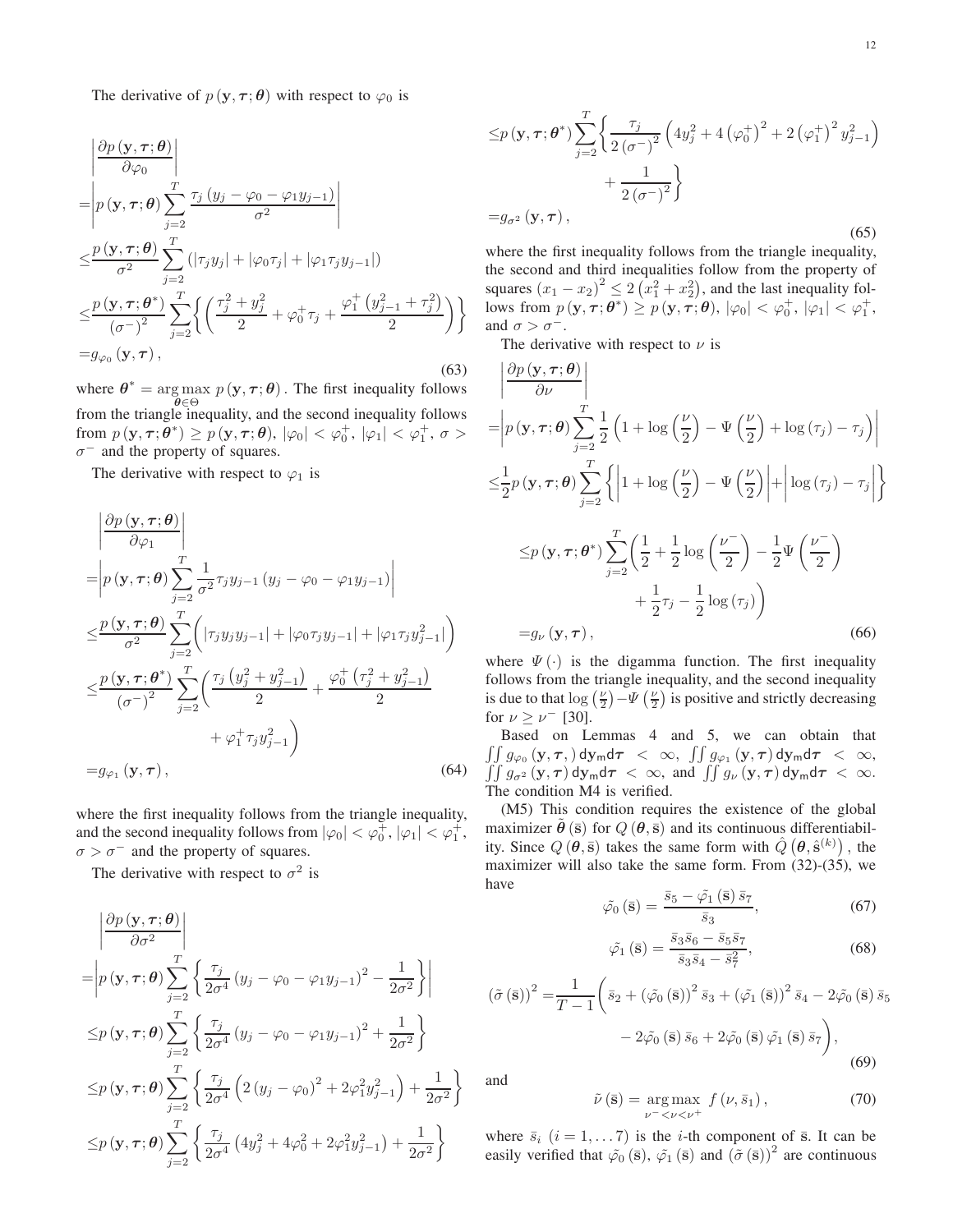functions of  $\bar{s}$ , and are 7 times differentiable with respect to  $\bar{s}$ . For  $\tilde{\nu}(\bar{s})$ , the gradient of  $f(\nu, \bar{s}_1)$  at  $\tilde{\nu}$ 

$$
g\left(\tilde{\nu}, \bar{s}_1\right) = \frac{\partial f\left(\nu, \bar{s}_1\right)}{\partial \nu} \Big|_{\nu = \tilde{\nu}}
$$
  
=  $\frac{1}{2} \left( \log \left( \frac{\tilde{\nu}}{2} \right) - \Psi \left( \frac{\tilde{\nu}}{2} \right) + 1 + \frac{\bar{s}_1}{T - 1} \right)$  (71)  
= 0.

According to the implicit function theorem, since  $g(\tilde{\nu}, \bar{s}_1)$ is 7 times continuously differentiable and  $\frac{\partial g(\tilde{\nu},\bar{s}_1)}{\partial \tilde{\nu}} = \frac{1}{2} \left( \frac{1}{\tilde{\nu}} - \frac{1}{2} \Psi' \left( \frac{\tilde{\nu}}{2} \right) \right) \neq 0$  for any  $\tilde{\nu}$  and  $\bar{s}_1$ ,  $\tilde{\nu}$  (s) is 7 times continuously differentiable with respect to  $\bar{s}$ .

#### *B. Proof of (SAEM2) and (SAEM3)*

The condition (SAEM2) has been verified in the proof of conditions (M4) and (M5). The condition (SAEM3.1) and (SAEM3.2) requires the compactness of the support of the conditional distribution  $p(\mathbf{y}_m, \tau | \mathbf{y}_o; \theta)$ . In our case, the missing variables  $y_m$  and  $\tau$  can theoretically take their values over an infinite set. But from a practical point of view, this assumption is not a restriction, since in the practice, any variable takes its values in a (very large) compact set  $\Omega$  [\[27\]](#page-12-24). Here we focus on the proof of the conditions (SAEM3.3) and (SAEM3.4).

Let V be a compact subset of  $\Theta$ . For the definition of the transition probability  $\Pi_{\theta}$  ( $\mathbf{y}_{m}, \tau, \mathbf{y}'_{m}, \tau'$ ) in [\(24\)](#page-3-6), we can easily verify that the transition probability  $\Pi_{\theta}$   $(\mathbf{y}_{m}, \tau, \mathbf{y}'_{m}, \tau')$ is continuously differentiable with respect to  $\theta$  for any  $\theta \in V$ and  $(\mathbf{y}_m, \tau, \mathbf{y}'_m, \tau') \in \Omega^2$ , and its derivative is bounded. Therefore,  $\Pi_{\theta}$   $(\mathbf{y}_m, \tau, \mathbf{y}'_m, \tau')$  is Lipschitz continuous, i.e., for any  $(\mathbf{y}_m, \tau, \mathbf{y}'_m, \tau') \in \Omega^2$ , there exists a real constant  $K(\mathbf{y}_m, \tau, \mathbf{y}'_m, \tau')$  such that for any  $(\theta, \theta') \in V^2$ ,

$$
\left| \Pi_{\theta} \left( \mathbf{y}_{\mathsf{m}}, \boldsymbol{\tau}, \mathbf{y}_{\mathsf{m}}', \boldsymbol{\tau}' \right) - \Pi_{\theta'} \left( \mathbf{y}_{\mathsf{m}}, \boldsymbol{\tau}, \mathbf{y}_{\mathsf{m}}', \boldsymbol{\tau}' \right) \right|
$$
\n
$$
\leq K \left( \mathbf{y}_{\mathsf{m}}, \boldsymbol{\tau}, \mathbf{y}_{\mathsf{m}}', \boldsymbol{\tau}' \right) \left| \theta - \theta' \right|.
$$
\n(72)

It follows that

$$
\sup_{\substack{(\mathbf{y}_m,\boldsymbol{\tau},\mathbf{y}'_m,\boldsymbol{\tau}')\in\Omega^2}} \left| \Pi_{\theta} \left( \mathbf{y}_m, \boldsymbol{\tau}, \mathbf{y}'_m, \boldsymbol{\tau}' \right) - \Pi_{\theta'} \left( \mathbf{y}_m, \boldsymbol{\tau}, \mathbf{y}'_m, \boldsymbol{\tau}' \right) \right|
$$
  
\$\leq L|\theta - \theta'\$ (73)

with  $L = \max_{(\mathbf{y}_m, \boldsymbol{\tau}, \mathbf{y}_m', \boldsymbol{\tau}') \in \Omega^2} K(\mathbf{y}_m, \boldsymbol{\tau}, \mathbf{y}_m', \boldsymbol{\tau}')$ , which implies that the condition (SAEM3.3) is verified.

According to Theorem 8 in [\[37\]](#page-13-6), a Markov chain is uniformly ergodic, if the transition probability satisfies some minorization condition, i.e., there exists  $\alpha \in N^+$  and some probability measure  $\delta(\cdot)$  such that  $\Pi_{\theta}^{\alpha}(y_m, \tau, y'_m, \tau') \geq$  $\epsilon \delta(\mathbf{y}'_{\mathsf{m}}, \boldsymbol{\tau}')$  for any  $(\mathbf{y}_{\mathsf{m}}, \boldsymbol{\tau}, \mathbf{y}'_{\mathsf{m}}, \boldsymbol{\tau}') \in \Omega^2$ . Recall our transition probability  $\Pi_{\theta}$  ( $\mathbf{y}_m$ ,  $\boldsymbol{\tau}$ ,  $\mathbf{y}'_m$ ,  $\boldsymbol{\tau}'$ ) is a continuous function for  $(y_m, \tau) \in \Omega$ , according to the extreme value theorem, there must exist an infimum  $g(\mathbf{y}'_m, \boldsymbol{\tau}', \boldsymbol{\theta})$  =  $\inf_{\tau \to \infty} \prod_{\theta} (\mathbf{y}_{\mathsf{m}}, \tau, \mathbf{y}'_{\mathsf{m}}, \tau')$ . It follows that  $(\mathbf{y}_m,\tau)\in\Omega$ 

$$
\Pi_{\boldsymbol{\theta}}\left(\mathbf{y}_{\mathsf{m}}, \boldsymbol{\tau}, \, \mathbf{y}_{\mathsf{m}}^{\prime}, \boldsymbol{\tau}^{\prime}\right) \geq \epsilon \delta\left(\mathbf{y}_{\mathsf{m}}^{\prime}, \boldsymbol{\tau}^{\prime}\right)
$$

) (74)

with  $\epsilon = \iint g(\mathbf{y}'_{m}, \tau', \theta) d\tau' d\mathbf{y}'_{m}$ , and  $\delta(\mathbf{y}'_{m}, \tau')$  $\, =$  $\epsilon^{-1}$ g (y'<sub>m</sub>,  $\tau'$ ,  $\theta$ ). Therefore, the minorization condition holds in our case, and thus, condition (SAEM3.4) is verified.

#### **REFERENCES**

- <span id="page-12-0"></span>[1] M. K. Choong, M. Charbit, and H. Yan, "Autoregressive-model-based missing value estimation for DNA microarray time series data," *IEEE Trans. Inf. Technol. Biomed.*, vol. 13, no. 1, pp. 131–137, 2009.
- <span id="page-12-1"></span>[2] A. Schlögl and G. Supp, "Analyzing event-related EEG data with multivariate autoregressive parameters," *Prog. Brain Res.*, vol. 159, pp. 135–147, 2006.
- <span id="page-12-2"></span>[3] R. S. Tsay, *Analysis of Financial Time Series*, 2nd ed. Hoboken, NJ: John Wiley & Sons, 2005.
- <span id="page-12-3"></span>[4] S. C. Anderson, T. A. Branch, A. B. Cooper, and N. K. Dulvy, "Blackswan events in animal populations," *Proc. Natl. Acad. Sci.*, vol. 114, no. 12, pp. 3252–3257, 2017.
- <span id="page-12-4"></span>[5] S. T. Rachev, *Handbook of Heavy Tailed Distributions in Finance: Handbooks in Finance*. Amsterdam, Netherlands: Elsevier, 2003.
- <span id="page-12-5"></span>[6] D. Alexander, G. Barker, and S. Arridge, "Detection and modeling of non-gaussian apparent diffusion coefficient profiles in human brain data," *Magn. Reson. Med.*, vol. 48, no. 2, pp. 331–340, 2002.
- <span id="page-12-6"></span>[7] F. Han and H. Liu, "Eca: High-dimensional elliptical component analysis in non-gaussian distributions," *J. Am. Stat. Assoc.*, vol. 113, no. 521, pp. 252–268, 2018.
- <span id="page-12-7"></span>[8] K. L. Lange, R. J. Little, and J. M. Taylor, "Robust statistical modeling using the t distribution," *J. Am. Stat. Assoc.*, vol. 84, no. 408, pp. 881– 896, 1989.
- <span id="page-12-8"></span>[9] M. L. Tiku, W.-K. Wong, D. C. Vaughan, and G. Bian, "Time series models in non-normal situations: Symmetric innovations," *J. Time Ser. Anal.*, vol. 21, no. 5, pp. 571–596, 2000.
- <span id="page-12-9"></span>[10] B. Tarami and M. Pourahmadi, "Multi-variate t autoregressions: Innovations, prediction variances and exact likelihood equations," *J. Time Ser. Anal.*, vol. 24, no. 6, pp. 739–754, 2003.
- <span id="page-12-10"></span>[11] U. C. Nduka, "EM-based algorithms for autoregressive models with tdistributed innovations," *Commun. Stat. Simul. and Comput.*, vol. 47, no. 1, pp. 206–228, 2018.
- <span id="page-12-11"></span>[12] J. Christmas and R. Everson, "Robust autoregression: Student-t innovations using variational Bayes," *IEEE Trans. Signal Process.*, vol. 59, no. 1, pp. 48–57, 2011.
- <span id="page-12-12"></span>[13] R. J. Little and D. B. Rubin, *Statistical Analysis with Missing Data*, 2nd ed. Hoboken, N.J.: John Wiley & Sons, 2002.
- <span id="page-12-13"></span>[14] G. DiCesare, "Imputation, estimation and missing data in finance," PhD thesis, University of Waterloo, Canada, 2006.
- [15] J. Ding, L. Han, and X. Chen, "Time series AR modeling with missing observations based on the polynomial transformation," *Math. Comput. Modelling*, vol. 51, no. 5-6, pp. 527–536, 2010.
- <span id="page-12-25"></span>[16] V. A. V. Yuriy S. Kharin, "Robust estimation of AR coefficients under simultaneously influencing outliers and missing values," *J. Stat. Plan. Inference*, vol. 141, no. 9, pp. 3276–3288, 2011.
- <span id="page-12-14"></span>[17] J. Sargan and E. Drettakis, "Missing data in an autoregressive model," *Int. Econ. Rev.*, vol. 15, no. 1, pp. 39–58, 1974.
- <span id="page-12-15"></span>[18] B. Delyon, M. Lavielle, and E. Moulines, "Convergence of a stochastic approximation version of the EM algorithm," *Ann. Stat.*, vol. 27, no. 1, pp. 94–128, 1999.
- <span id="page-12-16"></span>[19] E. Kuhn and M. Lavielle, "Coupling a stochastic approximation version of EM with an MCMC procedure," *ESAIM Probab. and Statist.*, vol. 8, pp. 115–131, 2004.
- <span id="page-12-17"></span>[20] S. F. Nielsen *et al.*, "The stochastic EM algorithm: estimation and asymptotic results," *Bernoulli*, vol. 6, no. 3, pp. 457–489, 2000.
- <span id="page-12-18"></span>[21] X.-L. Meng and D. B. Rubin, "Maximum likelihood estimation via the ECM algorithm: A general framework," *Biometrika*, vol. 80, no. 2, pp. 267–278, 1993.
- <span id="page-12-19"></span>[22] X. Yi and C. Caramanis, "Regularized EM algorithms: A unified framework and statistical guarantees," in *Proc. Adv. Neural Inf. Process. Syst.*, 2015, pp. 1567–1575.
- <span id="page-12-20"></span>[23] A. P. Dempster, N. M. Laird, and D. B. Rubin, "Maximum likelihood from incomplete data via the EM algorithm," *J. R. Stat. Soc. Series B Stat. Methodol.*, vol. 39, no. 1, pp. 1–38, 1977.
- <span id="page-12-21"></span>[24] C. J. Wu, "On the convergence properties of the EM algorithm," *Ann. Stat.*, vol. 11, no. 1, pp. 95–103, 1983.
- <span id="page-12-22"></span>[25] Y. Sun, P. Babu, and D. P. Palomar, "Majorization-minimization algorithms in signal processing, communications, and machine learning, *IEEE Trans. Signal Process.*, vol. 65, no. 3, pp. 794–816, 2017.
- <span id="page-12-23"></span>[26] G. C. Wei and M. A. Tanner, "A Monte Carlo implementation of the EM algorithm and the poor man's data augmentation algorithms," *J. Am. Stat. Assoc.*, vol. 85, no. 411, pp. 699–704, 1990.
- <span id="page-12-24"></span>[27] E. Kuhn and M. Lavielle, "Maximum likelihood estimation in nonlinear mixed effects models," *Comput. Stat. Data Anal.*, vol. 49, no. 4, pp. 1020–1038, 2005.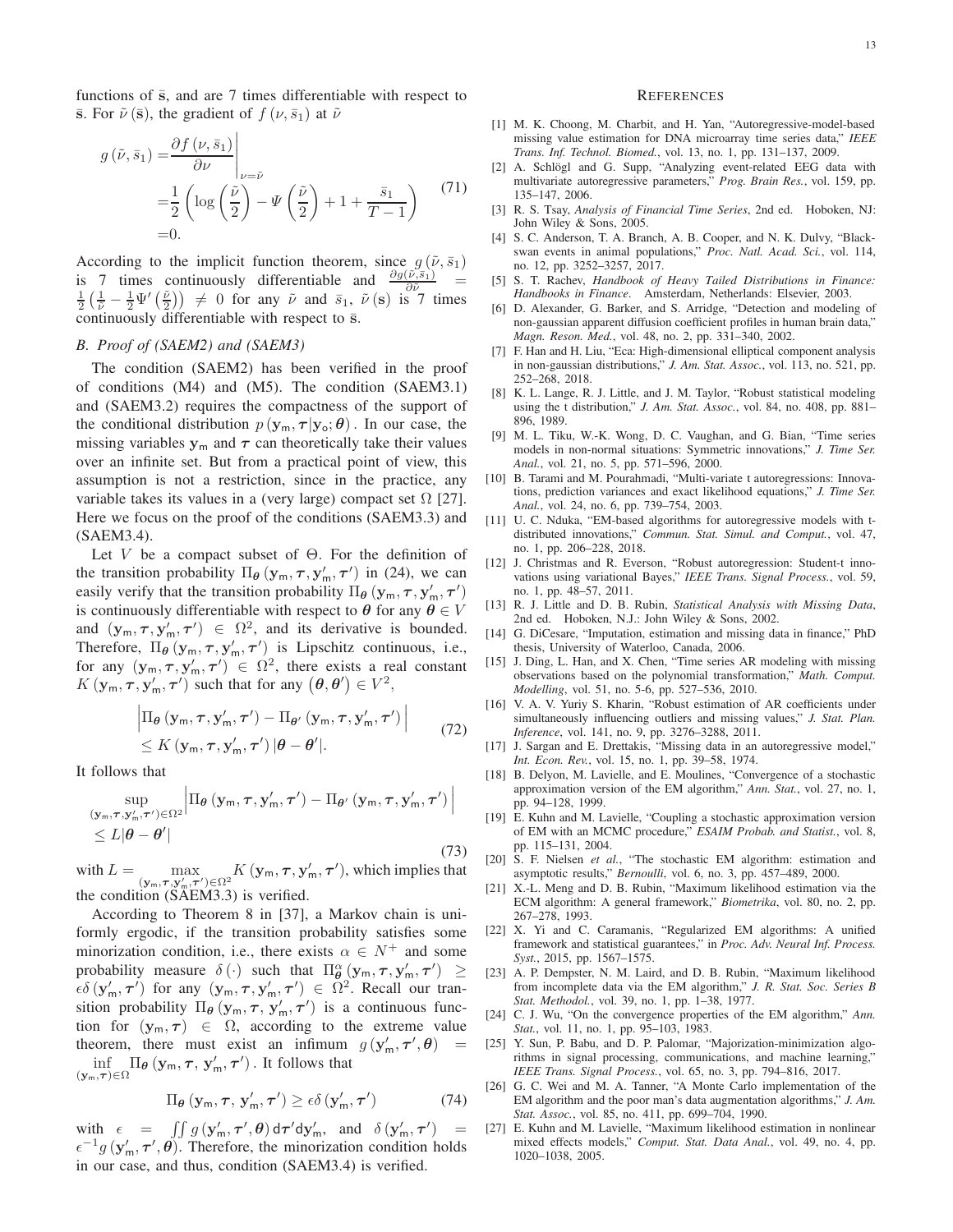- [28] C. Liu, "ML estimation of the multivariate t distribution and the EM algorithm," *J. Multivar. Anal.*, vol. 63, no. 2, pp. 296–312, 1997.
- <span id="page-13-0"></span>[29] A. DasGupta, *The Exponential Family and Statistical Applications* . New York, NY: Springer New York, 2011, pp. 583–612. [Online] . Available: [https://doi.org/10.1007/978-1-4419-9634-3\\_18](https://doi.org/10.1007/978-1-4419-9634-3_18)
- <span id="page-13-1"></span>[30] C. Liu and D. B. Rubin, "ML estimation of the t distribution using EM and its extensions, ECM and ECME," *Stat. Sin.*, vol. 5, no. 1, pp. 19–39, 1995.
- <span id="page-13-2"></span>[31] K. Chan and J. Ledolter, "Monte Carlo EM estimation for time series models involving counts," *J. Am. Stat. Assoc.*, vol. 90, no. 429, pp. 242– 252, 1995.
- [32] M. G. Gu and F. H. Kong, "A stochastic approximation algorithm with Markov chain Monte-Carlo method for incomplete data estimation problems," *Proc. .Natl. Acad. Sci.*, vol. 95, no. 13, pp. 7270–7274, 1998.
- [33] G. Fort, E. Moulines *et al.*, "Convergence of the Monte Carlo expectation maximization for curved exponential families," *Ann. Stat.*, vol. 31, no. 4, pp. 1220–1259, 2003.
- <span id="page-13-3"></span>[34] R. C. Neath *et al.*, "On convergence properties of the Monte Carlo EM algorithm," in *Proc. Adv. Modern Stat. Theory Appl.* Inst. Math. Stat., 2013, pp. 43–62.
- <span id="page-13-4"></span>[35] R. Maronna, R. D. Martin, and V. Yohai, *Robust Statistics: Theory and Methods*. New York: Wiley, 2006, ch. Time Series, pp. 247–323.
- <span id="page-13-5"></span>[36] C. Caroni and V. Karioti, "Detecting an innovative outlier in a set of time series," *Comput. Stat. Data Anal.*, vol. 46, no. 3, pp. 561–570, 2004.
- <span id="page-13-6"></span>[37] G. O. Roberts, J. S. Rosenthal et al., "General state space Markov chains and MCMC algorithms," *Probab. Surv.*, vol. 1, pp. 20–71, 2004.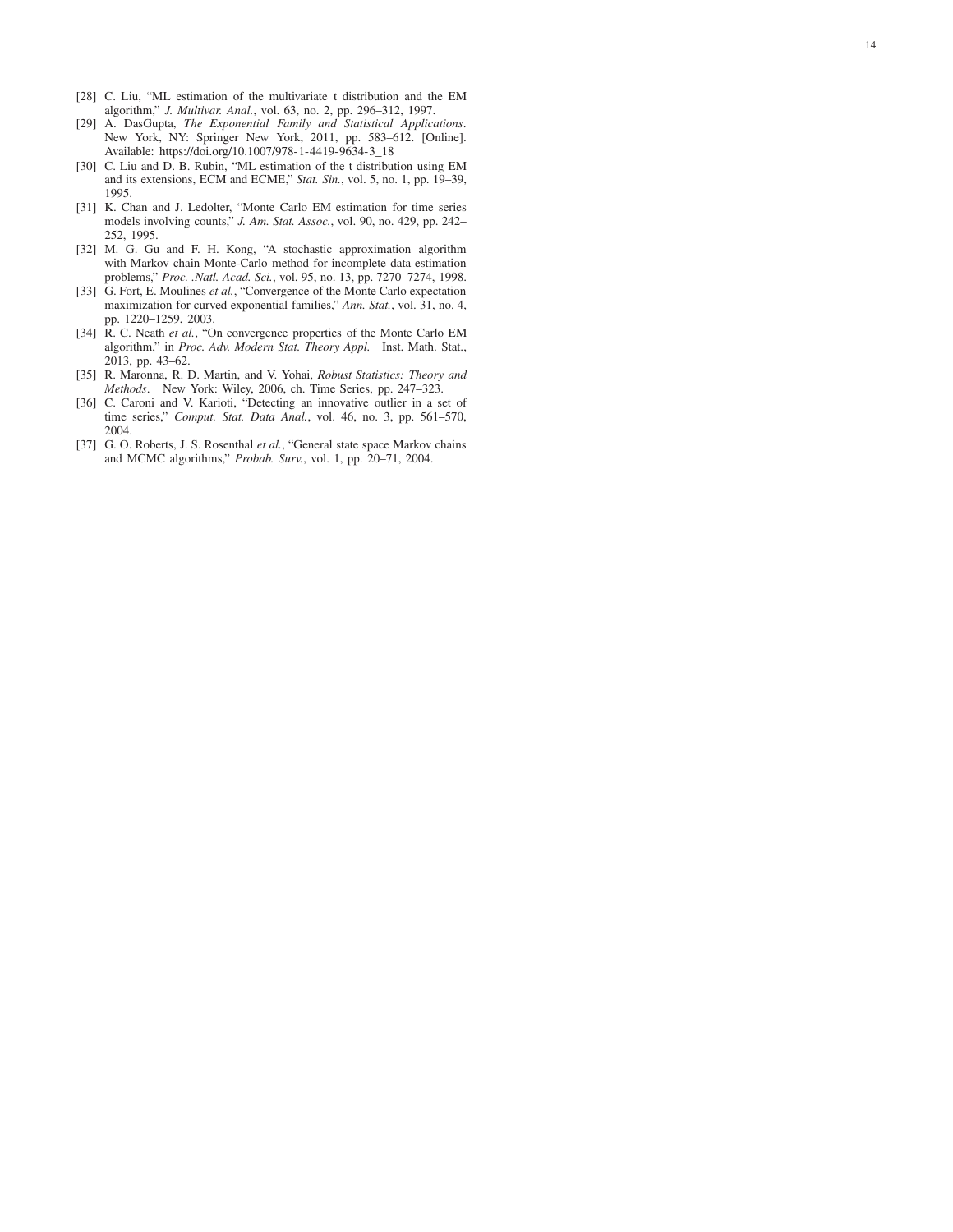# Supplementary Material

Junyan Liu, Sandeep Kumar, and Daniel P. Palomar

September 20, 2018

In this supplementary material, we give the detailed proof for the Lemmas 4 and 5 in the submitted paper [\[1\]](#page-21-1):

Lemma 4 For any  $y_o$  and  $\theta \in \Theta$ ,  $p(y_o; \theta) = \int \int p(y, \tau; \theta) dy_m d\tau = \int p(y; \theta) dy_m < \infty$ .

**Lemma 5** For any  $y_o$ ,  $\theta \in \Theta$  and  $1 < t \leq T$ 

<span id="page-14-1"></span>
$$
\iint g\left(\mathbf{y},\boldsymbol{\tau}\right)p\left(\mathbf{y},\boldsymbol{\tau};\boldsymbol{\theta}\right)d\mathbf{y}_{\mathsf{m}}d\boldsymbol{\tau}<\infty,\tag{1}
$$

where  $g(\mathbf{y}, \boldsymbol{\tau})$  can be  $\tau_t$ ,  $\tau_t^2$ ,  $y_t^2$ ,  $\tau_t y_{t-1}^2$ ,  $\tau_t y_t^2$ , or  $-\log(\tau_t)$ .

To establish these lemmas, we first introduce some equations and inequalities in the first section. They are the key ingredients for the proof. Then we establish Lemma 4 and Lemma 5 in the second and third sections, respectively. For the simplicity of notations, we use  $f_t(y_j; y_{j-1})$  to denote  $f_t(y_j; \varphi_0 + \varphi_1 y_{j-1}, \sigma^2, \nu)$ ,  $f_N(y_j; y_{j-1}, \tau_j)$  to denote  $f_N(y_j; \varphi_0 + \varphi_1 y_{j-1}, \frac{\sigma^2}{\tau_j})$  $\left(\frac{\sigma^2}{\tau_j}\right)$ , and  $f_g\left(\tau_j\right)$  to denote  $f_g\left(\tau_j; \frac{\nu}{2}, \frac{\nu}{2}\right)$ .

### 1 Ingredients

Recall that, given  $\varphi_0$ ,  $\varphi_1$ ,  $\sigma^2$ ,  $\nu$  and  $y_{j-1}$ , the variable  $y_j$  follows a Student's t-distribution:  $y_j \sim$  $t(\varphi_0+\varphi_1y_{j-1},\sigma^2,\nu)$ . Based on the property of the Student's t-distribution, we can get the following equations and inequality about the variable  $y_i$  [\[2\]](#page-21-2):

1. The integral of the pdf should be 1:

<span id="page-14-0"></span>
$$
\int f_t(y_j; y_{j-1}) dy_j = 1.
$$
\n(2)

2. The first raw moment can be expressed as

$$
\int y_j f_t (y_j; y_{j-1}) dy_j = \varphi_0 + \varphi_1 y_{j-1}.
$$
\n(3)

3. The second raw moment can be expressed as

<span id="page-14-2"></span>
$$
\int y_j^2 f_t(y_j; y_{j-1}) dy_j = \frac{\nu \sigma^2}{\nu - 2} + (\varphi_0 + \varphi_1 y_{j-1})^2.
$$
 (4)

4. Since the Student's t-distribution can be represented as a Gaussian mixture [\[3\]](#page-21-0), the pdf can be rewritten as

$$
f_t(y_j; y_{j-1}) = \int f_g(\tau_j) f_N(y_j; y_{j-1}, \tau_j) d\tau_j.
$$
 (5)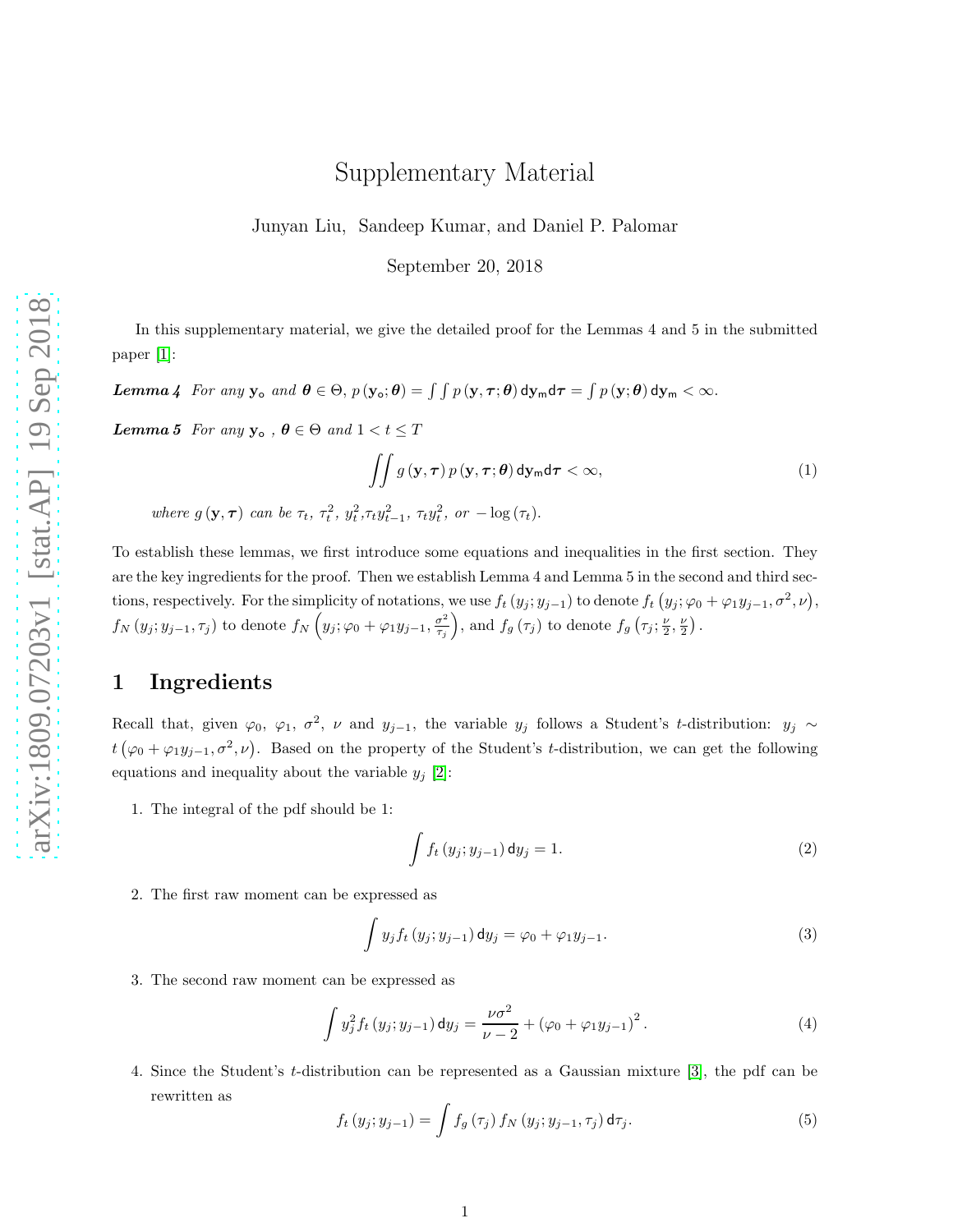5. For  $\nu > \nu^- \geq 2$ , the pdf of  $y_j$  can be bounded as

<span id="page-15-10"></span>
$$
f_t(y_j; y_{j-1}) = \frac{\Gamma\left(\frac{\nu+1}{2}\right)}{\sqrt{\nu \pi} \sigma \Gamma\left(\frac{\nu}{2}\right)} \left(1 + \frac{\left(y_t - \varphi_0 - \varphi_1 y_{t-1}\right)^2}{\nu \sigma^2}\right)^{-\frac{\nu+1}{2}} \le \frac{\Gamma\left(\frac{\nu+1}{2}\right)}{\sqrt{\nu \pi} \sigma \Gamma\left(\frac{\nu}{2}\right)} < \infty. \tag{6}
$$

Then we introduce two important inequalities about  $\tau_j$ , which we will use later.

1. The first is about the expectation of  $\tau_j^b$  with  $b = 1, 2$ :

$$
\int \tau_j^b f_g(\tau_j) f_N(y_j; y_{j-1}, \tau_j) d\tau_j
$$
\n
$$
= \int \frac{\left(\frac{\nu}{2}\right)^{\frac{\nu}{2}}}{\Gamma\left(\frac{\nu}{2}\right) \sqrt{2\pi\sigma^2}} \tau_t^{\frac{\nu+2b-1}{2}} \exp\left(-\left(\frac{\left(y_t - \varphi_0 - \varphi_1 y_{t-1}\right)^2}{2\sigma^2} + \frac{\nu}{2}\right) \tau_t\right) d\tau_j \tag{7a}
$$

<span id="page-15-2"></span><span id="page-15-0"></span>
$$
=\frac{\left(\frac{\nu}{2}\right)^{\frac{\nu}{2}}}{\Gamma\left(\frac{\nu}{2}\right)\sqrt{2\pi\sigma^2}}\frac{\Gamma\left(\frac{\nu+2b+1}{2}\right)}{\left(\frac{\left(y_j-\varphi_0-\varphi_1y_{j-1}\right)^2}{2\sigma^2}+\frac{\nu}{2}\right)^{\frac{\nu+2b+1}{2}}}\tag{7b}
$$

<span id="page-15-1"></span>
$$
=f_t(y_j; y_{j-1}) \frac{\Gamma\left(\frac{\nu+2b+1}{2}\right)}{\Gamma\left(\frac{\nu+1}{2}\right) \left(\frac{(y_j-\varphi_0-\varphi_1y_{j-1})^2}{2\sigma^2}+\frac{\nu}{2}\right)^b}
$$
(7c)

<span id="page-15-6"></span><span id="page-15-4"></span><span id="page-15-3"></span>
$$
\leq f_t\left(y_j; y_{j-1}\right) \frac{2^b \Gamma\left(\frac{\nu+2b+1}{2}\right)}{\nu^b \Gamma\left(\frac{\nu+1}{2}\right)},\tag{7d}
$$

where the equations [\(7a\)](#page-15-0) and [\(7c\)](#page-15-1) follow from the definition of these pdf's, the equation [\(7b\)](#page-15-2) follows from  $\int \frac{\beta^{\alpha}}{\Gamma(\alpha)}$  $\frac{\beta^{\alpha}}{\Gamma(\alpha)}x^{\alpha-1}$  exp  $(-\beta x)$  dx = 1(the integral of the pdf of the gamma distribution is 1), the last inequality [\(7d\)](#page-15-3) follows from  $\left(\frac{(y_j-\varphi_0-\varphi_1y_{j-1})^2}{2\sigma^2}+\frac{\nu}{2}\right)^b \geq \left(\frac{\nu}{2}\right)^b$ .

2. The second inequality is about the expectation of  $\log(\tau_j)$ ,

$$
\int \log \left(\tau_{j}\right) f_{g}\left(\tau_{j}\right) f_{N}\left(y_{j}; y_{j-1}, \tau_{j}\right) d\tau_{j}
$$
\n
$$
= \int \frac{\left(\frac{\nu}{2}\right)^{\frac{\nu}{2}}}{\Gamma\left(\frac{\nu}{2}\right) \sqrt{2\pi\sigma^{2}}} \log \left(\tau_{j}\right) \tau_{t}^{\frac{\nu-1}{2}} \exp \left(-\left(\frac{\left(y_{t} - \varphi_{0} - \varphi_{1} y_{t-1}\right)^{2}}{2\sigma^{2}} + \frac{\nu}{2}\right) \tau_{t}\right) d\tau_{j}
$$
\n(8a)

$$
=\frac{\left(\frac{\nu}{2}\right)^{\frac{\nu}{2}}}{\Gamma\left(\frac{\nu}{2}\right)\sqrt{2\pi\sigma^2}}\frac{\Gamma\left(\frac{\nu+1}{2}\right)}{\left(\frac{\left(y_j-\varphi_0-\varphi_1y_{j-1}\right)^2}{2\sigma^2}+\frac{\nu}{2}\right)^{\frac{\nu+1}{2}}}\left(\Psi\left(\frac{\nu+1}{2}\right)-\log\left(\frac{\left(y_j-\varphi_0-\varphi_1y_{j-1}\right)^2}{2\sigma^2}+\frac{\nu}{2}\right)\right)
$$
(8b)

<span id="page-15-5"></span>
$$
= \left(\Psi\left(\frac{\nu+1}{2}\right) - \log\left(\frac{\left(y_j - \varphi_0 - \varphi_1 y_{j-1}\right)^2}{2\sigma^2} + \frac{\nu}{2}\right)\right) f_t\left(y_j; y_{j-1}\right) \tag{8c}
$$

$$
\geq \left(\Psi\left(\frac{\nu+1}{2}\right) - \frac{\left(y_j - \varphi_0 - \varphi_1 y_{j-1}\right)^2}{2\sigma^2} - \frac{\nu}{2}\right) f_t\left(y_j; y_{j-1}\right) \tag{8d}
$$

<span id="page-15-9"></span><span id="page-15-8"></span><span id="page-15-7"></span>
$$
\geq \left(\Psi\left(\frac{\nu+1}{2}\right) - \frac{\left(y_j - \varphi_0\right)^2 + \varphi_1^2 y_{j-1}^2}{\sigma^2} - \frac{\nu}{2}\right) f_t\left(y_j; y_{j-1}\right) \tag{8e}
$$

$$
\geq \left(\Psi\left(\frac{\nu+1}{2}\right) - \frac{2y_j^2 + 2\varphi_0^2 + \varphi_1^2 y_{j-1}^2}{\sigma^2} - \frac{\nu}{2}\right) f_t\left(y_j; y_{j-1}\right),\tag{8f}
$$

where the equations [\(8a\)](#page-15-4) and [\(8c\)](#page-15-5) follow from the definition of these pdf's, the equation [\(8b\)](#page-15-6) follows from  $\int \log(x) x^{\alpha-1} \exp(-\beta x) dx = \frac{\Gamma(\alpha)}{\beta^{\alpha}} (\Psi(\alpha) - \log(\beta))$  [\[4\]](#page-21-3), the inequality [\(8d\)](#page-15-7) follows from  $-\log(x) \ge -x$ , the inequalities [\(8e\)](#page-15-8) and [\(8f\)](#page-15-9) follow from  $(x_1 + x_2)^2 \le 2x_1^2 + 2x_2^2$ .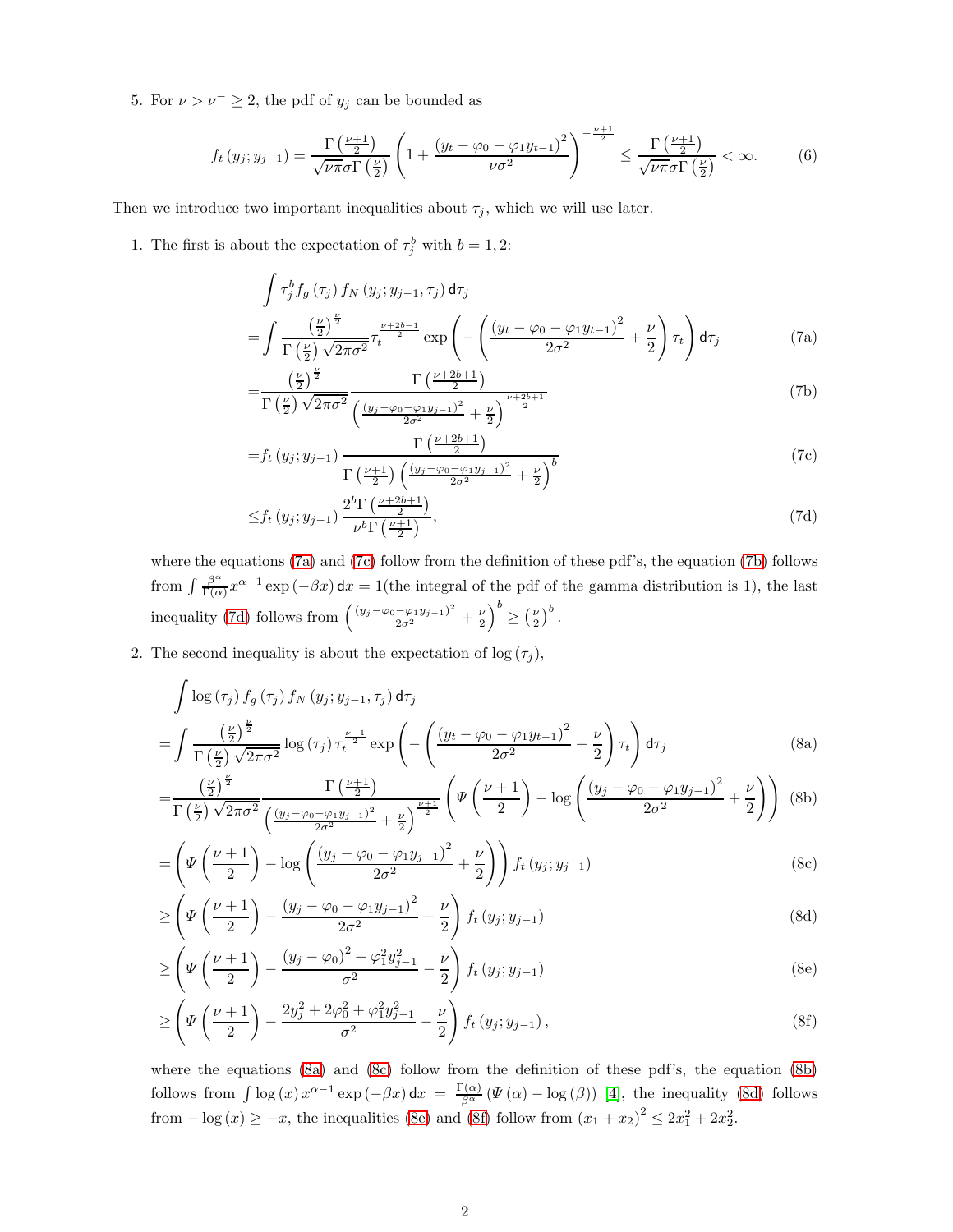# 2 Proof for Lemma 4

=

Lemma 4 is about the boundedness of the marginal pdf  $p(\mathbf{y}_{\circ}; \boldsymbol{\theta})$ . The pdf can be written as

$$
p(\mathbf{y}_{\mathbf{o}}; \boldsymbol{\theta})
$$
\n
$$
= \int p(\mathbf{y}; \boldsymbol{\theta}) d\mathbf{y}_{\mathsf{m}}
$$
\n
$$
= \int \prod_{j=2}^{T} f_t(y_j; y_{j-1}) d\mathbf{y}_{\mathsf{m}}
$$
\n
$$
= \left(\prod_{d=0}^{D} \prod_{j=t_d+n_d+2}^{t_{d+1}} f_t(y_j; y_{j-1})\right) \left(\prod_{d=1}^{D} \int \prod_{j=t_d+1}^{t_d+n_d+1} f_t(y_j; y_{j-1}) d\mathbf{y}_{d}\right),
$$
\n(9)

where we move the term that does not involve  $y_m$  outside the integral.

Since the pdf of the Student's t-distribution  $f_t(y_j; y_{j-1})$  is positive and bounded, we can get the first term  $c_1(\mathbf{y}_0, \boldsymbol{\theta}) = \prod_{d=0}^D \prod_{j=t_d+n_d+2}^{t_{d+1}} f_t(y_j; y_{j-1}) < \infty$ . Thus, in order to establish the Lemma 4, it is sufficient to establish the boundedness of the second term, i.,e,

<span id="page-16-2"></span><span id="page-16-1"></span><span id="page-16-0"></span>
$$
\int_{j=t_d+1}^{t_d+n_d+1} f_t(y_j; y_{j-1}, \sigma^2, \nu) \, \mathrm{d}y_d < \infty. \tag{10}
$$

Before carrying out the general proof for the above inequality [\(10\)](#page-16-0), we demonstrate the schematic and intuition with a simple example. We consider a time series as follows:  $y_1, y_2, \text{NA}, \text{NA}, \text{NA}, \text{NA}, y_6, y_7$ . The corresponding second term [\(10\)](#page-16-0) in this example can be expressed as

$$
\int \prod_{j=3}^{6} f_t(y_j; y_{j-1}) \, dy_1
$$
\n
$$
= \int \left\{ \int \left( \int f_t(y_6; y_5) f_t(y_5; y_4) \, dy_5 \right) f_t(y_4; y_3) \, dy_4 \right\} f_t(y_3; y_2) \, dy_3 \tag{11a}
$$

$$
\leq \int \left\{ \int \left( \int \frac{\Gamma\left(\frac{\nu+1}{2}\right)}{\sqrt{\nu \pi} \sigma \Gamma\left(\frac{\nu}{2}\right)} f_t\left(y_5; y_4\right) dy_5 \right) f_t\left(y_4; y_3\right) dy_4 \right\} f_t\left(y_3; y_2\right) dy_3 \tag{11b}
$$

$$
= \int \left\{ \int \frac{\Gamma\left(\frac{\nu+1}{2}\right)}{\sqrt{\nu \pi} \sigma \Gamma\left(\frac{\nu}{2}\right)} f_t\left(y_4; y_3\right) \mathrm{d}y_4 \right\} f_t\left(y_3; y_2\right) \mathrm{d}y_3 \tag{11c}
$$

$$
=\int \frac{\Gamma\left(\frac{\nu+1}{2}\right)}{\sqrt{\nu \pi} \sigma \Gamma\left(\frac{\nu}{2}\right)} f_t\left(y_3; y_2\right) \mathrm{d}y_3\tag{11d}
$$

<span id="page-16-4"></span><span id="page-16-3"></span>
$$
=\frac{\Gamma\left(\frac{\nu+1}{2}\right)}{\sqrt{\nu\pi}\sigma\Gamma\left(\frac{\nu}{2}\right)}\tag{11e}
$$

$$
\langle \infty, \tag{11f}
$$

where the inequality [\(11b\)](#page-16-1) follows from  $(6)$ , the equations [\(11c\)](#page-16-2)-[\(11e\)](#page-16-3) hold from [\(2\)](#page-14-0), and the inequality [\(11f\)](#page-16-4) follows from the extreme value theorem. By applying [\(6\)](#page-15-10), we find a upper bound  $\frac{\Gamma(\frac{\nu+1}{2})}{\sqrt{\nu \pi} \sigma \Gamma(\frac{\nu}{2})}$  for  $f_t(y_6; y_5)$ , which does not involve  $y_5$ . Then the integral about  $y_5$ ,  $\int \frac{\Gamma(\frac{\nu+1}{2})}{\sqrt{\nu \pi} \sigma \Gamma(\frac{\nu}{2})} f_t(y_5; y_4) dy_5$ , is easy to compute since  $\int f_t(y_5; y_4) dy_5 = 1$  from [\(2\)](#page-14-0), and the result is a function  $\frac{\Gamma(\frac{\nu+1}{2})}{\sqrt{\nu \pi} \sigma \Gamma(\frac{\nu}{2})}$ , which does not involve y<sub>4</sub>. Next, the integral about y<sub>4</sub>,  $\int \frac{\Gamma(\frac{\nu+1}{2})}{\sqrt{\nu \pi} \sigma \Gamma(\frac{\nu}{2})} f_t(y_4; y_3) dy_4$ , also becomes simple, and the result does not involve  $y_3$ . Finally, we can get that the integral about  $y_3$  equals to a continuous function  $\frac{\Gamma(\frac{\nu+1}{2})}{\sqrt{\nu \pi} \sigma \Gamma(\frac{\nu}{2})}$ . According to the extreme value theorem, a continuous function on a closed bounded set is bounded  $[5]$ , therefore,  $\frac{\Gamma(\frac{\nu+1}{2})}{\sqrt{\nu \pi} \sigma \Gamma(\frac{\nu}{2})}$  is bounded.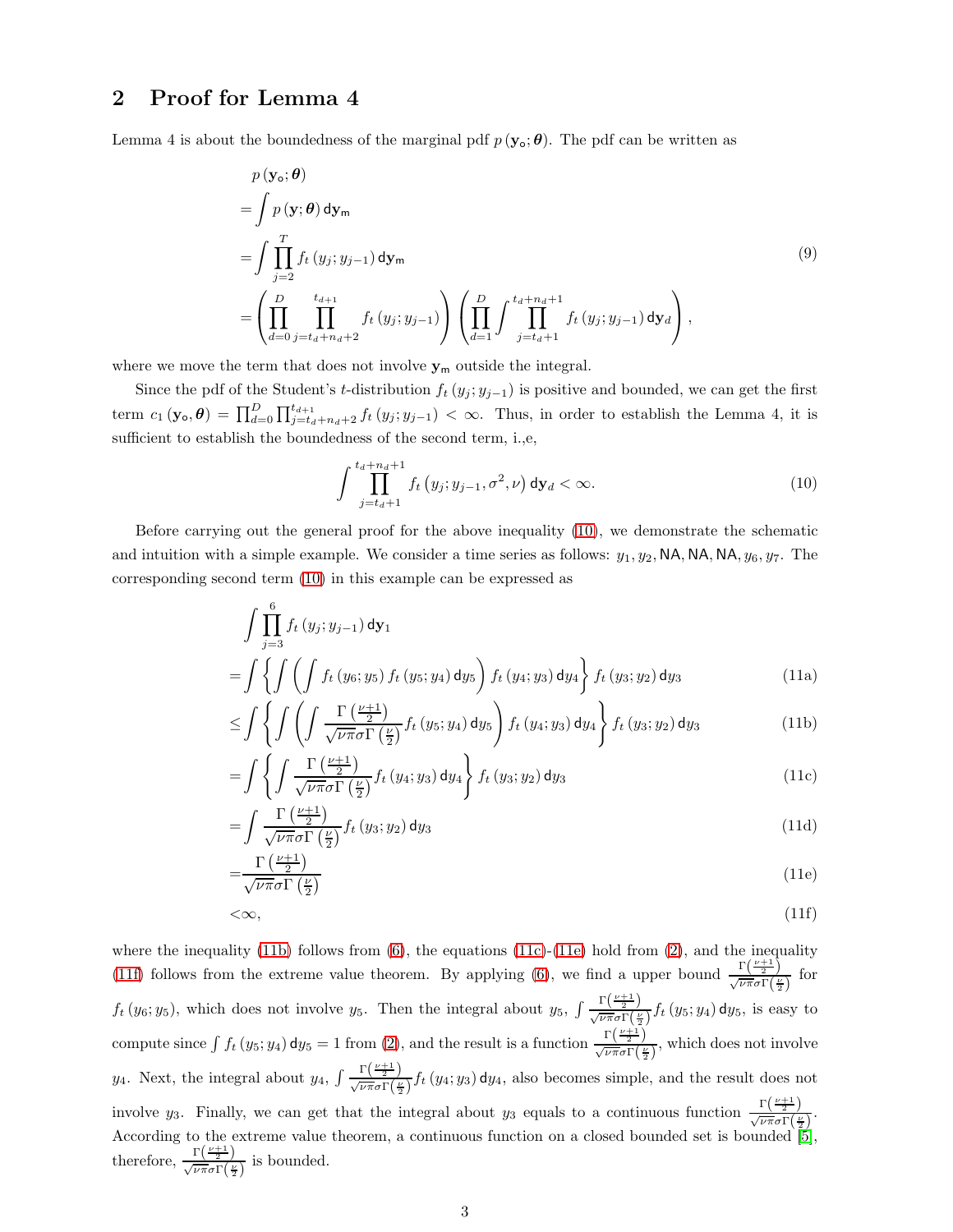Now we come to the general proof for the inequality [\(10\)](#page-16-0). The idea is the same as in the example:

$$
\int_{j=t_d+1}^{t_d+n_d+1} f_t(y_j; y_{j-1}) \, d\mathbf{y}_d
$$
\n
$$
= \int \cdots \int_{j}^{t_d+n_d+1} f_t(y_{t_d+n_d+1}; y_{t_d+n_d}) f_t(y_{t_d+n_d}; y_{t_d+n_d-1}) \, dy_{t_d+n_d}
$$
\n
$$
(y_{t_d+n_d-1}; y_{t_d+n_d-2}) \, dy_{t_d+n_d-1} \cdots f_t(y_{t_d+1}; y_{t_d}) \, dy_{t_d+1}
$$
\n
$$
(12a)
$$

$$
\leq \int \cdots \int \left\{ \int \frac{\Gamma\left(\frac{\nu+1}{2}\right)}{\sqrt{\nu \pi} \sigma \Gamma\left(\frac{\nu}{2}\right)} f_t \left(y_{t_d+n_d}; y_{t_d+n_d-1}\right) \mathrm{d}y_{t_d+n_d} \right\}
$$
\n
$$
\left(y_{t_d+n_d-1}; y_{t_d+n_d-2}\right) \mathrm{d}y_{t_d+n_d-1} \cdots f_t \left(y_{t_d+1}; y_{t_d}\right) \mathrm{d}y_{t_d+1} \tag{12b}
$$

<span id="page-17-6"></span><span id="page-17-2"></span><span id="page-17-1"></span><span id="page-17-0"></span>
$$
\int \cdots \int \frac{\Gamma\left(\frac{\nu+1}{2}\right)}{\sqrt{\nu \pi} \sigma \Gamma\left(\frac{\nu}{2}\right)} \left(y_{t_d+n_d-1}; y_{t_d+n_d-2}\right) \mathrm{d}y_{t_d+n_d-1} \ldots f_t\left(y_{t_d+1}; y_{t_d}\right) \mathrm{d}y_{t_d+1} \tag{12c}
$$

$$
=\frac{\Gamma\left(\frac{\nu+1}{2}\right)}{\sqrt{\nu\pi}\sigma\Gamma\left(\frac{\nu}{2}\right)}\tag{12d}
$$

$$
\langle 2 \rangle
$$
\n
$$
\langle 2 \rangle
$$
\n
$$
\langle 12 \mathbf{e} \rangle
$$
\n(12e)

where the inequality [\(12b\)](#page-17-0) follows from  $(6)$ , the equations (12b) and [\(12c\)](#page-17-1) hold from [\(2\)](#page-14-0), and the inequality [\(12e\)](#page-17-2) follows from the extreme value theorem. Therefore,  $p(\mathbf{y_o}; \boldsymbol{\theta}) < \infty$ . Lemma 4 is proved.

## 3 Proof for Lemma 5

=

Lemma 5 is about the boundedness of the expectation of  $g(\mathbf{y},\boldsymbol{\tau})$ . For the convenience of proof, we divide the different cases of  $g(\mathbf{y}, \boldsymbol{\tau})$  into four groups:(1)  $g(\mathbf{y}, \boldsymbol{\tau}) = \tau_t$  or  $\tau_t^2$ , (2)  $g(\mathbf{y}, \boldsymbol{\tau}) = y_t^2$ , (3)  $g(\mathbf{y}, \boldsymbol{\tau}) = \tau_t y_{t-1}^2$ or  $\tau_t y_t^2$ , and (4)  $-\log(\tau_t)$ . We will prove that the inequality [\(1\)](#page-14-1) is satisfied for these groups one by one.

# 3.1  $g(\mathbf{y}, \boldsymbol{\tau}) = \tau_t$  or  $\tau_t^2$

For  $g(\mathbf{y}, \boldsymbol{\tau}) = \tau_t^b$  with  $b = 1, 2$ , we have

$$
\iint g(\mathbf{y}, \boldsymbol{\tau}) p(\mathbf{y}, \boldsymbol{\tau}; \boldsymbol{\theta}) d\mathbf{y}_{\mathsf{m}} d\boldsymbol{\tau} = \iint \tau_t^b p(\boldsymbol{\tau}; \boldsymbol{\theta}) p(\mathbf{y} | \boldsymbol{\tau}; \boldsymbol{\theta}) d\mathbf{y}_{\mathsf{m}} d\boldsymbol{\tau}
$$
\n(13a)

$$
= \iint \tau_t^b \prod_{j=2}^T \left\{ f_g(\tau_j) \, f_N\left(y_j; y_{j-1}, \tau_j\right) \right\} \mathrm{d}\mathbf{y}_m \mathrm{d}\boldsymbol{\tau} \tag{13b}
$$

<span id="page-17-3"></span>
$$
= \int \left\{ \int \tau_t^b f_g(\tau_t) f_N(y_t; y_{t-1}, \tau_j) d\tau_t \prod_{j \neq t} \left( \int f_g(\tau_j) f_N(y_j; y_{j-1}, \tau_j) d\tau_j \right) \right\} d\mathbf{y}_m \tag{13c}
$$

<span id="page-17-4"></span>
$$
\leq \int \frac{2\Gamma\left(\frac{\nu+2b+1}{2}\right)}{\nu \Gamma\left(\frac{\nu+1}{2}\right)} f_t\left(y_t; y_{t-1}\right) \prod_{j \neq t} f_t\left(y_t; y_{t-1}\right) \mathrm{d} \mathbf{y}_m \tag{13d}
$$

$$
=\frac{2\Gamma\left(\frac{\nu+2b+1}{2}\right)}{\nu\Gamma\left(\frac{\nu+1}{2}\right)}p\left(\mathbf{y}_\mathbf{o};\boldsymbol{\theta}\right) \tag{13e}
$$

<span id="page-17-5"></span>
$$
\langle \infty. \tag{13f}
$$

In [\(13c\)](#page-17-3), we split the integral of  $\{\tau_j\}$  into two parts: the first part involves  $\tau_t$ , while the second does not. In [\(13d\)](#page-17-4), we apply the inequality [\(7d\)](#page-15-3) to the first part of [\(13c\)](#page-17-3). The inequality [\(13f\)](#page-17-5) follows from the Lemma 4 and the extreme value theorem.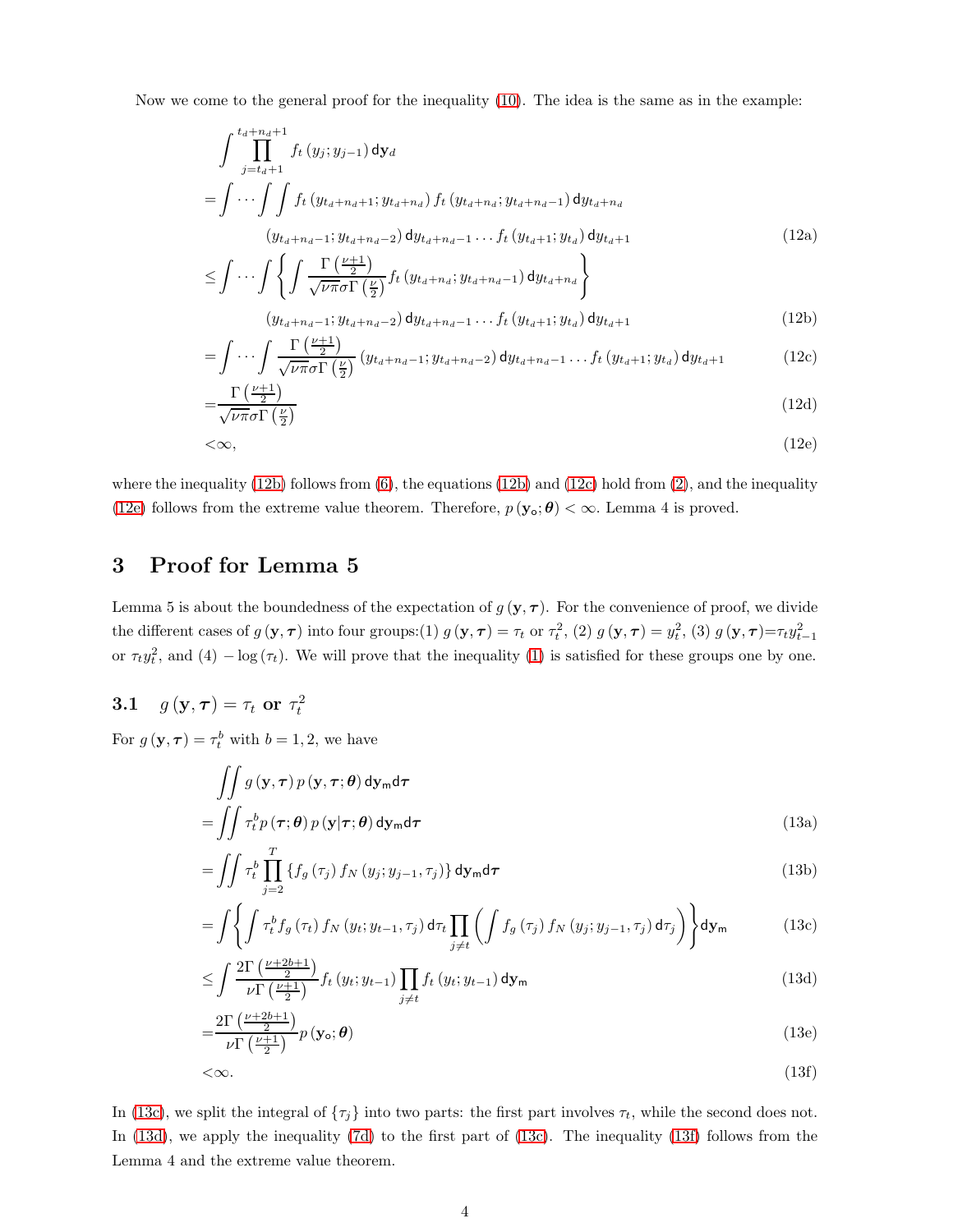# 3.2  $g(\mathbf{y}, \boldsymbol{\tau}) = y_t^2$

For  $g(\mathbf{y}, \boldsymbol{\tau}) = y_t^2$ , we need to consider two different cases:  $y_t$  is observed, and  $y_t$  is missing.

If  $y_t$  is observed, then we can easily get

$$
\iint g(\mathbf{y}, \boldsymbol{\tau}) p(\mathbf{y}, \boldsymbol{\tau}; \boldsymbol{\theta}) d\mathbf{y}_{m} d\boldsymbol{\tau} \n= \iint y_{t}^{2} p(\mathbf{y}, \boldsymbol{\tau}; \boldsymbol{\theta}) d\mathbf{y}_{m} d\boldsymbol{\tau} \n= \int y_{t}^{2} \left\{ \int p(\mathbf{y}, \boldsymbol{\tau}; \boldsymbol{\theta}) d\boldsymbol{\tau} \right\} d\mathbf{y}_{m} \n= y_{t}^{2} \int p(\mathbf{y}; \boldsymbol{\theta}) d\mathbf{y}_{m} \n= y_{t}^{2} p(\mathbf{y}_{0}; \boldsymbol{\theta}) \n< \infty.
$$
\n(14)

where the last inequality holds from Lemma 4 and the fact that  $y_o$  is finite.

If  $y_t$  is missing, assume that  $y_t$  is in the  $d_1$ -th missing block with  $t = t_{d_1} + i$ , we have

$$
\iint g\left( \mathbf{y},\boldsymbol{\tau}\right) p\left( \mathbf{y},\boldsymbol{\tau};\boldsymbol{\theta}\right) \mathsf{d} \mathbf{y}_\mathsf{m} \mathsf{d} \boldsymbol{\tau}
$$

$$
= \iint y_t^2 p(\mathbf{y}, \boldsymbol{\tau}; \boldsymbol{\theta}) \, \mathrm{d}\mathbf{y}_m \mathrm{d}\boldsymbol{\tau} \tag{15a}
$$

$$
= \int y_t^2 \left\{ \int p\left(\mathbf{y}, \boldsymbol{\tau}; \boldsymbol{\theta}\right) d\boldsymbol{\tau} \right\} d\mathbf{y}_m \tag{15b}
$$

$$
= \int y_t^2 p(\mathbf{y}; \boldsymbol{\theta}) \, \mathrm{d}\mathbf{y}_\mathsf{m} \tag{15c}
$$

$$
= \prod_{d=0}^{D} \prod_{j=t_d+n_d+2}^{t_{d+1}} f_t(y_j; y_{j-1}) \int y_t^2 \prod_{d=1}^{D} \prod_{j=t_d+1}^{t_d+n_d+1} f_t(y_j; y_{j-1}) \, \mathrm{d} \mathbf{y}_d \tag{15d}
$$

$$
= \prod_{d=0}^{D} \prod_{j=t_d+n_d+2}^{t_{d+1}} f_t(y_j; y_{j-1}) \left\{ \prod_{d \neq d_1} \int \prod_{j=t_d+1}^{t_d+n_d+1} f_t(y_j; y_{j-1}) \, dy_d \right\} \left\{ \int y_{t_{d_1}+i}^2 \prod_{j=t_{d_1}+1}^{t_{d_1}+n_{d_1}+1} f_t(y_j; y_{j-1}) \, dy_{d_1} \right\}.
$$
\n(15e)

In [\(15d\)](#page-18-0), we move the term that does not involve  $y_m = \{y_d\}$  outside the integral. In [\(15e\)](#page-18-1), we split the integral of  $\{y_d\}$  into two parts: the first part does not involve  $y_{t_{d_1}+i}$ , while the second part does.

Since the pdf  $f_t(y_j; y_{j-1})$  is bounded from [\(6\)](#page-15-10), the first term of [\(15e\)](#page-18-1) is bounded:

<span id="page-18-1"></span><span id="page-18-0"></span>
$$
\prod_{d=0}^{D} \prod_{j=t_d+n_d+2}^{t_{d+1}} f_t(y_j; y_{j-1}) < \infty. \tag{16}
$$

In addition, from [\(12d\)](#page-17-6), the second term is also bounded:

$$
\prod_{d \neq d_1} \int \prod_{j=t_d+1}^{t_d+n_d+1} f_t(y_j; y_{j-1}) \, \mathrm{d} \mathbf{y}_d < \infty. \tag{17}
$$

Thus, in order to prove that [\(15e\)](#page-18-1) is bounded, it is sufficient to establish the boundedness of the third term, i.e.,

<span id="page-18-2"></span>
$$
\int y_{t_{d_1}+i}^2 \prod_{j=t_{d_1}+1}^{t_{d_1}+n_{d_1}+1} f_t(y_j; y_{j-1}) \, \mathrm{d}y_{d_1} < \infty. \tag{18}
$$

Before carrying out the general proof for the inequality [\(18\)](#page-18-2), we demonstrate the schematic and intuition with a simple example. Again, we consider the time series as follows:  $y_1, y_2, \text{NA}, \text{NA}, \text{NA}, y_6, y_7$ .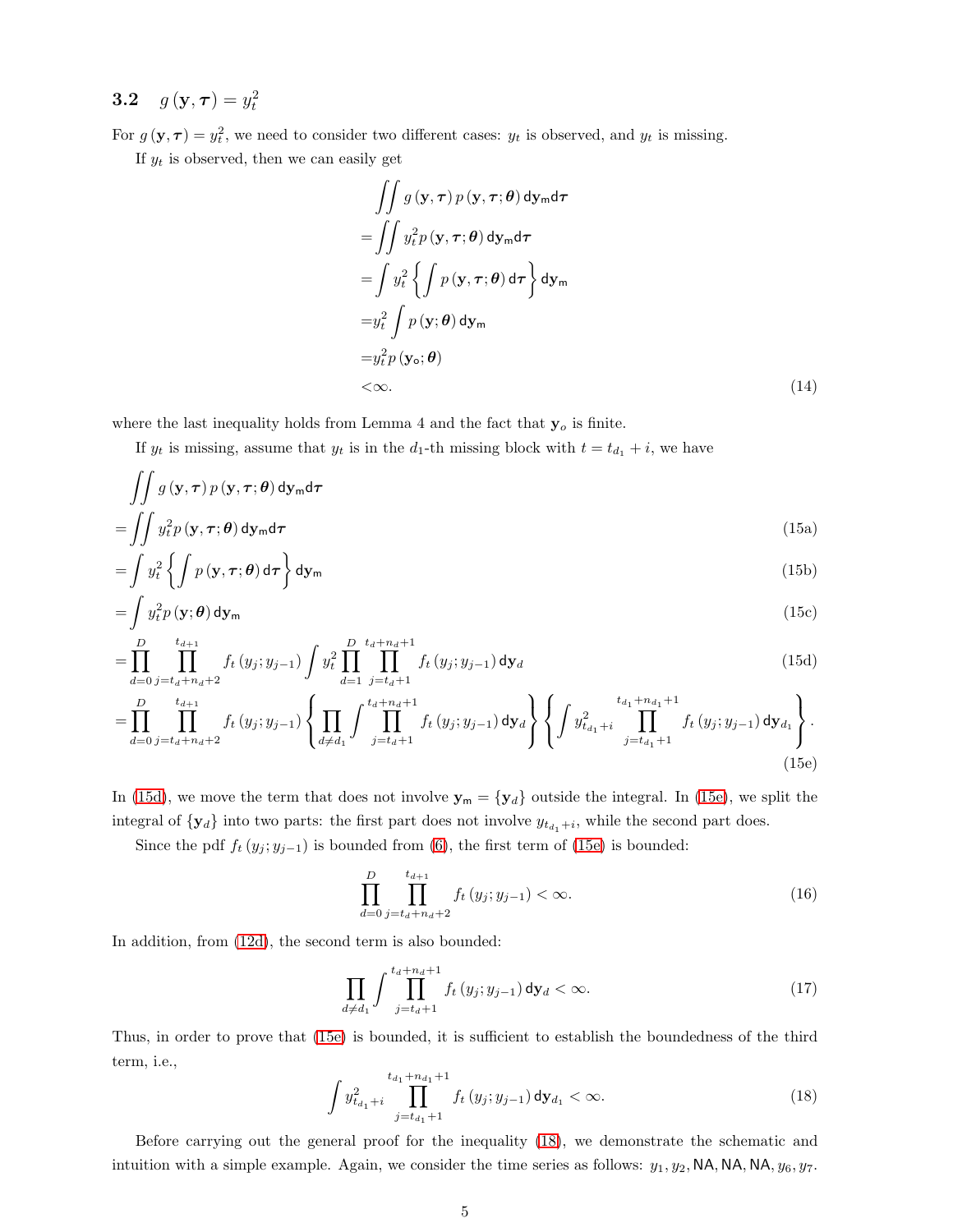Then we have

$$
\int y_4^2 \prod_{j=3}^6 f_t(y_j; y_{j-1}) dy_1
$$
\n
$$
= \int \left\{ \int \left\{ \int f_t(y_6; y_5) f_t(y_5; y_4) dy_5 \right\} y_4^2 f_t(y_4; y_3) dy_4 \right\} f_t(y_3; y_2) dy_3
$$
\n(19a)

<span id="page-19-0"></span>
$$
\leq \int \left\{ \int \left( \int \frac{\Gamma\left(\frac{\nu+1}{2}\right)}{\sqrt{\nu \pi} \sigma \Gamma\left(\frac{\nu}{2}\right)} f_t\left(y_5; y_4\right) dy_5 \right) y_4^2 f_t\left(y_4; y_3\right) dy_4 \right\} f_t\left(y_3; y_2\right) dy_3 \tag{19b}
$$

<span id="page-19-1"></span>
$$
= \int \left\{ \int \frac{\Gamma\left(\frac{\nu+1}{2}\right)}{\sqrt{\nu \pi} \sigma \Gamma\left(\frac{\nu}{2}\right)} y_4^2 f_t\left(y_4; y_3\right) \mathrm{d}y_4 \right\} f_t\left(y_3; y_2\right) \mathrm{d}y_3 \tag{19c}
$$

$$
= \int \frac{\Gamma\left(\frac{\nu+1}{2}\right)}{\sqrt{\nu \pi} \sigma \Gamma\left(\frac{\nu}{2}\right)} \left(\frac{\nu \sigma^2}{\nu - 2} + (\varphi_0 + \varphi_1 y_3)^2\right) f_t\left(y_3; y_2\right) \mathrm{d}y_3 \tag{19d}
$$

$$
= \int \frac{\Gamma\left(\frac{\nu+1}{2}\right)}{\sqrt{\nu \pi} \sigma \Gamma\left(\frac{\nu}{2}\right)} \left(\frac{\nu \sigma^2}{\nu-2} + \varphi_0^2 + 2\varphi_0 \varphi_1 y_3 + \varphi_1^2 y_3^2\right) f_t\left(y_3; y_2\right) \mathrm{d}y_3 \tag{19e}
$$

$$
=\frac{\Gamma\left(\frac{\nu+1}{2}\right)}{\sqrt{\nu\pi}\sigma\Gamma\left(\frac{\nu}{2}\right)}\left(\frac{\nu\sigma^2}{\nu-2}+\varphi_0^2\right)+\frac{\Gamma\left(\frac{\nu+1}{2}\right)}{\sqrt{\nu\pi}\sigma\Gamma\left(\frac{\nu}{2}\right)}2\varphi_0\varphi_1\int y_3f_t\left(y_3;y_2\right)\mathrm{d}y_3+\frac{\Gamma\left(\frac{\nu+1}{2}\right)}{\sqrt{\nu\pi}\sigma\Gamma\left(\frac{\nu}{2}\right)}\varphi_1^2\int y_3^2f_t\left(y_3;y_2\right)\mathrm{d}y_3\tag{19f}
$$

$$
=\frac{\Gamma\left(\frac{\nu+1}{2}\right)}{\sqrt{\nu\pi}\sigma\Gamma\left(\frac{\nu}{2}\right)}\left(\frac{\nu\sigma^2}{\nu-2}+\varphi_0^2\right)+\frac{\Gamma\left(\frac{\nu+1}{2}\right)}{\sqrt{\nu\pi}\sigma\Gamma\left(\frac{\nu}{2}\right)}2\varphi_0\varphi_1\left(\varphi_0+\varphi_1y_2\right)+\frac{\Gamma\left(\frac{\nu+1}{2}\right)}{\sqrt{\nu\pi}\sigma\Gamma\left(\frac{\nu}{2}\right)}\varphi_1^2\left(\frac{\nu\sigma^2}{\nu-2}+(\varphi_0+\varphi_1y_2)^2\right)\tag{19g}
$$

<span id="page-19-3"></span><span id="page-19-2"></span>
$$
\langle \infty, \tag{19h}
$$

where the inequality [\(19b\)](#page-19-0) follows from  $(6)$ , the equations [\(19c\)](#page-19-1)-[\(19g\)](#page-19-2) follow from [\(2\)](#page-14-0)-[\(4\)](#page-14-2), and the inequal-ity [\(19h\)](#page-19-3) holds due to the extreme value theorem. By applying [\(6\)](#page-15-10), we find an upper bound  $\frac{\Gamma(\frac{\nu+1}{2})}{\sqrt{\nu \pi} \sigma \Gamma(\frac{\nu}{2})}$  for  $f_t(y_6; y_5)$ , which does not involve  $y_5$ , so that the integral about  $y_5$ ,  $\int \frac{\Gamma(\frac{\nu+1}{2})}{\sqrt{\nu \pi} \sigma \Gamma(\frac{\nu}{2})} f_t(y_5; y_4) dy_5$ , is simple and equals to  $\frac{\Gamma(\frac{\nu+1}{2})}{\sqrt{\nu\pi}\sigma\Gamma(\frac{\nu}{2})}$ , which does not involve  $y_4$ . Then the following integrals about  $y_4$  and  $y_3$  are also simple and the final result is bounded.

Now we come to the general proof for the inequality [\(18\)](#page-18-2). The idea is the same as in the above example:

$$
\int y_{t_{d_1}+i}^{2} \prod_{j=t_{d_1}+1}^{t_{d_1}+n_{d_1}+1} f_t(y_j; y_{j-1}) dy_{d_1}
$$
\n
$$
= \int \cdots \int \cdots \int \left\{ \int f_t(y_{t_{d_1}+n_{d_1}+1}; y_{t_{d_1}+n_{d_1}}) f_t(y_{t_{d_1}+n_{d_1}}; y_{t_{d_1}+n_{d_1}-1}) dy_{t_{d_1}+n_{d_1}} \right\}
$$
\n
$$
f_t(y_{t_{d_1}+n_{d_1}-1}; y_{t_{d_1}+n_{d_1}-2}) dy_{t_{d_1}+n_{d_1}-1} \cdots
$$
\n
$$
y_{t_{d_1}+i}^{2} f_t(y_{t_{d_1}+i}; y_{t_{d_1}+i-1}) dy_{t_{d_1}+i} \cdots f_t(y_{t_{d_1}+1}; y_{t_{d_1}}) dy_{t_{d_1}+1}
$$
\n
$$
\leq \int \cdots \int \cdots \int \left\{ \int \frac{\Gamma(\frac{\nu+1}{2})}{\sqrt{\nu \pi} \sigma \Gamma(\frac{\nu}{2})} f_t(y_{t_{d_1}+n_{d_1}}; y_{t_{d_1}+n_{d_1}-1}) dy_{t_{d_1}+n_{d_1}} \right\}
$$
\n
$$
f_t(y_{t_{d_1}+n_{d_1}-1}; y_{t_{d_1}+n_{d_1}-2}) dy_{t_{d_1}+n_{d_1}-1} \cdots
$$
\n
$$
y_{t_{d_1}+i}^{2} f_t(y_{t_{d_1}+i}; y_{t_{d_1}+i-1}) dy_{t_{d_1}+i} \cdots f_t(y_{t_{d_1}+1}; y_{t_{d_1}}) dy_{t_{d_1}+1}
$$
\n(20b)

$$
= \int \cdots \int \cdots \int \frac{\Gamma\left(\frac{\nu+1}{2}\right)}{\sqrt{\nu \pi} \sigma \Gamma\left(\frac{\nu}{2}\right)} f_t \left(y_{t_{d_1}+n_{d_1}-1}; y_{t_{d_1}+n_{d_1}-2}\right) dy_{t_{d_1}+n_{d_1}-1} \cdots \tag{20c}
$$

<span id="page-19-5"></span><span id="page-19-4"></span>
$$
y_{t_{d_1}+i}^2 f_t \left( y_{t_{d_1}+i}, y_{t_{d_1}+i-1} \right) \mathrm{d}y_{t_{d_1}+i} \dots f_t \left( y_{t_{d_1}+1}; y_{t_{d_1}} \right) \mathrm{d}y_{t_{d_1}+1} \tag{20d}
$$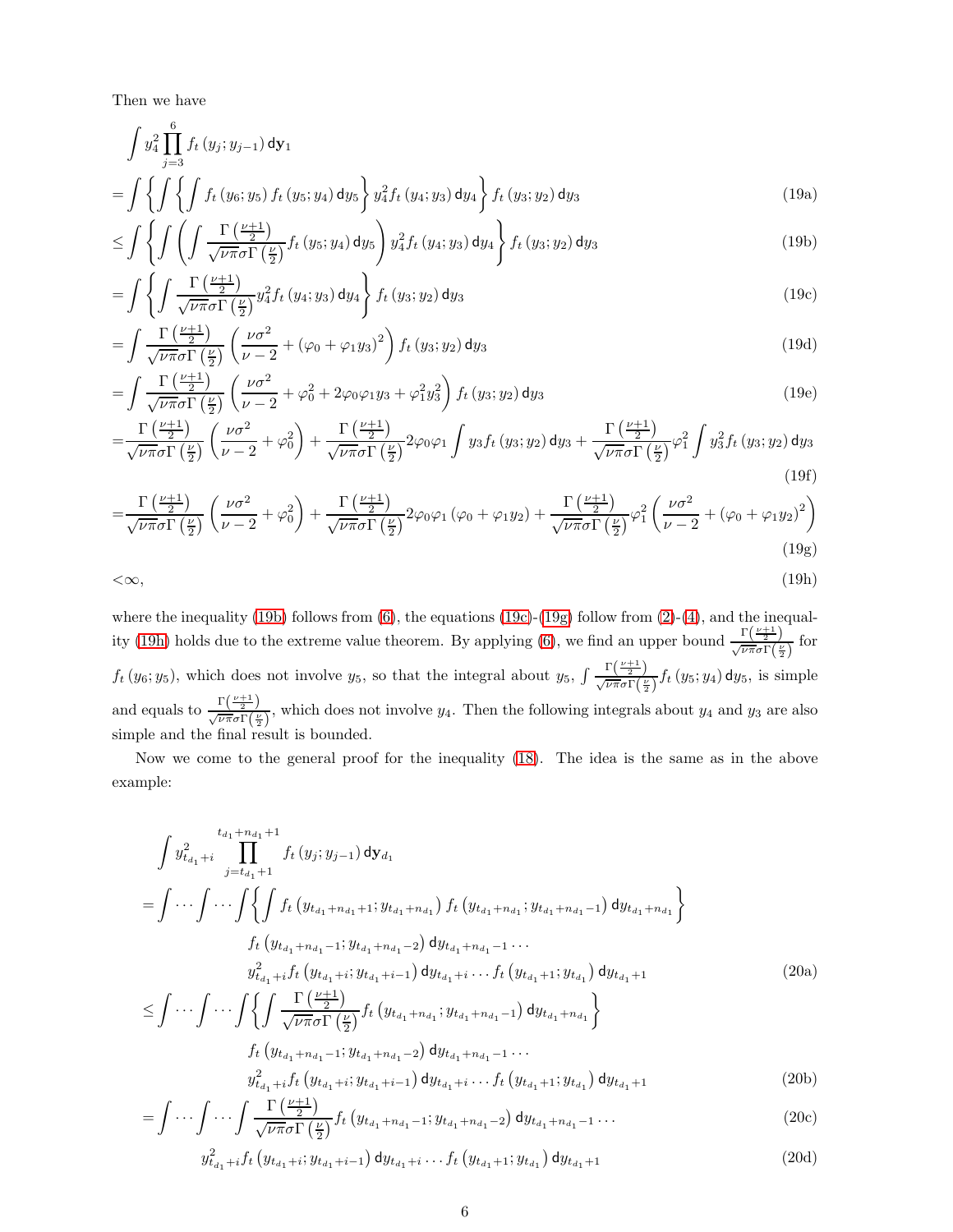$$
= \int \cdots \int \frac{\Gamma\left(\frac{\nu+1}{2}\right)}{\sqrt{\nu \pi} \sigma \Gamma\left(\frac{\nu}{2}\right)} y_{t_{d_1}+i}^2 f_t \left(y_{t_{d_1}+i}; y_{t_{d_1}+i-1}\right) dy_{t_{d_1}+i} \dots f_t \left(y_{t_{d_1}+1}; y_{t_{d_1}}\right) dy_{t_{d_1}+1} \tag{20e}
$$

$$
= \int \cdots \int \frac{\Gamma\left(\frac{\nu+1}{2}\right)}{\sqrt{\nu \pi} \sigma \Gamma\left(\frac{\nu}{2}\right)} \left(\frac{\nu \sigma^2}{\nu - 2} + \left(\varphi_0 + \varphi_1 y_{t_{d_1} + i - 1}\right)^2\right) dy_{t_{d_1} + i - 1} \cdots f_t\left(y_{t_{d_1} + 1}; y_{t_{d_1}}\right) dy_{t_{d_1} + 1} \qquad (20f)
$$

where the inequality [\(20b\)](#page-19-4) follows from  $(6)$ , the equations [\(20d\)](#page-19-5) and [\(20e\)](#page-20-0) hold from [\(2\)](#page-14-0), and the equation follows from [\(4\)](#page-14-2). Similar to the example, this integral of [\(20f\)](#page-20-1) will finally reduce to a quadratic function of  $y_{t_{d_1}}$ . Then, according to the extreme value theorem, we can obtain

<span id="page-20-2"></span><span id="page-20-1"></span><span id="page-20-0"></span>
$$
\int y_{t_{d_1}+i}^2 \prod_{j=t_{d_1}+1}^{t_{d_1}+n_{d_1}+1} f_t(y_j; y_{j-1}) \, \mathrm{d}y_{d_1} < \infty,\tag{21}
$$

and thus,  $\iint y_t^2 p(\mathbf{y}, \boldsymbol{\tau}; \boldsymbol{\theta}) \, \mathrm{d} \mathbf{y}_m \mathrm{d} \boldsymbol{\tau} < \infty.$ 

# 3.3  $g(\mathbf{y}, \tau) = \tau_t y_{t-1}^2 \text{ or } \tau_t y_t^2$

In this subsection, we consider the cases of  $g(y, \tau) = \tau_t y_t^2$  or  $\tau_t y_{t-1}^2$ . Here we only present the proof for the case of  $g(\mathbf{y}, \boldsymbol{\tau}) = \tau_t y_t^2$ , the case  $\tau_t y_{t-1}^2$  can be verified similarly. For  $g(\mathbf{y}, \boldsymbol{\tau}) = \tau_t y_t^2$ , we have

$$
\iint g(\mathbf{y}, \boldsymbol{\tau}) p(\mathbf{y}, \boldsymbol{\tau}; \boldsymbol{\theta}) d\mathbf{y}_{\mathsf{m}} d\boldsymbol{\tau}
$$
\n
$$
= \iint \tau_{t} y_{t}^{2} p(\mathbf{y}, \boldsymbol{\tau}; \boldsymbol{\theta}) d\mathbf{y}_{\mathsf{m}} d\boldsymbol{\tau}
$$
\n(22a)

$$
= \iint \tau_t y_t^2 \prod_{j=2}^T \left\{ f_N \left( y_j; y_{j-1}, \tau_j \right) f_g \left( \tau_j \right) \right\} \mathrm{d} \mathbf{y}_m \mathrm{d} \tau \tag{22b}
$$

$$
= \int y_t^2 \left\{ \int \tau_t f_N \left( y_t; y_{t-1}, \tau_t \right) f_g \left( \tau_t \right) \mathrm{d}\tau_t \prod_{j \neq t} \left( \int f_N \left( y_j; y_{j-1}, \tau_j \right) f_g \left( \tau_j \right) \mathrm{d}\tau_j \right) \right\} \mathrm{d}\mathbf{y}_m \tag{22c}
$$

<span id="page-20-3"></span>
$$
\leq \int y_t^2 \frac{2\Gamma\left(\frac{\nu+3}{2}\right)}{\nu \Gamma\left(\frac{\nu+1}{2}\right)} f_t\left(y_t; y_{t-1}\right) \prod_{j \neq t} f_t\left(y_j; y_{j-1}\right) \mathrm{d} \mathbf{y}_m \tag{22d}
$$

$$
=\frac{2\Gamma\left(\frac{\nu+3}{2}\right)}{\nu\Gamma\left(\frac{\nu+1}{2}\right)}\int y_t^2 p\left(\mathbf{y}_\text{o}, \mathbf{y}_\text{m}; \boldsymbol{\theta}\right) \mathrm{d}\mathbf{y}_\text{m}
$$
\n(22e)

<span id="page-20-4"></span>
$$
\langle \infty. \tag{22f}
$$

In [\(22c\)](#page-20-2), we split the integral of  $\tau = {\tau_j}$  into two parts: the first part involves  $\tau_t$ , while the second does not. The inequality [\(22d\)](#page-20-3) holds from [\(7d\)](#page-15-3). The inequality [\(22f\)](#page-20-4) follows from the result of last subsection and the extreme value theorem.

#### 3.4  $-\log(\tau_t)$

Finally, we consider the case of  $g(\mathbf{y}, \boldsymbol{\tau}) = -\log(\tau_t)$ :

$$
\iint g(\mathbf{y}, \boldsymbol{\tau}) p(\mathbf{y}, \boldsymbol{\tau}; \boldsymbol{\theta}) d\mathbf{y}_{\mathsf{m}} d\boldsymbol{\tau} = - \iint \log(\tau_t) p(\mathbf{y}, \boldsymbol{\tau}; \boldsymbol{\theta}) d\mathbf{y}_{\mathsf{m}} d\boldsymbol{\tau}
$$
\n(23a)

$$
= -\iint \log(\tau_t) \prod_{j=2}^T \left\{ f_N\left(y_j; y_{j-1}, \tau_j\right) f_g\left(\tau_j\right) \right\} \mathrm{d} \mathbf{y}_m \mathrm{d} \tau \tag{23b}
$$

<span id="page-20-5"></span>
$$
= - \int \left\{ \int \log \left( \tau_t \right) f_N \left( y_t; y_{t-1}, \tau_t \right) f_g \left( \tau_t \right) \mathrm{d} \tau_t \prod_{j \neq t} \left( \int f_N \left( y_j; y_{j-1}, \tau_j \right) f_g \left( \tau_j \right) \mathrm{d} \tau_j \right) \right\} \mathrm{d} \mathbf{y}_m \tag{23c}
$$